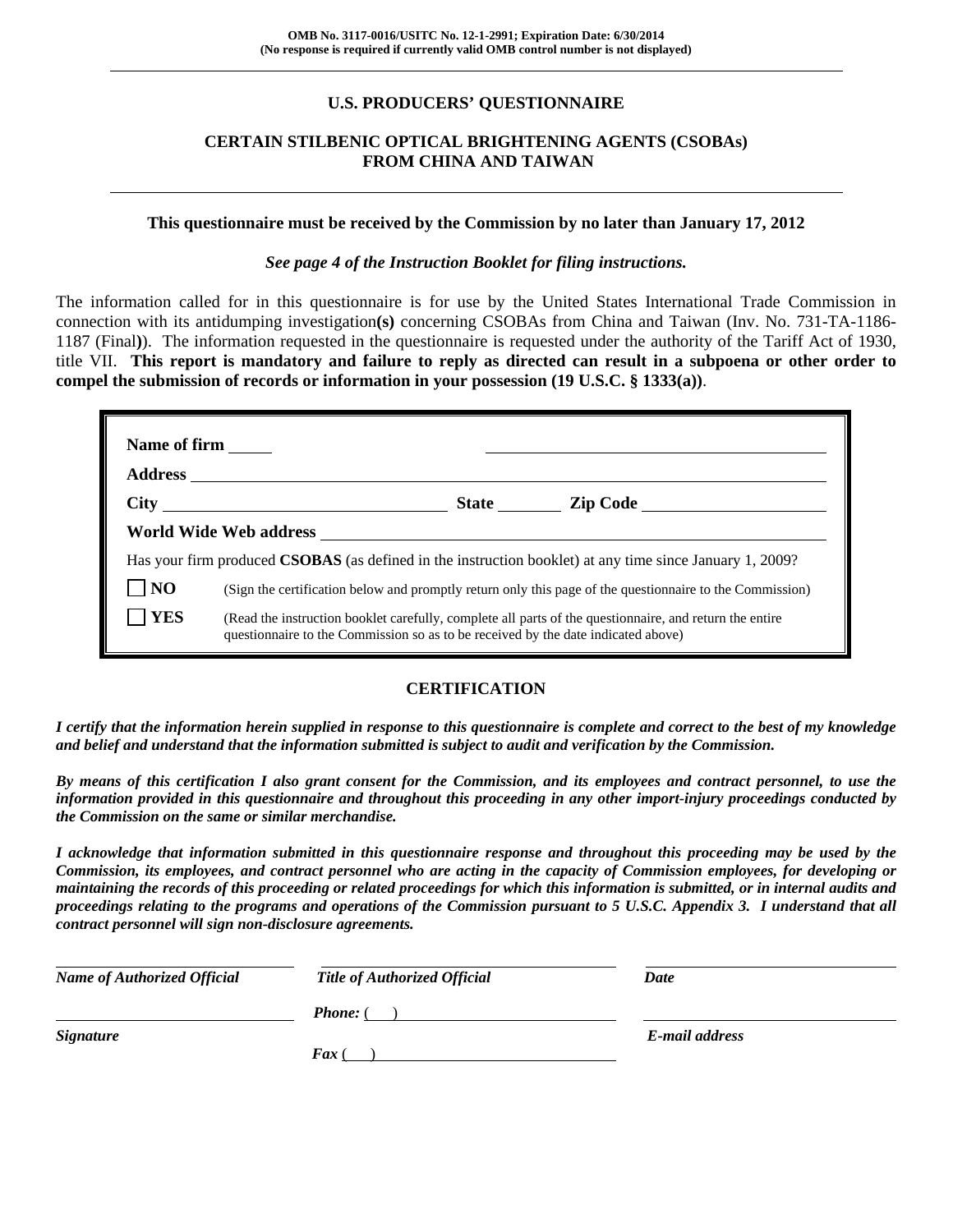## **PART I.—GENERAL INFORMATION**

The questions in this questionnaire have been reviewed with market participants to ensure that issues of concern are adequately addressed and that data requests are sufficient, meaningful, and as limited as possible. Public reporting burden for this questionnaire is estimated to average 50 hours per response, including the time for reviewing instructions, searching existing data sources, gathering the data needed, and completing and reviewing the questionnaire. Send comments regarding the accuracy of this burden estimate or any other aspect of this collection of information, including suggestions for reducing the burden, to the Office of Investigations, U.S. International Trade Commission, 500 E Street, SW, Washington, DC 20436.

I-1a. **OMB statistics**.--Please report below the actual number of hours required and the cost to your firm of preparing the reply to this questionnaire and completing the form.

hours dollars

- I-1b. **OMB feedback**.--We are interested in any comments you may have for improving this questionnaire in general or the clarity of specific questions. Please attach such comments to your response or send them to the above address.
- I-2. **Establishments covered**.--Provide the name and address of establishment(s) covered by this questionnaire (see page 3 of the instruction booklet for reporting guidelines). If your firm is publicly traded, please specify the stock exchange and trading symbol.

I-3. **Petition support**.--Do you support or oppose the petition?

 $\Box$  Support  $\Box$  Oppose  $\Box$  Take no position

l

l

l

l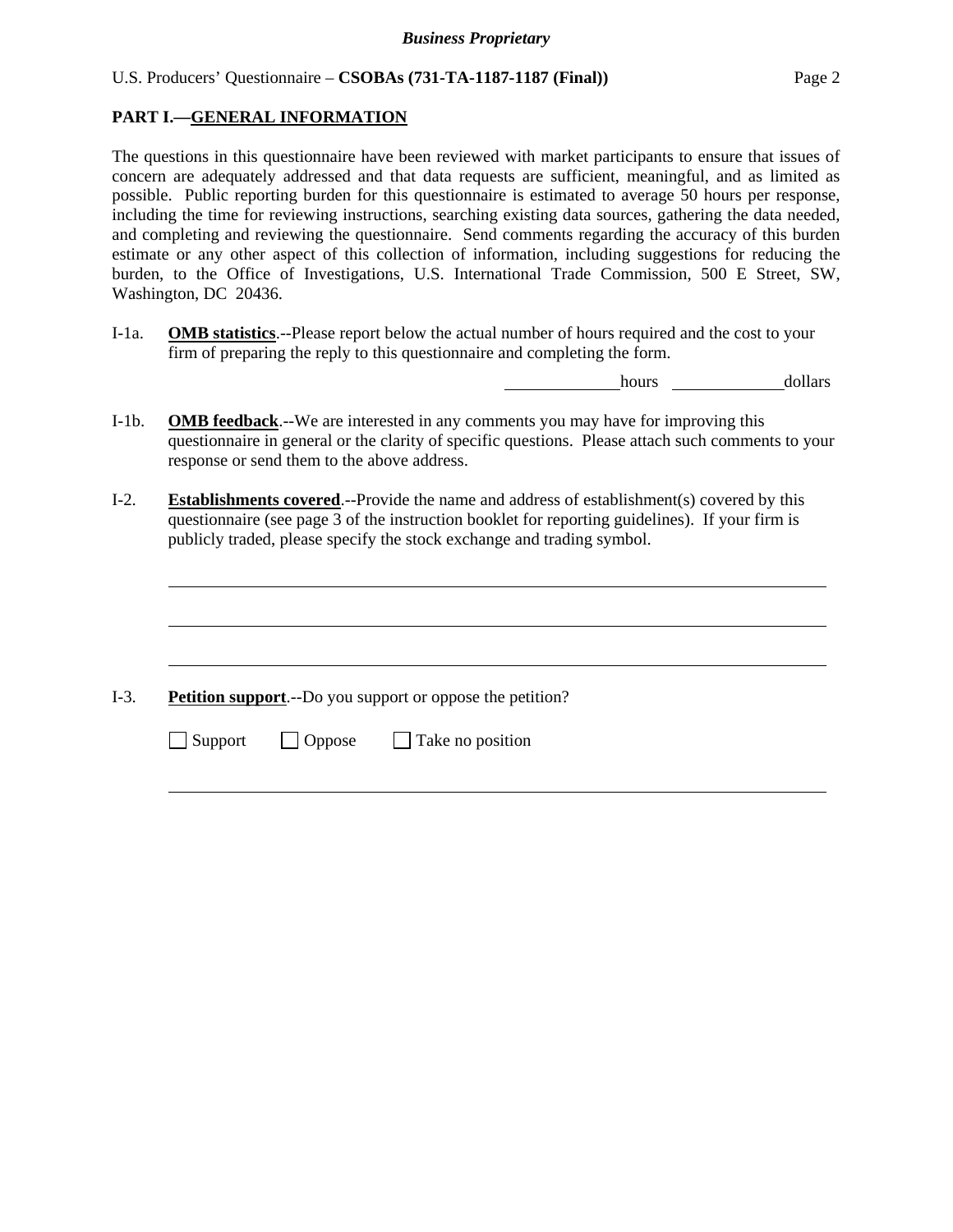| U.S. Producers' Questionnaire – CSOBAs (731-TA-1186-1187 (Final)) | Page 3 |
|-------------------------------------------------------------------|--------|

# **PART I.--GENERAL INFORMATION***--Continued*

|                                                                                                 | <b>Ownership.</b> --Is your firm owned, in whole or in part, by any other firm?                                                                                                                                                                                                                                                 |                               |
|-------------------------------------------------------------------------------------------------|---------------------------------------------------------------------------------------------------------------------------------------------------------------------------------------------------------------------------------------------------------------------------------------------------------------------------------|-------------------------------|
| $\Box$ No                                                                                       | $\Box$ Yes--List the following information                                                                                                                                                                                                                                                                                      |                               |
| Firm name                                                                                       | Address                                                                                                                                                                                                                                                                                                                         | <b>Extent of</b><br>ownership |
|                                                                                                 |                                                                                                                                                                                                                                                                                                                                 |                               |
| $\Box$ No                                                                                       | Related importers/exporter.--Does your firm have any related firms, either domestic or foreign,<br>that are engaged in importing CSOBAS from CHINA and/or TAIWAN into the United States<br>or that are engaged in exporting CSOBAS from CHINA and/or TAIWAN to the United States?<br>$\Box$ Yes--List the following information |                               |
| Firm name                                                                                       | <b>Address</b>                                                                                                                                                                                                                                                                                                                  | Affiliation                   |
|                                                                                                 |                                                                                                                                                                                                                                                                                                                                 |                               |
|                                                                                                 |                                                                                                                                                                                                                                                                                                                                 |                               |
|                                                                                                 |                                                                                                                                                                                                                                                                                                                                 |                               |
| Related producers.--Does your firm have any related firms, either domestic or foreign, that are | engaged in the production of CSOBAS?                                                                                                                                                                                                                                                                                            |                               |
| $ $ No                                                                                          | $\Box$ Yes--List the following information                                                                                                                                                                                                                                                                                      |                               |
| Firm name                                                                                       | Address                                                                                                                                                                                                                                                                                                                         | Affiliation                   |
|                                                                                                 |                                                                                                                                                                                                                                                                                                                                 |                               |
|                                                                                                 |                                                                                                                                                                                                                                                                                                                                 |                               |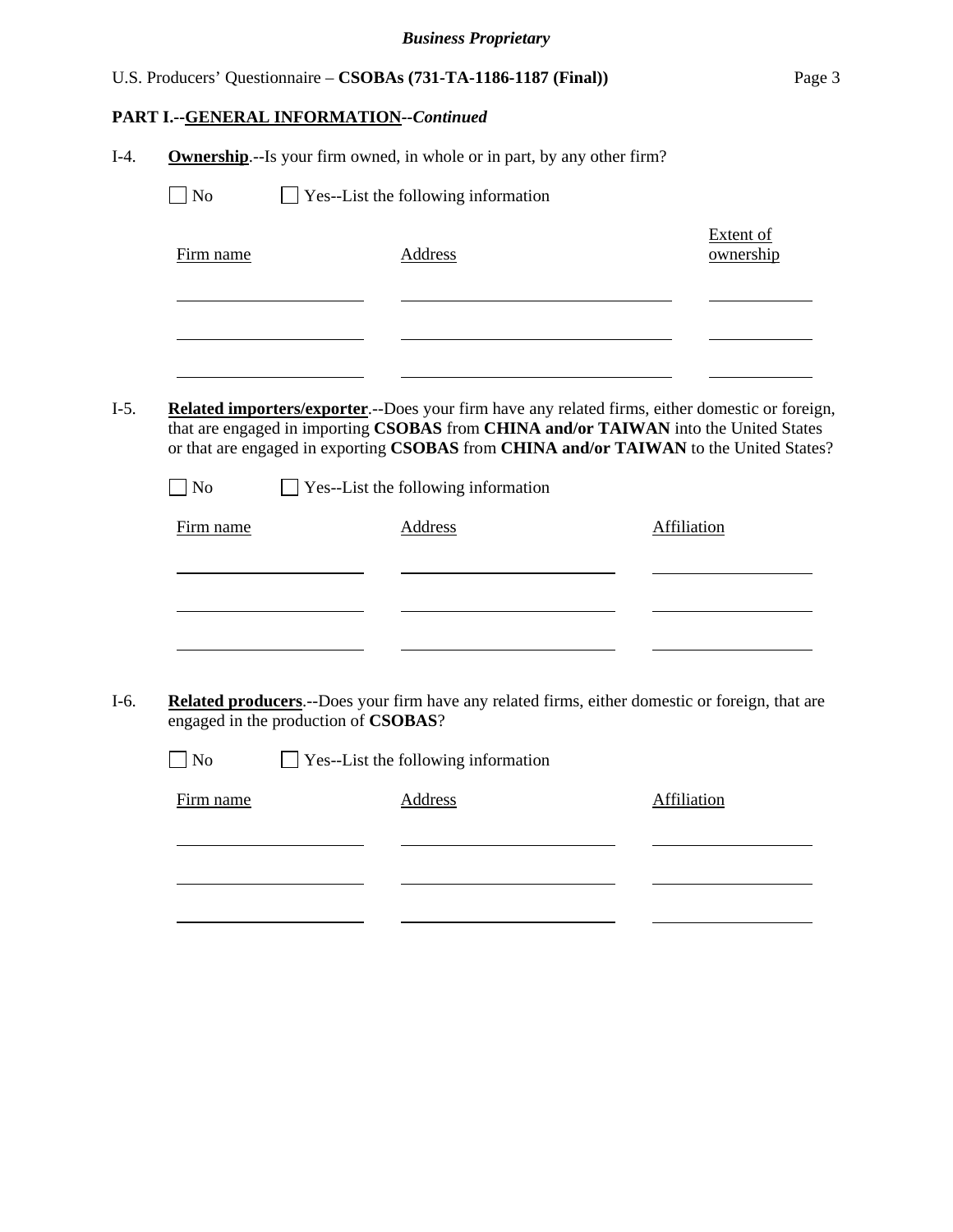## **PART II.--TRADE AND RELATED INFORMATION**

Further information on this part of the questionnaire can be obtained from **Cynthia Trainor (202-205- 3354, cynthia.trainor@usitc.gov)**. **Supply all data requested on a calendar-year basis**.

II-1. Please identify the individual to be contacted regarding the confidential information requested in part II.

Name and title: Please indicate the manner by which Commission staff may contact the individual responsible for part II with questions regarding the submitted confidential information.

| $\cdot$ $\cdot$ | Telephone: |
|-----------------|------------|
| ±-mail:         |            |
| Fax:            |            |

#### II-2. **Changes in operations.--**Please indicate whether your firm has experienced any of the following changes in relation to the production of **CSOBAs** since January 1, 2009. (*check as many as appropriate*) (*please describe*)

| (check as many as appropriate)     | <i>(pieuse descrive)</i> |
|------------------------------------|--------------------------|
|                                    |                          |
|                                    |                          |
|                                    |                          |
|                                    |                          |
|                                    |                          |
|                                    |                          |
|                                    |                          |
|                                    |                          |
|                                    |                          |
|                                    |                          |
|                                    |                          |
|                                    |                          |
|                                    |                          |
|                                    |                          |
|                                    |                          |
|                                    |                          |
|                                    |                          |
| $\Box$ prolonged shutdowns or      |                          |
| production curtailments            |                          |
|                                    |                          |
| revised labor agreements           |                          |
|                                    |                          |
|                                    |                          |
| other $(e.g., \text{ technology})$ |                          |
|                                    |                          |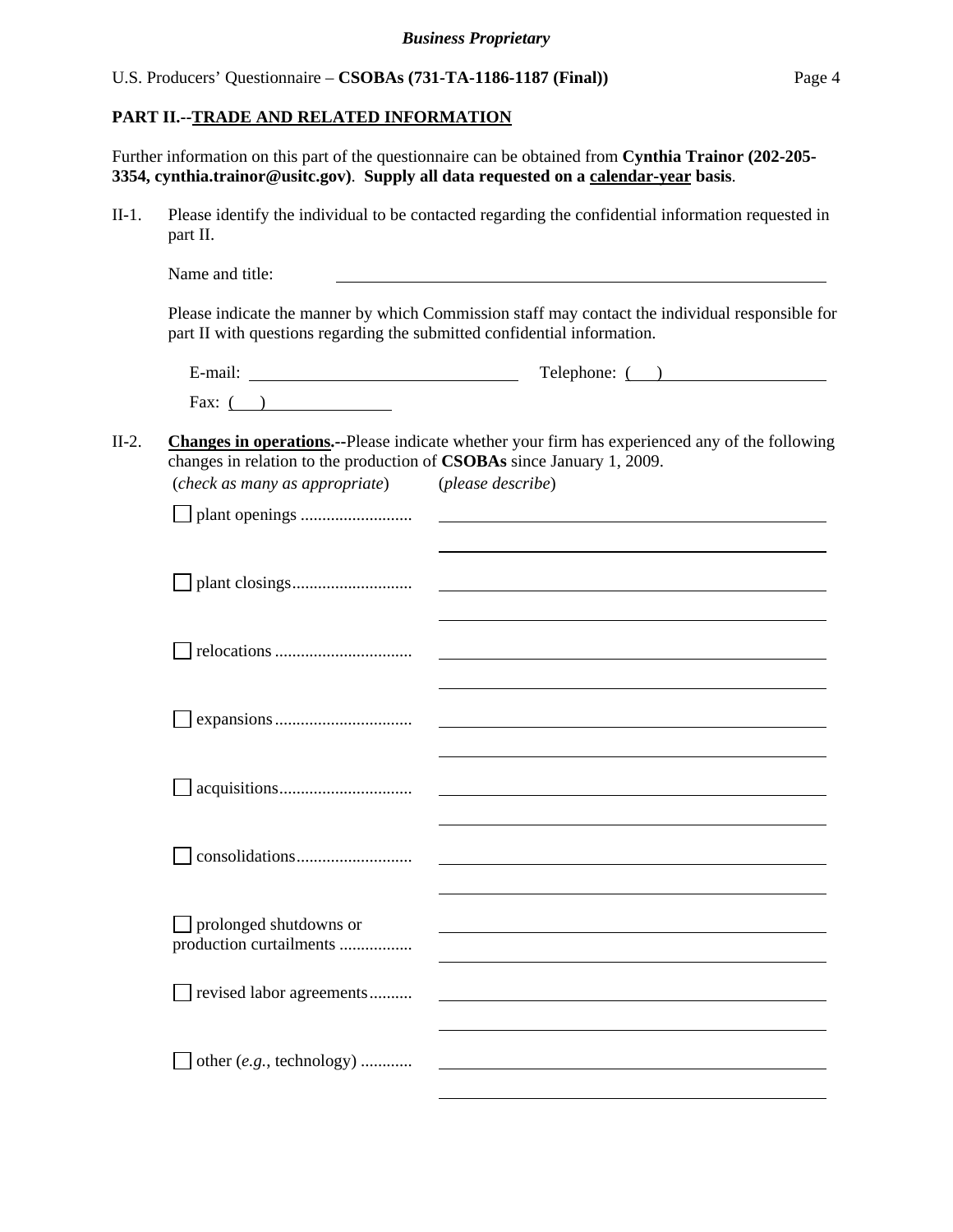# **ATTENTION QUESTIONNAIRE RESPONDENTS**

**Report table quantities in:** 

**(1) 1,000 pounds (total, on a 100 percent active ingredient basis);** 

**(2) 1,000 pounds (in solution, as produced/sold); and** 

**(3) 1,000 pounds (in powder, as produced/sold)** 

**When reporting (2) and (3), report the corresponding weighted average percentage of active ingredients contained. Quantities should be net of returns.** 

**These quantities should reconcile as follows:** 

**Total quantity on a 100 percent active ingredient basis should equal the sum of the quantity in solution as produced/sold multiplied by the weighted average percentage of active ingredients contained in solution, plus the quantity in powder as produced/sold multiplied by the weighted average percentage of active ingredients contained in powder.** 

**For example, 1,000 pounds of 93 percent active ingredient powder converts to 930 pounds on a 100 percent active ingredient basis, and 1,000 pounds of 22 percent active ingredient solution converts to 220 pounds on a 100 percent active ingredient basis. Therefore, if you report 1,000 pounds of 93 percent active powder and 1,000 pounds of 22 percent active solution, you would also report a total quantity of 1,150 pounds on a 100 percent active ingredient basis.** 

**Follow the same methodology for the reporting of all CSOBAs and Fluorescent Brightener 71.**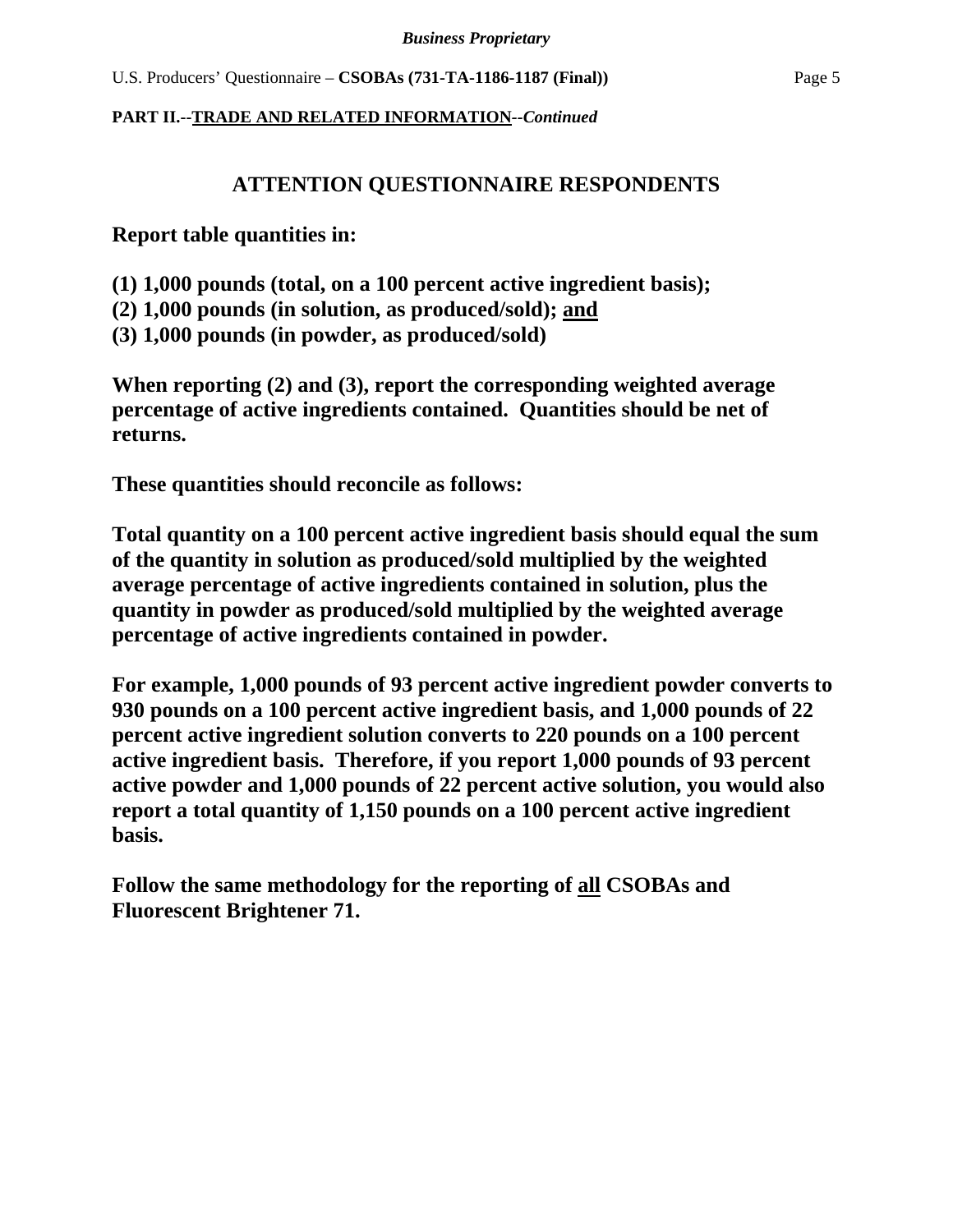II-3. **Same equipment, machinery, and workers.--**Has your firm since 2009 produced, or does your firm anticipate producing in the future, other products on the same equipment and machinery used in the production of **CSOBAs** and/or using the same production and related workers employed to produce **CSOBAs**?

 No Yes--List the following information and report your firm's combined production capacity and production of these products and **CSOBAs** in the periods indicated**. Basis for allocation of capacity and** 

| <b>Product</b> | <b>Period</b> | <b>Dasis for anotation of capacity and</b><br>employment data (indicate if different) |
|----------------|---------------|---------------------------------------------------------------------------------------|
|                |               |                                                                                       |
|                |               |                                                                                       |
|                |               |                                                                                       |

II-3a.

| Quantity in 1,000 pounds (total, 100 percent active ingredient basis) |      |      |      |
|-----------------------------------------------------------------------|------|------|------|
| Item                                                                  | 2009 | 2010 | 2011 |
| <b>Overall Production Capacity</b>                                    |      |      |      |
| <b>Production of:</b><br>Subject merchandise (CSOBAs)                 |      |      |      |
| Fluorescent Brightener 71                                             |      |      |      |
| All other optical brighteners                                         |      |      |      |
| All other products                                                    |      |      |      |

#### $II-3b.$

| Quantity in 1,000 pounds (solution as produced)       |      |      |      |
|-------------------------------------------------------|------|------|------|
| <b>Item</b>                                           | 2009 | 2010 | 2011 |
| <b>Overall Production Capacity</b>                    |      |      |      |
| % active ingredient                                   |      |      |      |
| Quantity                                              |      |      |      |
| <b>Production of:</b><br>Subject merchandise (CSOBAs) |      |      |      |
| % active ingredient                                   |      |      |      |
| Quantity                                              |      |      |      |
| Fluorescent Brightener 71                             |      |      |      |
| % active ingredient                                   |      |      |      |
| Quantity                                              |      |      |      |
| All other optical brighteners                         |      |      |      |
| % active ingredient                                   |      |      |      |
| Quantity                                              |      |      |      |
| All other products                                    |      |      |      |
| % active ingredient                                   |      |      |      |
| Quantity                                              |      |      |      |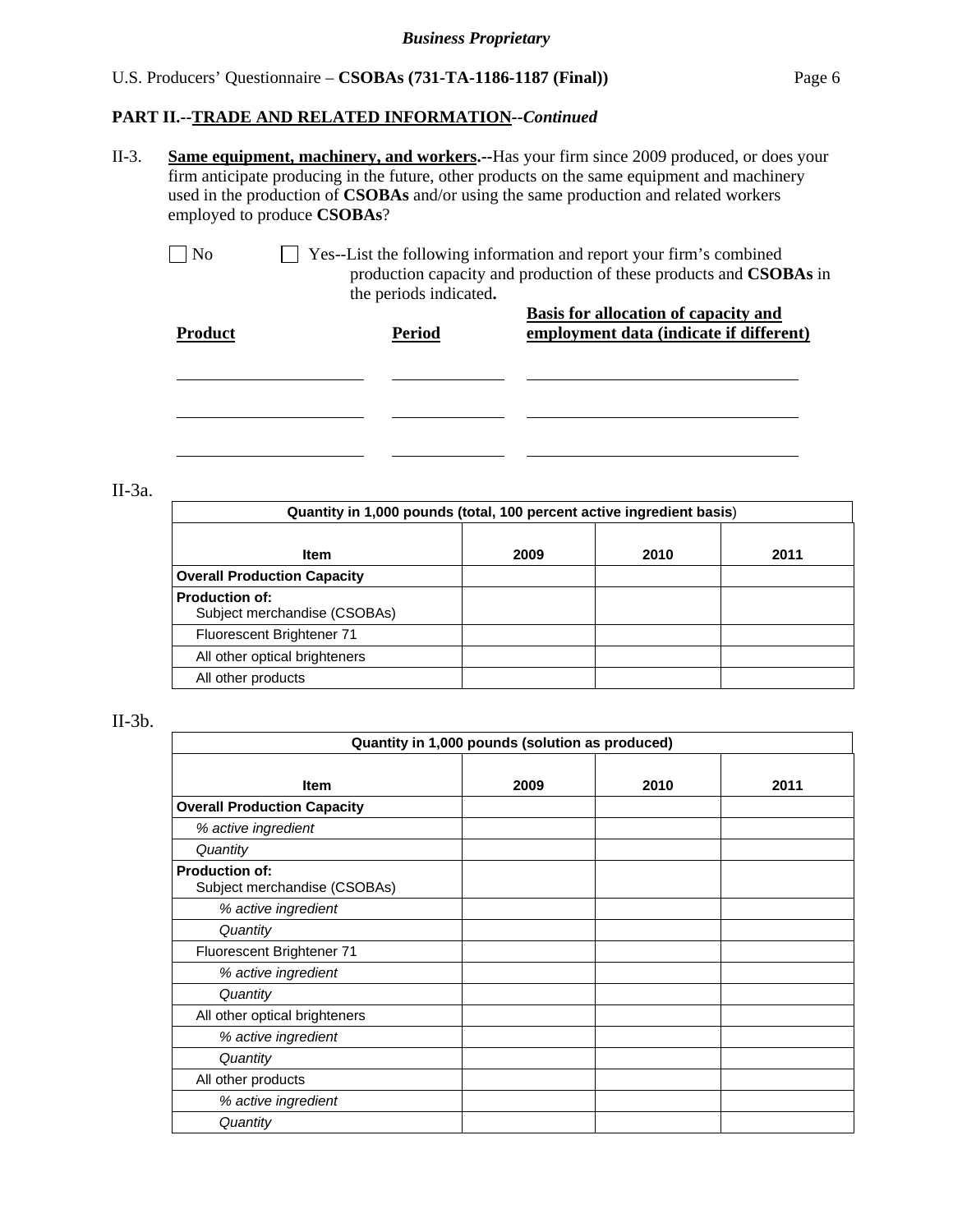#### **PART II.--TRADE AND RELATED INFORMATION***--Continued*

#### II-3c. **Same equipment, machinery, and workers.--***Continued*

|                                    | Quantity in 1,000 pounds (powder as produced) |      |      |
|------------------------------------|-----------------------------------------------|------|------|
|                                    | Calendar years                                |      |      |
| <b>Item</b>                        | 2009                                          | 2010 | 2011 |
| <b>Overall Production Capacity</b> |                                               |      |      |
| % active ingredient                |                                               |      |      |
| Quantity                           |                                               |      |      |
| <b>Production of:</b>              |                                               |      |      |
| Subject CSOBAs                     |                                               |      |      |
| % active ingredient                |                                               |      |      |
| Quantity                           |                                               |      |      |
| Fluorescent Brightener 71          |                                               |      |      |
| % active ingredient                |                                               |      |      |
| Quantity                           |                                               |      |      |
| All other optical brighteners      |                                               |      |      |
| % active ingredient                |                                               |      |      |
| Quantity                           |                                               |      |      |
| All other products                 |                                               |      |      |
| % active ingredient                |                                               |      |      |
| Quantity                           |                                               |      |      |

#### II-4. **Production constraints and product shifting**.--Please describe the constraint(s) that set the limit(s) on your production capacity and your ability to shift production capacity between products.

II-5. **Tolling**.--Since January 1, 2009, has your firm been involved in a toll agreement (see definition in the instruction booklet) regarding the production of **CSOBAs**?

l

l

 $\Box$  Yes--Name firm(s):

II-6. **Foreign trade zone**.--Does your firm produce **CSOBAs** in a foreign trade zone (FTZ)?

 $\Box$  Yes--Identify FTZ(s):  $\Box$ 

II-7. **Importer**.--Since January 1, 2009, has your firm imported **CSOBAs**?

No Yes--*COMPLETE AND RETURN A U.S. IMPORTERS' QUESTIONNAIRE*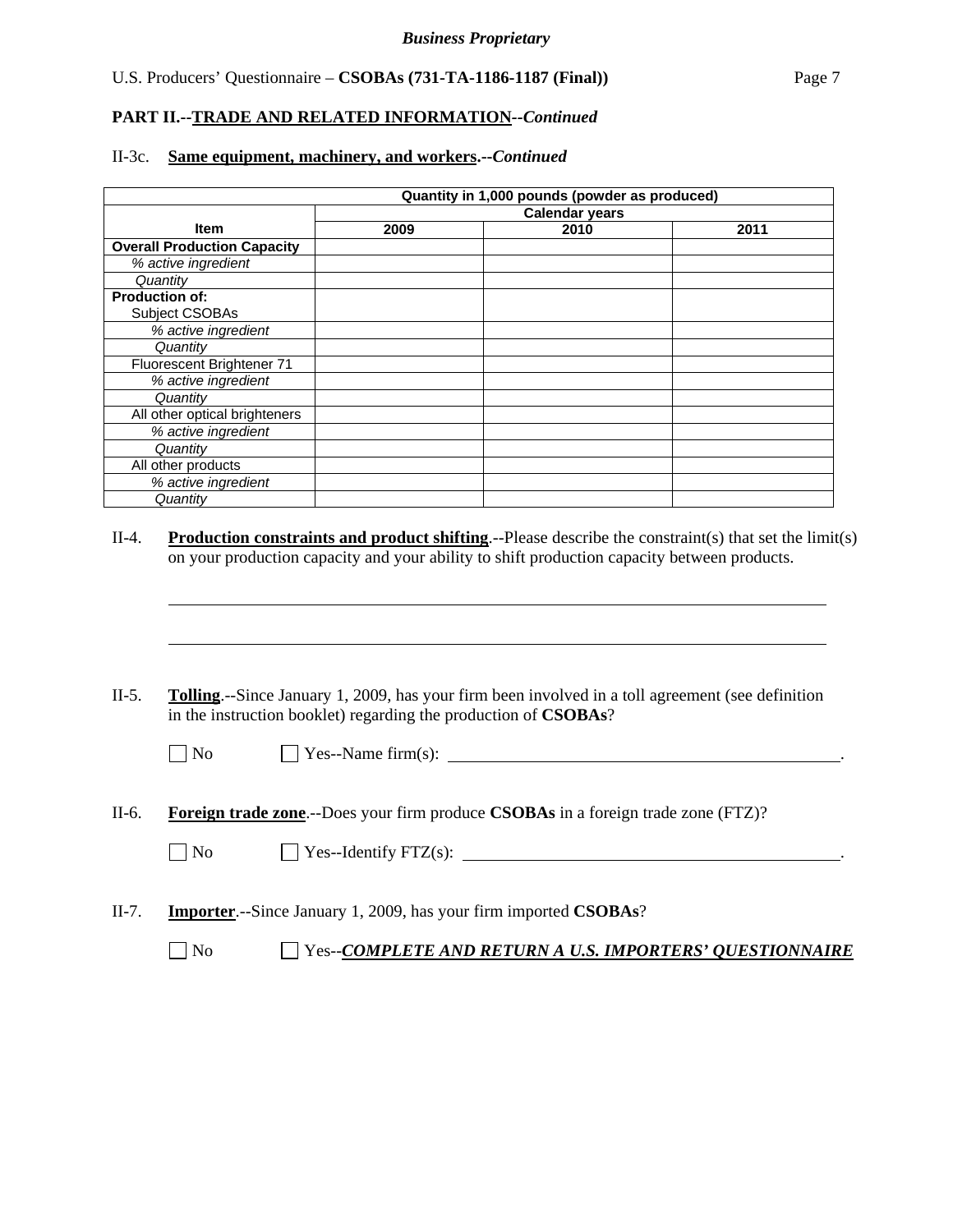II-8a. **Trade data**.--Report your firm's **total** production capacity, production, shipments, inventories, and employment related to the production of **CSOBAs** in your U.S. establishment(s) during the specified periods. (See definitions in the instruction booklet.)

| Quantity in 1,000 pounds (total, 100 percent active ingredient basis) and Value in \$1,000                                                                                                                                                                                                                                   |                       |      |                 |
|------------------------------------------------------------------------------------------------------------------------------------------------------------------------------------------------------------------------------------------------------------------------------------------------------------------------------|-----------------------|------|-----------------|
|                                                                                                                                                                                                                                                                                                                              | <b>Calendar years</b> |      |                 |
| Item                                                                                                                                                                                                                                                                                                                         | 2009                  | 2010 | 2011            |
| Average production capacity <sup>1</sup> (quantity)                                                                                                                                                                                                                                                                          |                       |      |                 |
| Beginning-of-period inventories (quantity)                                                                                                                                                                                                                                                                                   |                       |      |                 |
| Production (quantity)                                                                                                                                                                                                                                                                                                        |                       |      |                 |
| U.S. shipments:                                                                                                                                                                                                                                                                                                              |                       |      |                 |
| <b>Commercial shipments:</b>                                                                                                                                                                                                                                                                                                 |                       |      |                 |
| Quantity of commercial shipments                                                                                                                                                                                                                                                                                             |                       |      |                 |
| Value of commercial shipments                                                                                                                                                                                                                                                                                                |                       |      |                 |
| Internal consumption:                                                                                                                                                                                                                                                                                                        |                       |      |                 |
| Quantity of internal consumption                                                                                                                                                                                                                                                                                             |                       |      |                 |
| Value <sup>2</sup> of internal consumption                                                                                                                                                                                                                                                                                   |                       |      |                 |
| <b>Transfers to related firms:</b>                                                                                                                                                                                                                                                                                           |                       |      |                 |
| Quantity of transfers                                                                                                                                                                                                                                                                                                        |                       |      |                 |
| Value <sup>2</sup> of transfers                                                                                                                                                                                                                                                                                              |                       |      |                 |
| Export shipments: <sup>3</sup>                                                                                                                                                                                                                                                                                               |                       |      |                 |
| Quantity of export shipments                                                                                                                                                                                                                                                                                                 |                       |      |                 |
| Value of export shipments                                                                                                                                                                                                                                                                                                    |                       |      |                 |
| End-of-period inventories <sup>4</sup> (quantity)                                                                                                                                                                                                                                                                            |                       |      |                 |
| <b>Channels of distribution:</b>                                                                                                                                                                                                                                                                                             |                       |      |                 |
| U.S. shipments to distributors (quantity)                                                                                                                                                                                                                                                                                    |                       |      |                 |
| U.S. shipments to end users (quantity)                                                                                                                                                                                                                                                                                       |                       |      |                 |
| Form of product shipments:                                                                                                                                                                                                                                                                                                   |                       |      |                 |
| U.S. shipments in solution form (quantity)                                                                                                                                                                                                                                                                                   |                       |      |                 |
| U.S. shipments in powder form (quantity)                                                                                                                                                                                                                                                                                     |                       |      |                 |
| <b>Employment data:</b>                                                                                                                                                                                                                                                                                                      |                       |      |                 |
| Average number of PRWs (number)                                                                                                                                                                                                                                                                                              |                       |      |                 |
| Hours worked by PRWs (1,000 hours)                                                                                                                                                                                                                                                                                           |                       |      |                 |
| Wages paid to PRWs (value)                                                                                                                                                                                                                                                                                                   |                       |      |                 |
| $1$ The production capacity (see definitions in instruction booklet) reported is based on operating $\overline{\phantom{a}}$<br>weeks per year. Please describe the methodology used to calculate production capacity, and explain any changes<br>in reported capacity (use additional pages as necessary).                  |                       |      | hours per week, |
| <sup>2</sup> Internal consumption and transfers to related firms must be valued at fair market value. In the event that you use a<br>different basis for valuing these transactions, please specify that basis (e.g., cost, cost plus, etc.) and provide value<br>data using that basis for each of the periods noted above: |                       |      |                 |
| Identify your principal export markets:<br><sup>4</sup> Reconciliation of data.--Please note that the quantities reported above should reconcile as follows: beginning-of-                                                                                                                                                   |                       |      |                 |
| period inventories, plus production, less total shipments, equals end-of-period inventories. Do the data reported                                                                                                                                                                                                            |                       |      |                 |

reconcile?<br>□ Yes  $\Box$  No--Please explain:  $\Box$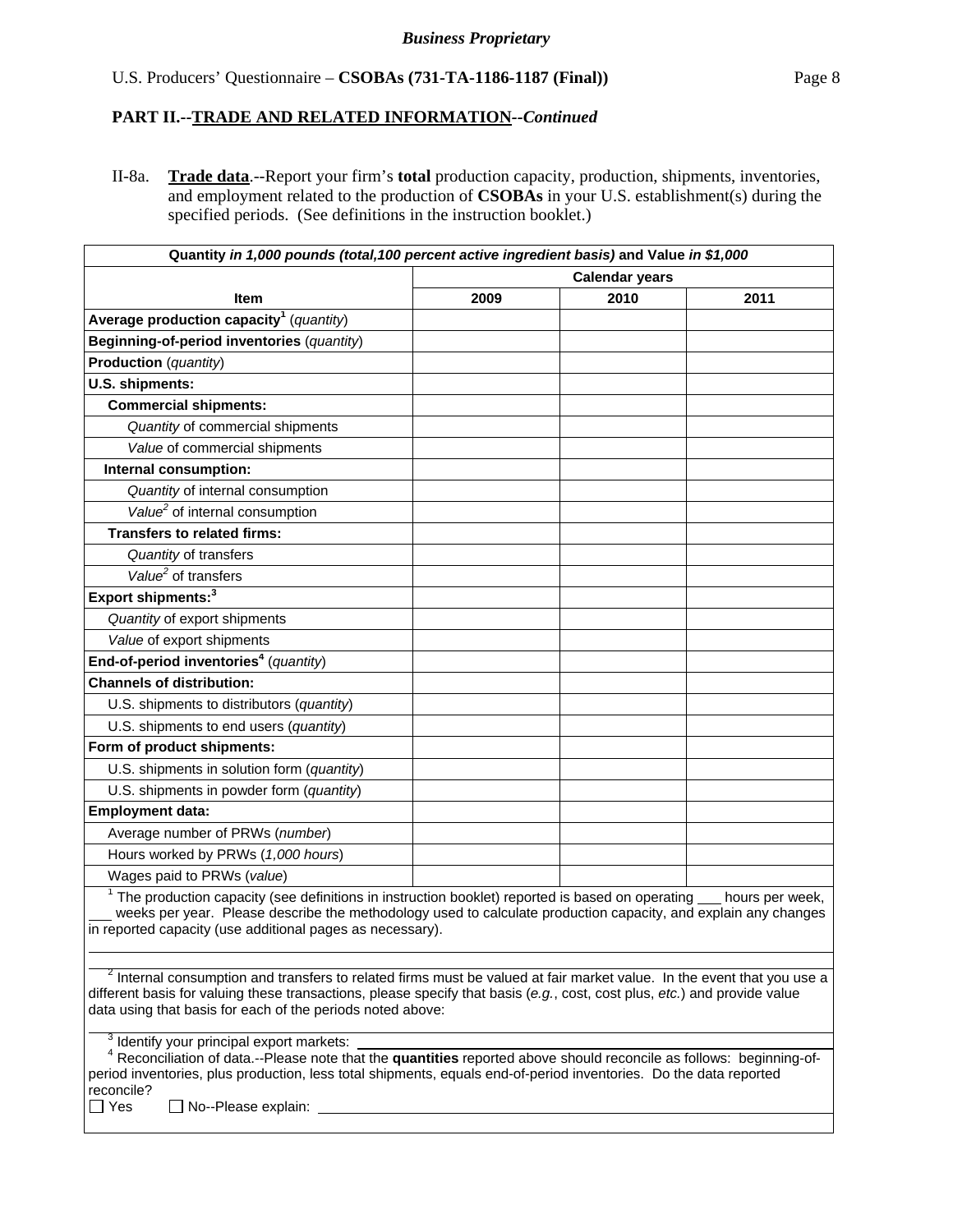II-8b. **Trade data**.--Report your firm's production capacity, production, shipments, inventories, and employment related to the production of **CSOBAs in solution form** in your U.S. establishment(s) during the specified periods. (See definitions in the instruction booklet.)

| Quantity in 1,000 pounds (in solution as produced/shipped) and Value in \$1,000                                                                                                               |                       |      |      |  |  |
|-----------------------------------------------------------------------------------------------------------------------------------------------------------------------------------------------|-----------------------|------|------|--|--|
| <b>Item</b>                                                                                                                                                                                   | <b>Calendar years</b> |      |      |  |  |
|                                                                                                                                                                                               | 2009                  | 2010 | 2011 |  |  |
| Average production capacity <sup>1</sup>                                                                                                                                                      |                       |      |      |  |  |
| % active ingredient of production capacity                                                                                                                                                    |                       |      |      |  |  |
| Quantity of production capacity                                                                                                                                                               |                       |      |      |  |  |
| <b>Beginning-of-period inventories</b>                                                                                                                                                        |                       |      |      |  |  |
| % active ingredient of beginning-of-period inventories                                                                                                                                        |                       |      |      |  |  |
| Quantity of beginning-of-period inventories                                                                                                                                                   |                       |      |      |  |  |
| <b>Production</b>                                                                                                                                                                             |                       |      |      |  |  |
| % active ingredient of production                                                                                                                                                             |                       |      |      |  |  |
| Quantity of production                                                                                                                                                                        |                       |      |      |  |  |
| U.S. shipments:                                                                                                                                                                               |                       |      |      |  |  |
| <b>Commercial shipments:</b>                                                                                                                                                                  |                       |      |      |  |  |
| % active ingredient of commercial shipments                                                                                                                                                   |                       |      |      |  |  |
| Quantity of commercial shipments                                                                                                                                                              |                       |      |      |  |  |
| Value of commercial shipments                                                                                                                                                                 |                       |      |      |  |  |
| Internal consumption:                                                                                                                                                                         |                       |      |      |  |  |
| % active ingredient of internal consumption                                                                                                                                                   |                       |      |      |  |  |
| Quantity of internal consumption                                                                                                                                                              |                       |      |      |  |  |
| Value <sup>2</sup> of internal consumption                                                                                                                                                    |                       |      |      |  |  |
| <b>Transfers to related firms:</b>                                                                                                                                                            |                       |      |      |  |  |
| % active ingredient transfers                                                                                                                                                                 |                       |      |      |  |  |
| Quantity of transfers                                                                                                                                                                         |                       |      |      |  |  |
| Value <sup>2</sup> of transfers                                                                                                                                                               |                       |      |      |  |  |
| Export shipments: <sup>3</sup>                                                                                                                                                                |                       |      |      |  |  |
| % active ingredient of export shipments                                                                                                                                                       |                       |      |      |  |  |
| Quantity of export shipments                                                                                                                                                                  |                       |      |      |  |  |
| Value of export shipments                                                                                                                                                                     |                       |      |      |  |  |
| End-of-period inventories <sup>4</sup>                                                                                                                                                        |                       |      |      |  |  |
| % active ingredient of end-of-period inventories                                                                                                                                              |                       |      |      |  |  |
| Quantity of end of period inventories                                                                                                                                                         |                       |      |      |  |  |
| <b>Channels of distribution:</b>                                                                                                                                                              |                       |      |      |  |  |
| % active ingredient of U.S. shipments to distributors                                                                                                                                         |                       |      |      |  |  |
| Quantity of U.S. shipments to distributors                                                                                                                                                    |                       |      |      |  |  |
|                                                                                                                                                                                               |                       |      |      |  |  |
| % active ingredient of U.S. shipments to end users<br>Quantity of U.S. shipments to end users                                                                                                 |                       |      |      |  |  |
|                                                                                                                                                                                               |                       |      |      |  |  |
| <b>Employment data:</b>                                                                                                                                                                       |                       |      |      |  |  |
| Average number of PRWs (number)                                                                                                                                                               |                       |      |      |  |  |
| Hours worked by PRWs (1,000 hours)                                                                                                                                                            |                       |      |      |  |  |
| Wages paid to PRWs (value)                                                                                                                                                                    |                       |      |      |  |  |
| $1$ The production capacity (see definitions in instruction booklet) reported is based on operating $\_\_$ hours per                                                                          |                       |      |      |  |  |
| week, ___ weeks per year. Please describe the methodology used to calculate production capacity, and explain                                                                                  |                       |      |      |  |  |
| any changes in reported capacity (use additional pages as necessary).                                                                                                                         |                       |      |      |  |  |
|                                                                                                                                                                                               |                       |      |      |  |  |
| $2$ Internal consumption and transfers to related firms must be valued at fair market value. In the event that you                                                                            |                       |      |      |  |  |
|                                                                                                                                                                                               |                       |      |      |  |  |
| use a different basis for valuing these transactions, please specify that basis (e.g., cost, cost plus, etc.) and<br>provide value data using that basis for each of the periods noted above: |                       |      |      |  |  |
|                                                                                                                                                                                               |                       |      |      |  |  |
|                                                                                                                                                                                               |                       |      |      |  |  |
| <sup>3</sup> Identify your principal export markets:                                                                                                                                          |                       |      |      |  |  |
| $4$ Reconciliation of data.--Please note that the quantities reported above should reconcile as follows:                                                                                      |                       |      |      |  |  |
| beginning-of-period inventories, plus production, less total shipments, equals end-of-period inventories. Do the                                                                              |                       |      |      |  |  |
| data reported reconcile? $\Box$ Yes<br>No--Please explain:                                                                                                                                    |                       |      |      |  |  |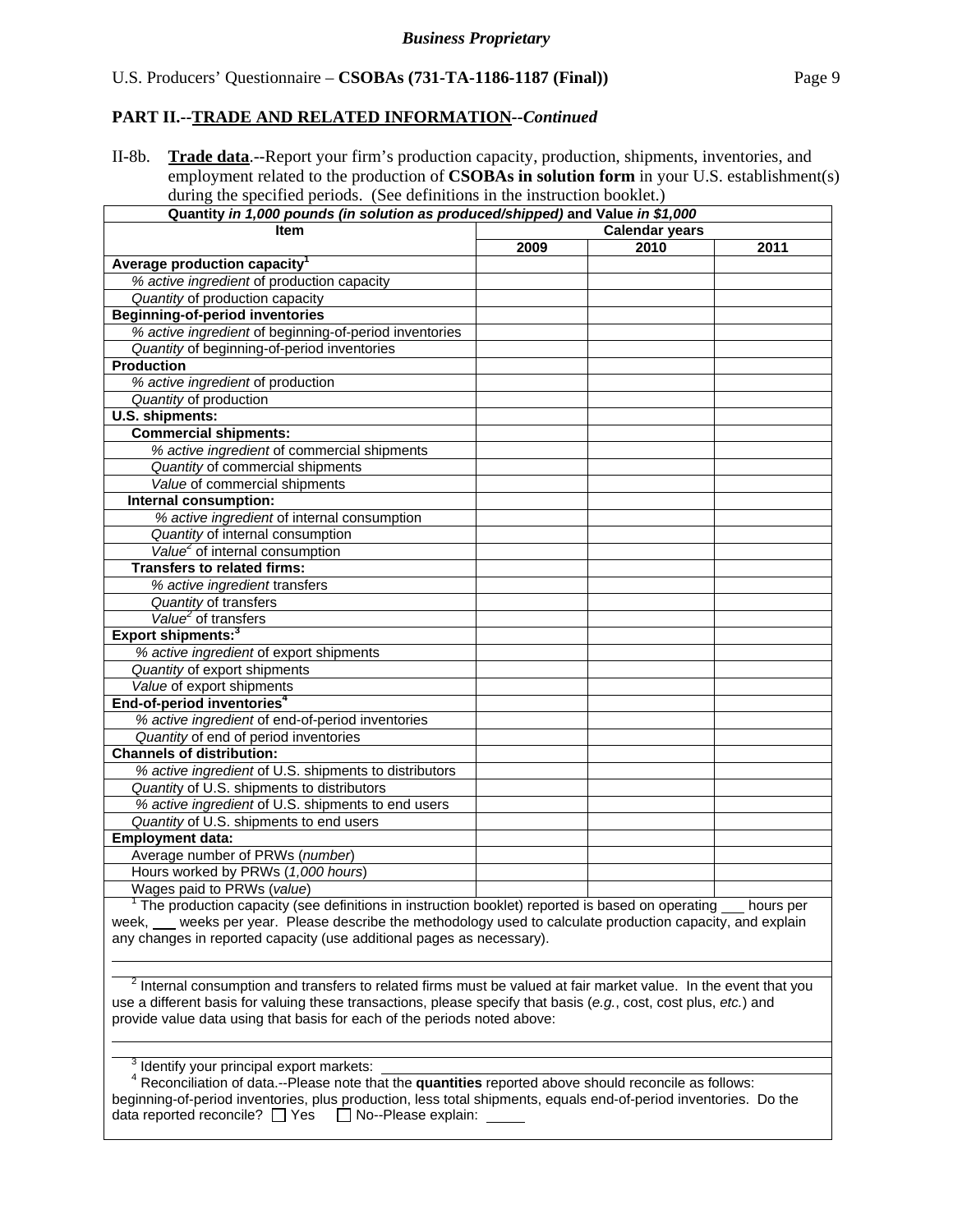II-8c. **Trade data**.--Report your firm's production capacity, production, shipments, inventories, and employment related to the production of **CSOBAs in powder form** in your U.S. establishment(s) during the specified periods. (See definitions in the instruction booklet.)

| Quantity in 1,000 pounds (in powder as produced/shipped) and Value in \$1,000                                                                                                                 |                       |      |      |  |  |
|-----------------------------------------------------------------------------------------------------------------------------------------------------------------------------------------------|-----------------------|------|------|--|--|
| Item                                                                                                                                                                                          | <b>Calendar years</b> |      |      |  |  |
|                                                                                                                                                                                               | 2009                  | 2010 | 2011 |  |  |
| Average production capacity <sup>1</sup>                                                                                                                                                      |                       |      |      |  |  |
| % active ingredient of production capacity                                                                                                                                                    |                       |      |      |  |  |
| Quantity of production capacity                                                                                                                                                               |                       |      |      |  |  |
| <b>Beginning-of-period inventories</b>                                                                                                                                                        |                       |      |      |  |  |
| % active ingredient of beginning-of-period inventories                                                                                                                                        |                       |      |      |  |  |
| Quantity of beginning-of-period inventories                                                                                                                                                   |                       |      |      |  |  |
| <b>Production</b>                                                                                                                                                                             |                       |      |      |  |  |
| % active ingredient of production                                                                                                                                                             |                       |      |      |  |  |
| Quantity of production                                                                                                                                                                        |                       |      |      |  |  |
| U.S. shipments:                                                                                                                                                                               |                       |      |      |  |  |
| <b>Commercial shipments:</b>                                                                                                                                                                  |                       |      |      |  |  |
| % active ingredient of commercial shipments                                                                                                                                                   |                       |      |      |  |  |
| Quantity of commercial shipments                                                                                                                                                              |                       |      |      |  |  |
| Value of commercial shipments                                                                                                                                                                 |                       |      |      |  |  |
| Internal consumption:                                                                                                                                                                         |                       |      |      |  |  |
| % active ingredient of internal consumption                                                                                                                                                   |                       |      |      |  |  |
| Quantity of internal consumption                                                                                                                                                              |                       |      |      |  |  |
| Value <sup>2</sup> of internal consumption                                                                                                                                                    |                       |      |      |  |  |
| <b>Transfers to related firms:</b>                                                                                                                                                            |                       |      |      |  |  |
| % active ingredient transfers                                                                                                                                                                 |                       |      |      |  |  |
| Quantity of transfers                                                                                                                                                                         |                       |      |      |  |  |
| Value <sup>2</sup> of transfers                                                                                                                                                               |                       |      |      |  |  |
| Export shipments: <sup>3</sup>                                                                                                                                                                |                       |      |      |  |  |
| % active ingredient of export shipments                                                                                                                                                       |                       |      |      |  |  |
| Quantity of export shipments                                                                                                                                                                  |                       |      |      |  |  |
| Value of export shipments                                                                                                                                                                     |                       |      |      |  |  |
| End-of-period inventories <sup>4</sup>                                                                                                                                                        |                       |      |      |  |  |
| % active ingredient of end-of-period inventories                                                                                                                                              |                       |      |      |  |  |
| Quantity of end of period inventories                                                                                                                                                         |                       |      |      |  |  |
| <b>Channels of distribution:</b>                                                                                                                                                              |                       |      |      |  |  |
| % active ingredient of U.S. shipments to distributors                                                                                                                                         |                       |      |      |  |  |
| Quantity of U.S. shipments to distributors                                                                                                                                                    |                       |      |      |  |  |
|                                                                                                                                                                                               |                       |      |      |  |  |
| % active ingredient of U.S. shipments to end users<br>Quantity of U.S. shipments to end users                                                                                                 |                       |      |      |  |  |
| <b>Employment data:</b>                                                                                                                                                                       |                       |      |      |  |  |
| Average number of PRWs (number)                                                                                                                                                               |                       |      |      |  |  |
|                                                                                                                                                                                               |                       |      |      |  |  |
| Hours worked by PRWs (1,000 hours)                                                                                                                                                            |                       |      |      |  |  |
| Wages paid to PRWs (value)                                                                                                                                                                    |                       |      |      |  |  |
| $1$ The production capacity (see definitions in instruction booklet) reported is based on operating $\_\_$ hours per                                                                          |                       |      |      |  |  |
| week, ___ weeks per year. Please describe the methodology used to calculate production capacity, and explain<br>any changes in reported capacity (use additional pages as necessary).         |                       |      |      |  |  |
|                                                                                                                                                                                               |                       |      |      |  |  |
|                                                                                                                                                                                               |                       |      |      |  |  |
| $2$ Internal consumption and transfers to related firms must be valued at fair market value. In the event that you                                                                            |                       |      |      |  |  |
|                                                                                                                                                                                               |                       |      |      |  |  |
| use a different basis for valuing these transactions, please specify that basis (e.g., cost, cost plus, etc.) and<br>provide value data using that basis for each of the periods noted above: |                       |      |      |  |  |
|                                                                                                                                                                                               |                       |      |      |  |  |
|                                                                                                                                                                                               |                       |      |      |  |  |
| <sup>3</sup> Identify your principal export markets:                                                                                                                                          |                       |      |      |  |  |
| <sup>4</sup> Reconciliation of data.--Please note that the quantities reported above should reconcile as follows:                                                                             |                       |      |      |  |  |
| beginning-of-period inventories, plus production, less total shipments, equals end-of-period inventories. Do the                                                                              |                       |      |      |  |  |
| data reported reconcile? □ Yes □ No--Please explain:                                                                                                                                          |                       |      |      |  |  |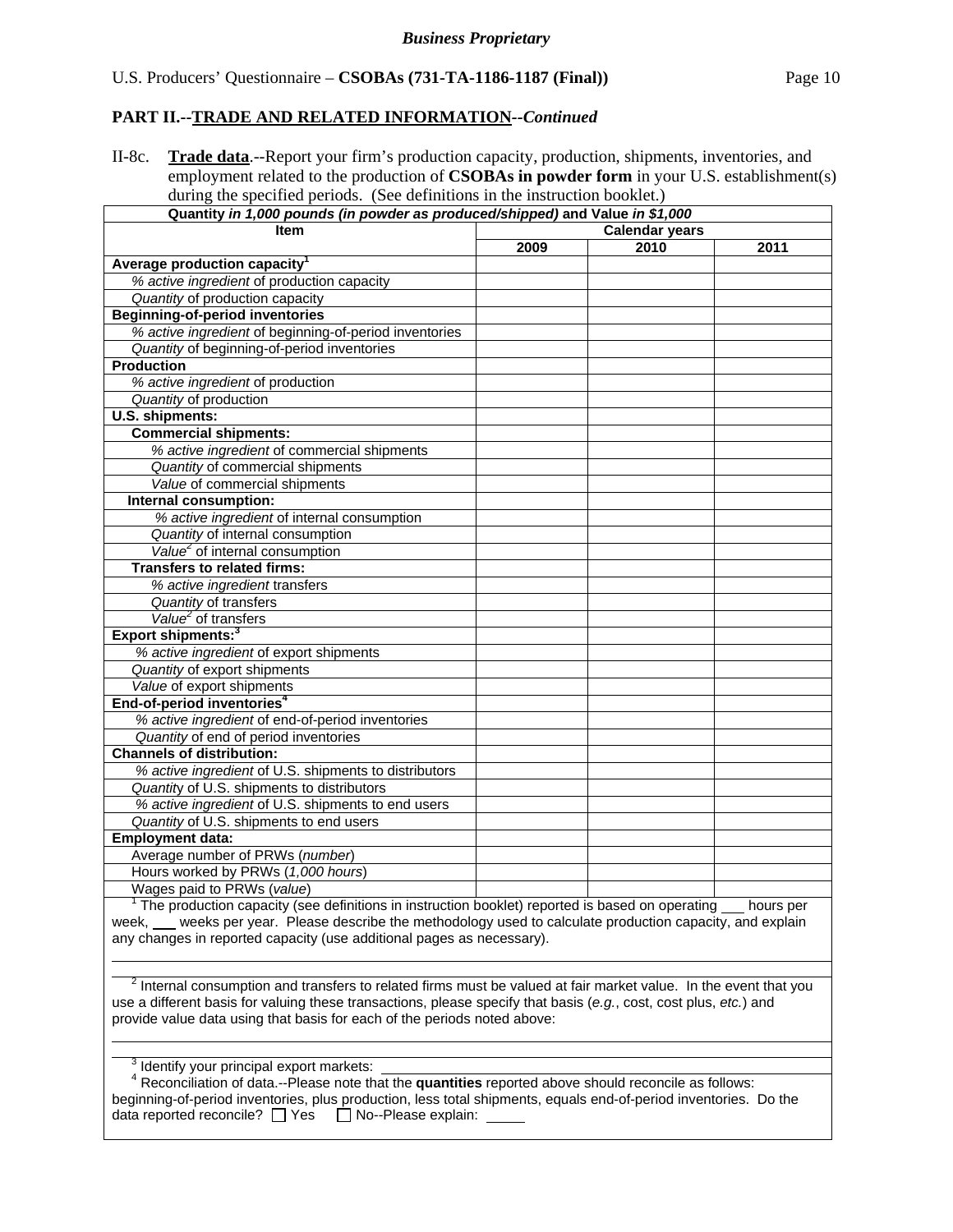II-9a. **Trade data**.--Report your firm's **total** commercial shipments by category of **CSOBAs** from your U.S. production in your U.S. establishment(s) during the specified periods. (See definitions in the instruction booklet.)

| Quantity in 1,000 pounds (total, 100 percent active ingredient basis) and value in \$1,000                                                                                                                                                                                                                                                                                                                                                                         |                       |      |      |  |  |
|--------------------------------------------------------------------------------------------------------------------------------------------------------------------------------------------------------------------------------------------------------------------------------------------------------------------------------------------------------------------------------------------------------------------------------------------------------------------|-----------------------|------|------|--|--|
|                                                                                                                                                                                                                                                                                                                                                                                                                                                                    | <b>Calendar years</b> |      |      |  |  |
| <b>Item</b>                                                                                                                                                                                                                                                                                                                                                                                                                                                        | 2009                  | 2010 | 2011 |  |  |
| U.S. commercial shipments of CSOBAs: <sup>1</sup>                                                                                                                                                                                                                                                                                                                                                                                                                  |                       |      |      |  |  |
| Di-category:                                                                                                                                                                                                                                                                                                                                                                                                                                                       |                       |      |      |  |  |
| Quantity of commercial shipments                                                                                                                                                                                                                                                                                                                                                                                                                                   |                       |      |      |  |  |
| Value of commercial shipments                                                                                                                                                                                                                                                                                                                                                                                                                                      |                       |      |      |  |  |
| Tetra-category:                                                                                                                                                                                                                                                                                                                                                                                                                                                    |                       |      |      |  |  |
| Quantity of commercial shipments                                                                                                                                                                                                                                                                                                                                                                                                                                   |                       |      |      |  |  |
| Value of commercial shipments                                                                                                                                                                                                                                                                                                                                                                                                                                      |                       |      |      |  |  |
| Hexa-category:                                                                                                                                                                                                                                                                                                                                                                                                                                                     |                       |      |      |  |  |
| Quantity of commercial shipments                                                                                                                                                                                                                                                                                                                                                                                                                                   |                       |      |      |  |  |
| Value of commercial shipments                                                                                                                                                                                                                                                                                                                                                                                                                                      |                       |      |      |  |  |
| All other categories of CSOBAs:                                                                                                                                                                                                                                                                                                                                                                                                                                    |                       |      |      |  |  |
| Quantity of commercial shipments                                                                                                                                                                                                                                                                                                                                                                                                                                   |                       |      |      |  |  |
| Value of commercial shipments                                                                                                                                                                                                                                                                                                                                                                                                                                      |                       |      |      |  |  |
| U.S. commercial shipments of Fluorescent Brightener 71:                                                                                                                                                                                                                                                                                                                                                                                                            |                       |      |      |  |  |
| Quantity of commercial shipments                                                                                                                                                                                                                                                                                                                                                                                                                                   |                       |      |      |  |  |
| Value of commercial shipments                                                                                                                                                                                                                                                                                                                                                                                                                                      |                       |      |      |  |  |
| <sup>1</sup> Reconciliation of data.--Please note that the total of the quantities and values reported by category should equal the<br>total quantity and value of commercial shipments reported in question II-8a. The total of the quantity and values<br>reported for fluorescent brightener 71 should equal the total quantity and value of commercial shipments reported in<br>question II-10a. Do the data reported reconcile?<br>□ Yes□ No--Please explain: |                       |      |      |  |  |
| Identify your principal export markets by category of CSOBA: Di:<br>:Tetra:<br>Hexa:                                                                                                                                                                                                                                                                                                                                                                               |                       |      |      |  |  |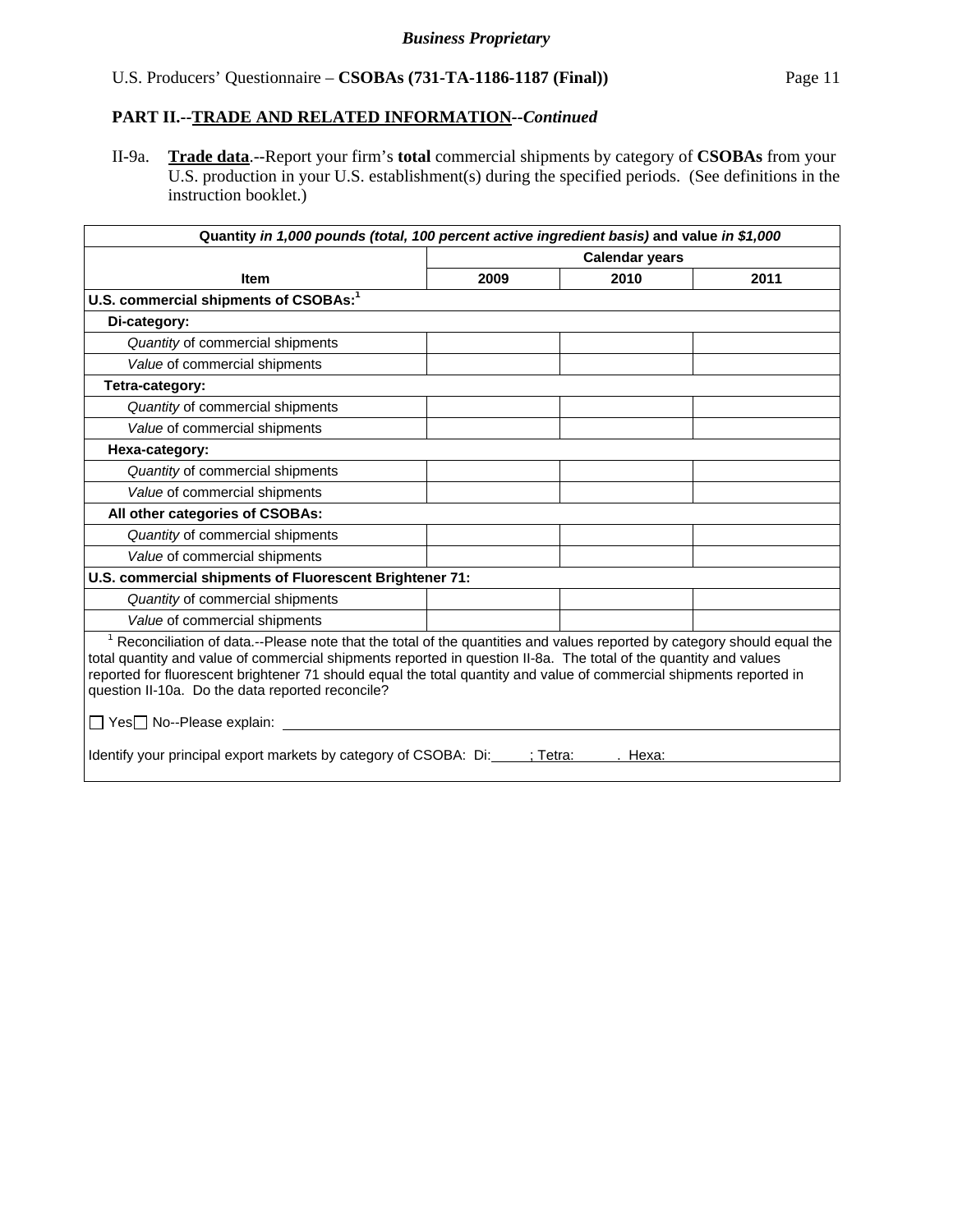II-9b. **Trade data**.--Report your firm's commercial shipments **in solution** by category of **CSOBAs** from your U.S. production in your U.S. establishment(s) during the specified periods. (See definitions in the instruction booklet.)

| Quantity in 1,000 pounds (in solution, as shipped) and value in \$1,000                                                                                                                                                                                                                                                                                                                                                                                                                                          |                       |                   |      |
|------------------------------------------------------------------------------------------------------------------------------------------------------------------------------------------------------------------------------------------------------------------------------------------------------------------------------------------------------------------------------------------------------------------------------------------------------------------------------------------------------------------|-----------------------|-------------------|------|
|                                                                                                                                                                                                                                                                                                                                                                                                                                                                                                                  | <b>Calendar years</b> |                   |      |
| <b>Item</b>                                                                                                                                                                                                                                                                                                                                                                                                                                                                                                      | 2009                  | 2010              | 2011 |
| U.S. commercial shipments of CSOBAs: <sup>1</sup>                                                                                                                                                                                                                                                                                                                                                                                                                                                                |                       |                   |      |
| Di-category:                                                                                                                                                                                                                                                                                                                                                                                                                                                                                                     |                       |                   |      |
| % active ingredient of commercial shipments                                                                                                                                                                                                                                                                                                                                                                                                                                                                      |                       |                   |      |
| Quantity of commercial shipments                                                                                                                                                                                                                                                                                                                                                                                                                                                                                 |                       |                   |      |
| Value of commercial shipments                                                                                                                                                                                                                                                                                                                                                                                                                                                                                    |                       |                   |      |
| Tetra-category:                                                                                                                                                                                                                                                                                                                                                                                                                                                                                                  |                       |                   |      |
| % active ingredient of commercial shipments                                                                                                                                                                                                                                                                                                                                                                                                                                                                      |                       |                   |      |
| Quantity of commercial shipments                                                                                                                                                                                                                                                                                                                                                                                                                                                                                 |                       |                   |      |
| Value of commercial shipments                                                                                                                                                                                                                                                                                                                                                                                                                                                                                    |                       |                   |      |
| Hexa-category:                                                                                                                                                                                                                                                                                                                                                                                                                                                                                                   |                       |                   |      |
| % active ingredient of commercial shipments                                                                                                                                                                                                                                                                                                                                                                                                                                                                      |                       |                   |      |
| Quantity of commercial shipments                                                                                                                                                                                                                                                                                                                                                                                                                                                                                 |                       |                   |      |
| Value of commercial shipments                                                                                                                                                                                                                                                                                                                                                                                                                                                                                    |                       |                   |      |
| All other categories of CSOBAs:                                                                                                                                                                                                                                                                                                                                                                                                                                                                                  |                       |                   |      |
| % active ingredient of commercial shipments                                                                                                                                                                                                                                                                                                                                                                                                                                                                      |                       |                   |      |
| Quantity of commercial shipments                                                                                                                                                                                                                                                                                                                                                                                                                                                                                 |                       |                   |      |
| Value of commercial shipments                                                                                                                                                                                                                                                                                                                                                                                                                                                                                    |                       |                   |      |
| U.S. commercial shipments of Fluorescent<br><b>Brightener 71:</b>                                                                                                                                                                                                                                                                                                                                                                                                                                                |                       |                   |      |
| % active ingredient of commercial shipments                                                                                                                                                                                                                                                                                                                                                                                                                                                                      |                       |                   |      |
| Quantity of commercial shipments                                                                                                                                                                                                                                                                                                                                                                                                                                                                                 |                       |                   |      |
| Value of commercial shipments                                                                                                                                                                                                                                                                                                                                                                                                                                                                                    |                       |                   |      |
| <sup>1</sup> Reconciliation of data.--Please note that the total of the quantities reported by category multiplied by the percent<br>active ingredient should equal the total quantity of commercial shipments reported in question II-8b. The total of the<br>quantity reported for fluorescent brightener 71 multiplied by the percent active ingredient should equal the total quantity<br>of commercial shipments reported in question II-10b. Do the data reported reconcile?<br>□ Yes□ No--Please explain: |                       |                   |      |
|                                                                                                                                                                                                                                                                                                                                                                                                                                                                                                                  |                       |                   |      |
| Identify your principal export markets by category of CSOBA: Di:                                                                                                                                                                                                                                                                                                                                                                                                                                                 |                       | : Tetra:<br>Hexa: |      |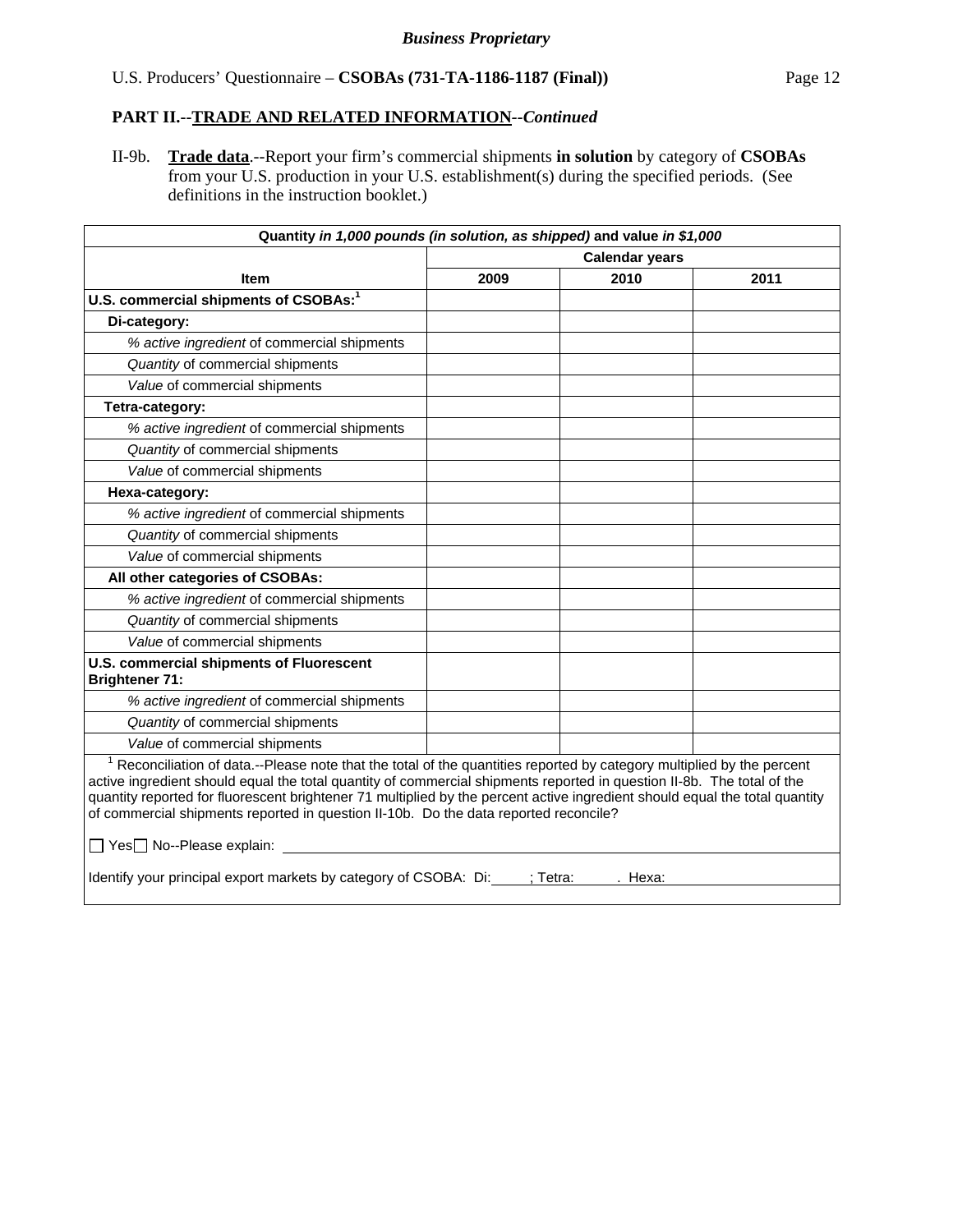II-9c. **Trade data**.--Report your firm's commercial shipments **in powder form** by category of **CSOBAs** from your U.S. production in your U.S. establishment(s) during the specified periods. (See definitions in the instruction booklet.)

| Quantity in 1,000 pounds (in powder form, as shipped) and value in \$1,000                                                                                                                                                                                                                                                                                                                                                                                                                    |                       |      |      |  |  |
|-----------------------------------------------------------------------------------------------------------------------------------------------------------------------------------------------------------------------------------------------------------------------------------------------------------------------------------------------------------------------------------------------------------------------------------------------------------------------------------------------|-----------------------|------|------|--|--|
|                                                                                                                                                                                                                                                                                                                                                                                                                                                                                               | <b>Calendar years</b> |      |      |  |  |
| Item                                                                                                                                                                                                                                                                                                                                                                                                                                                                                          | 2009                  | 2010 | 2011 |  |  |
| U.S. commercial shipments of CSOBAs: <sup>1</sup>                                                                                                                                                                                                                                                                                                                                                                                                                                             |                       |      |      |  |  |
| Di-category:                                                                                                                                                                                                                                                                                                                                                                                                                                                                                  |                       |      |      |  |  |
| % active ingredient of commercial shipments                                                                                                                                                                                                                                                                                                                                                                                                                                                   |                       |      |      |  |  |
| Quantity of commercial shipments                                                                                                                                                                                                                                                                                                                                                                                                                                                              |                       |      |      |  |  |
| Value of commercial shipments                                                                                                                                                                                                                                                                                                                                                                                                                                                                 |                       |      |      |  |  |
| Tetra-category:                                                                                                                                                                                                                                                                                                                                                                                                                                                                               |                       |      |      |  |  |
| % active ingredient of commercial shipments                                                                                                                                                                                                                                                                                                                                                                                                                                                   |                       |      |      |  |  |
| Quantity of commercial shipments                                                                                                                                                                                                                                                                                                                                                                                                                                                              |                       |      |      |  |  |
| Value of commercial shipments                                                                                                                                                                                                                                                                                                                                                                                                                                                                 |                       |      |      |  |  |
| Hexa-category:                                                                                                                                                                                                                                                                                                                                                                                                                                                                                |                       |      |      |  |  |
| % active ingredient of commercial shipments                                                                                                                                                                                                                                                                                                                                                                                                                                                   |                       |      |      |  |  |
| Quantity of commercial shipments                                                                                                                                                                                                                                                                                                                                                                                                                                                              |                       |      |      |  |  |
| Value of commercial shipments                                                                                                                                                                                                                                                                                                                                                                                                                                                                 |                       |      |      |  |  |
| All other categories of CSOBAs:                                                                                                                                                                                                                                                                                                                                                                                                                                                               |                       |      |      |  |  |
| % active ingredient of commercial shipments                                                                                                                                                                                                                                                                                                                                                                                                                                                   |                       |      |      |  |  |
| Quantity of commercial shipments                                                                                                                                                                                                                                                                                                                                                                                                                                                              |                       |      |      |  |  |
| Value of commercial shipments                                                                                                                                                                                                                                                                                                                                                                                                                                                                 |                       |      |      |  |  |
| U.S. commercial shipments of Fluorescent Brightener 71:                                                                                                                                                                                                                                                                                                                                                                                                                                       |                       |      |      |  |  |
| % active ingredient of commercial shipments                                                                                                                                                                                                                                                                                                                                                                                                                                                   |                       |      |      |  |  |
| Quantity of commercial shipments                                                                                                                                                                                                                                                                                                                                                                                                                                                              |                       |      |      |  |  |
| Value of commercial shipments                                                                                                                                                                                                                                                                                                                                                                                                                                                                 |                       |      |      |  |  |
| <sup>1</sup> Reconciliation of data.--Please note that the total of the quantities reported by category multiplied by percent active<br>ingredient should equal the total quantity of commercial shipments reported in question II-8c. The quantity reported for<br>fluorescent brightener 71 multiplied by percent active ingredient should equal the total quantity of commercial shipments<br>reported in question II-10c. Do the data reported reconcile?<br>□ Yes□ No--Please explain: _ |                       |      |      |  |  |
|                                                                                                                                                                                                                                                                                                                                                                                                                                                                                               |                       |      |      |  |  |
| Identify your principal export markets by category of CSOBA: Di: : : : : : : Tetra:<br>Hexa:                                                                                                                                                                                                                                                                                                                                                                                                  |                       |      |      |  |  |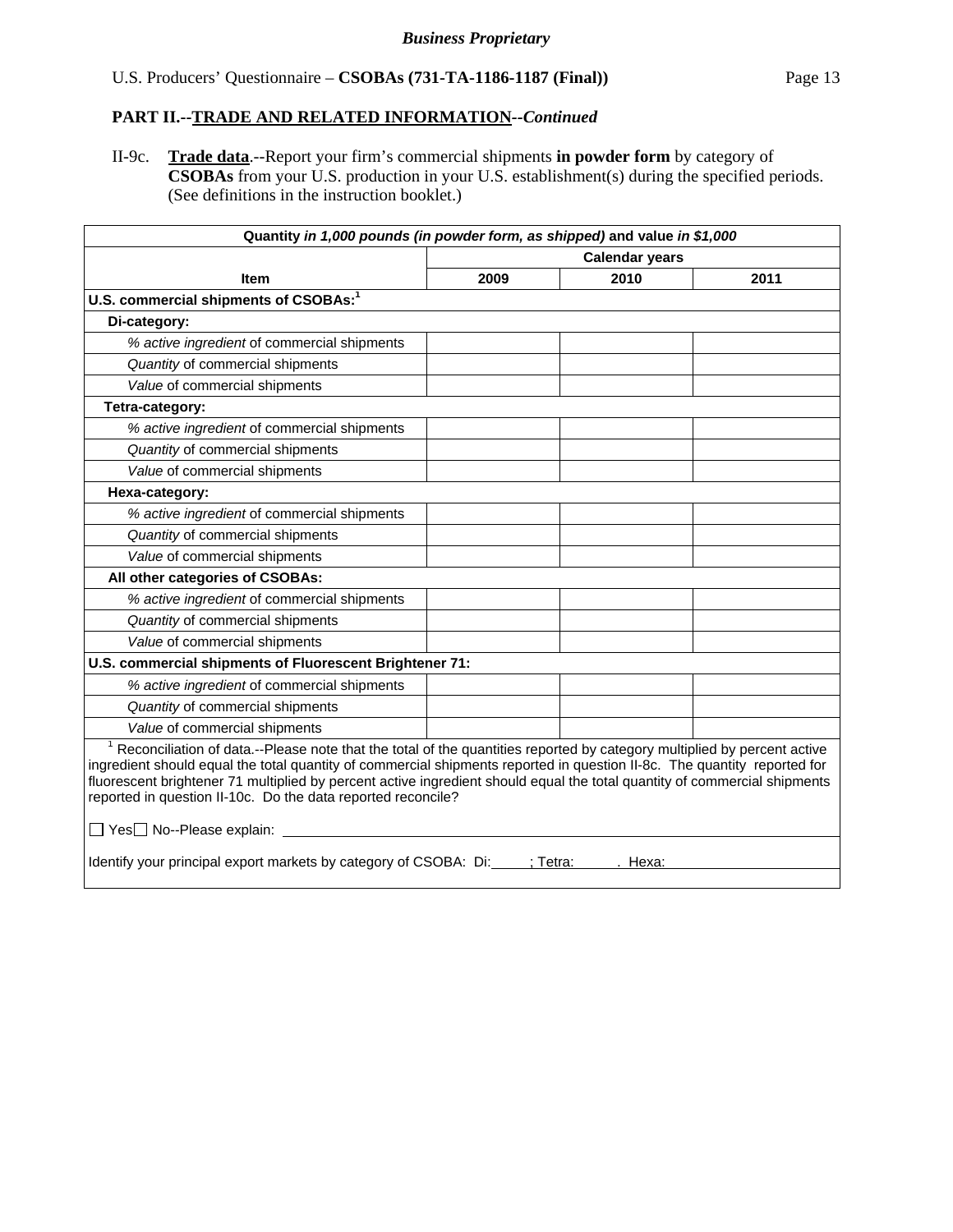II-10a. **Trade data**.--Report your firm's production capacity, production, shipments, inventories, and employment related to the production of **Fluorescent Brightener 71** in your U.S. establishment(s) during the specified periods. (See definitions in the instruction booklet.)

| Quantity in 1,000 pounds (total, 100 percent active ingredient basis) and value in \$1,000                                                                                                                                                                                                                                   |                       |      |                 |
|------------------------------------------------------------------------------------------------------------------------------------------------------------------------------------------------------------------------------------------------------------------------------------------------------------------------------|-----------------------|------|-----------------|
|                                                                                                                                                                                                                                                                                                                              | <b>Calendar years</b> |      |                 |
| <b>Item</b>                                                                                                                                                                                                                                                                                                                  | 2009                  | 2010 | 2011            |
| Average production capacity <sup>1</sup> (quantity)                                                                                                                                                                                                                                                                          |                       |      |                 |
| Beginning-of-period inventories (quantity)                                                                                                                                                                                                                                                                                   |                       |      |                 |
| Production (quantity)                                                                                                                                                                                                                                                                                                        |                       |      |                 |
| U.S. shipments:                                                                                                                                                                                                                                                                                                              |                       |      |                 |
| <b>Commercial shipments:</b>                                                                                                                                                                                                                                                                                                 |                       |      |                 |
| Quantity of commercial shipments                                                                                                                                                                                                                                                                                             |                       |      |                 |
| Value of commercial shipments                                                                                                                                                                                                                                                                                                |                       |      |                 |
| Internal consumption:                                                                                                                                                                                                                                                                                                        |                       |      |                 |
| Quantity of internal consumption                                                                                                                                                                                                                                                                                             |                       |      |                 |
| Value <sup>2</sup> of internal consumption                                                                                                                                                                                                                                                                                   |                       |      |                 |
| <b>Transfers to related firms:</b>                                                                                                                                                                                                                                                                                           |                       |      |                 |
| Quantity of transfers                                                                                                                                                                                                                                                                                                        |                       |      |                 |
| Value <sup>2</sup> of transfers                                                                                                                                                                                                                                                                                              |                       |      |                 |
| Export shipments: <sup>3</sup>                                                                                                                                                                                                                                                                                               |                       |      |                 |
| Quantity of export shipments                                                                                                                                                                                                                                                                                                 |                       |      |                 |
| Value of export shipments                                                                                                                                                                                                                                                                                                    |                       |      |                 |
| End-of-period inventories <sup>4</sup> (quantity)                                                                                                                                                                                                                                                                            |                       |      |                 |
| <b>Channels of distribution:</b>                                                                                                                                                                                                                                                                                             |                       |      |                 |
| U.S. shipments to distributors (quantity)                                                                                                                                                                                                                                                                                    |                       |      |                 |
| U.S. shipments to end users (quantity)                                                                                                                                                                                                                                                                                       |                       |      |                 |
| Form of product shipments:                                                                                                                                                                                                                                                                                                   |                       |      |                 |
| U.S. shipments in solution form (quantity)                                                                                                                                                                                                                                                                                   |                       |      |                 |
| U.S. shipments in powder form (quantity)                                                                                                                                                                                                                                                                                     |                       |      |                 |
| <b>Employment data:</b>                                                                                                                                                                                                                                                                                                      |                       |      |                 |
| Average number of PRWs (number)                                                                                                                                                                                                                                                                                              |                       |      |                 |
| Hours worked by PRWs (1,000 hours)                                                                                                                                                                                                                                                                                           |                       |      |                 |
| Wages paid to PRWs (value)                                                                                                                                                                                                                                                                                                   |                       |      |                 |
| $1$ The production capacity (see definitions in instruction booklet) reported is based on operating $\_\_$<br>weeks per year. Please describe the methodology used to calculate production capacity, and explain any changes<br>in reported capacity (use additional pages as necessary).                                    |                       |      | hours per week, |
|                                                                                                                                                                                                                                                                                                                              |                       |      |                 |
| <sup>2</sup> Internal consumption and transfers to related firms must be valued at fair market value. In the event that you use a<br>different basis for valuing these transactions, please specify that basis (e.g., cost, cost plus, etc.) and provide value<br>data using that basis for each of the periods noted above: |                       |      |                 |
|                                                                                                                                                                                                                                                                                                                              |                       |      |                 |
| $3$ Identify your principal export markets:<br>$4$ Reconciliation of data.--Please note that the <b>quantities</b> reported above should reconcile as follows: beginning-of-                                                                                                                                                 |                       |      |                 |
| period inventories, plus production, less total shipments, equals end-of-period inventories. Do the data reported<br>reconcile?<br>∃ Yes<br>No--Please explain:                                                                                                                                                              |                       |      |                 |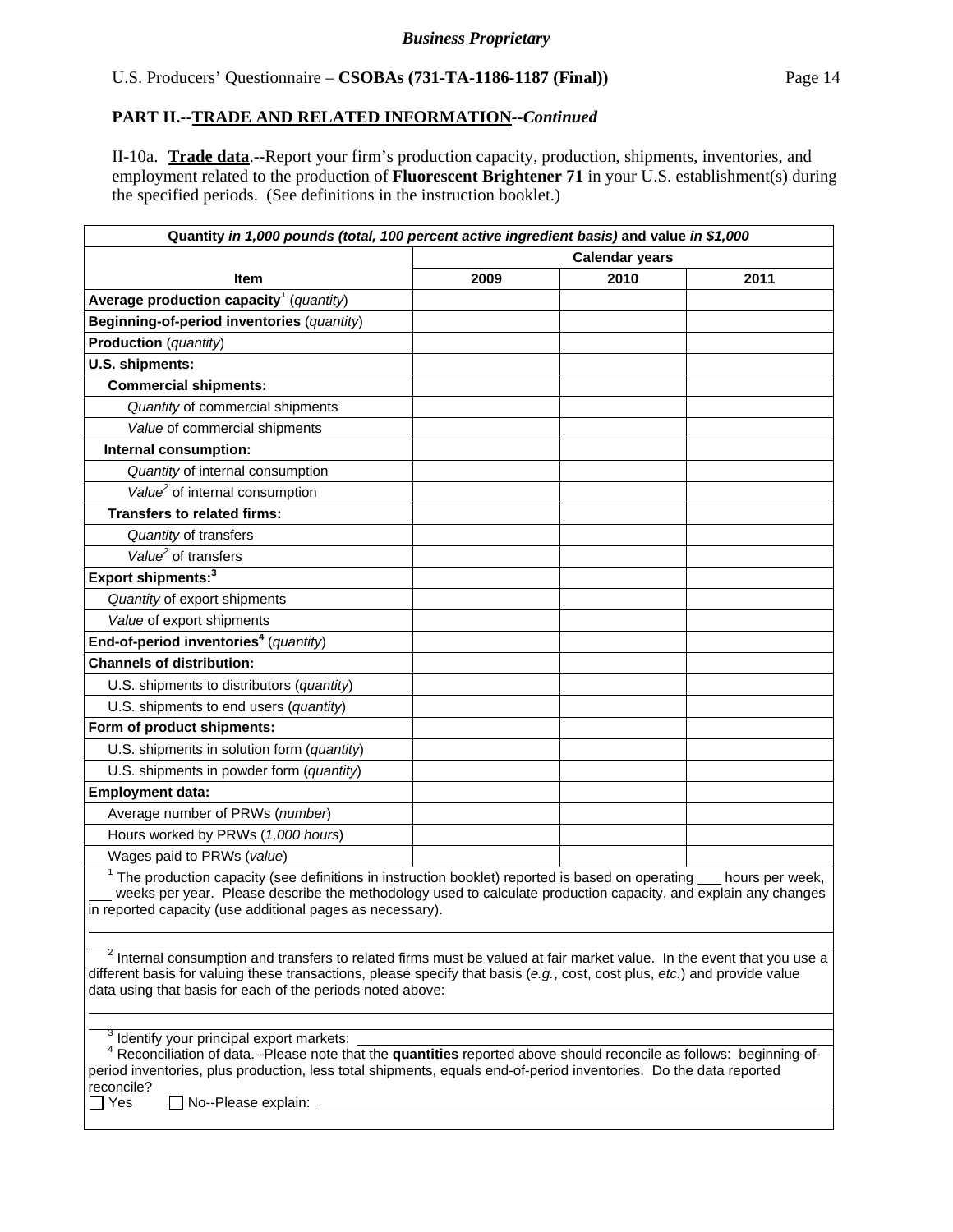$\overline{\phantom{a}}$ 

II-10b. **Trade data**.--Report your firm's production capacity, production, shipments, inventories, and employment related to the production of **Fluorescent Brightener 71 in solution form** in your U.S. establishment(s) during the specified periods. (See definitions in the instruction booklet.) **Quantity** *in 1,000 pounds (in solution as produced/shipped)* **and value** *in \$1,000*

|                                                                                                                                                                                                                       |      | <b>Calendar years</b> |                 |
|-----------------------------------------------------------------------------------------------------------------------------------------------------------------------------------------------------------------------|------|-----------------------|-----------------|
| <b>Item</b>                                                                                                                                                                                                           | 2009 | 2010                  | 2011            |
| Average production capacity <sup>1</sup>                                                                                                                                                                              |      |                       |                 |
| % active ingredient of production capacity                                                                                                                                                                            |      |                       |                 |
| Quantity of production capacity                                                                                                                                                                                       |      |                       |                 |
| <b>Beginning-of-period inventories</b>                                                                                                                                                                                |      |                       |                 |
| % active ingredient of beginning-of-period inventories                                                                                                                                                                |      |                       |                 |
| Quantity of beginning- of-period inventories                                                                                                                                                                          |      |                       |                 |
| <b>Production</b>                                                                                                                                                                                                     |      |                       |                 |
| % active ingredient of production                                                                                                                                                                                     |      |                       |                 |
| Quantity of production                                                                                                                                                                                                |      |                       |                 |
| U.S. shipments:                                                                                                                                                                                                       |      |                       |                 |
| <b>Commercial shipments:</b>                                                                                                                                                                                          |      |                       |                 |
| % active ingredient of commercial shipments                                                                                                                                                                           |      |                       |                 |
| Quantity of commercial shipments                                                                                                                                                                                      |      |                       |                 |
| Value of commercial shipments                                                                                                                                                                                         |      |                       |                 |
| Internal consumption:                                                                                                                                                                                                 |      |                       |                 |
| % active ingredient of internal consumption                                                                                                                                                                           |      |                       |                 |
| Quantity of internal consumption                                                                                                                                                                                      |      |                       |                 |
| Value <sup>2</sup> of internal consumption                                                                                                                                                                            |      |                       |                 |
| <b>Transfers to related firms:</b>                                                                                                                                                                                    |      |                       |                 |
| % active ingredient of transfers                                                                                                                                                                                      |      |                       |                 |
| Quantity of transfers                                                                                                                                                                                                 |      |                       |                 |
| Value <sup>2</sup> of transfers                                                                                                                                                                                       |      |                       |                 |
| Export shipments: <sup>3</sup>                                                                                                                                                                                        |      |                       |                 |
| % active ingredient of export shipments                                                                                                                                                                               |      |                       |                 |
| Quantity of export shipments                                                                                                                                                                                          |      |                       |                 |
| Value of export shipments                                                                                                                                                                                             |      |                       |                 |
| End-of-period inventories <sup>4</sup>                                                                                                                                                                                |      |                       |                 |
| % active ingredient of end-of-period inventories                                                                                                                                                                      |      |                       |                 |
| Quantity of end-of period inventories                                                                                                                                                                                 |      |                       |                 |
| <b>Channels of distribution:</b>                                                                                                                                                                                      |      |                       |                 |
| % active ingredient of U.S. shipments to distributors                                                                                                                                                                 |      |                       |                 |
| Quantity of U.S. shipments to distributors                                                                                                                                                                            |      |                       |                 |
| % active ingredient of shipments to end users                                                                                                                                                                         |      |                       |                 |
| U.S. shipments to end users                                                                                                                                                                                           |      |                       |                 |
| <b>Employment data:</b>                                                                                                                                                                                               |      |                       |                 |
| Average number of PRWs (number)                                                                                                                                                                                       |      |                       |                 |
| Hours worked by PRWs (1,000 hours)                                                                                                                                                                                    |      |                       |                 |
| Wages paid to PRWs (value)                                                                                                                                                                                            |      |                       |                 |
| $1$ The production capacity (see definitions in instruction booklet) reported is based on operating<br>weeks per year. Please describe the methodology used to calculate production capacity, and explain any changes |      |                       | hours per week, |

in reported capacity (use additional pages as necessary).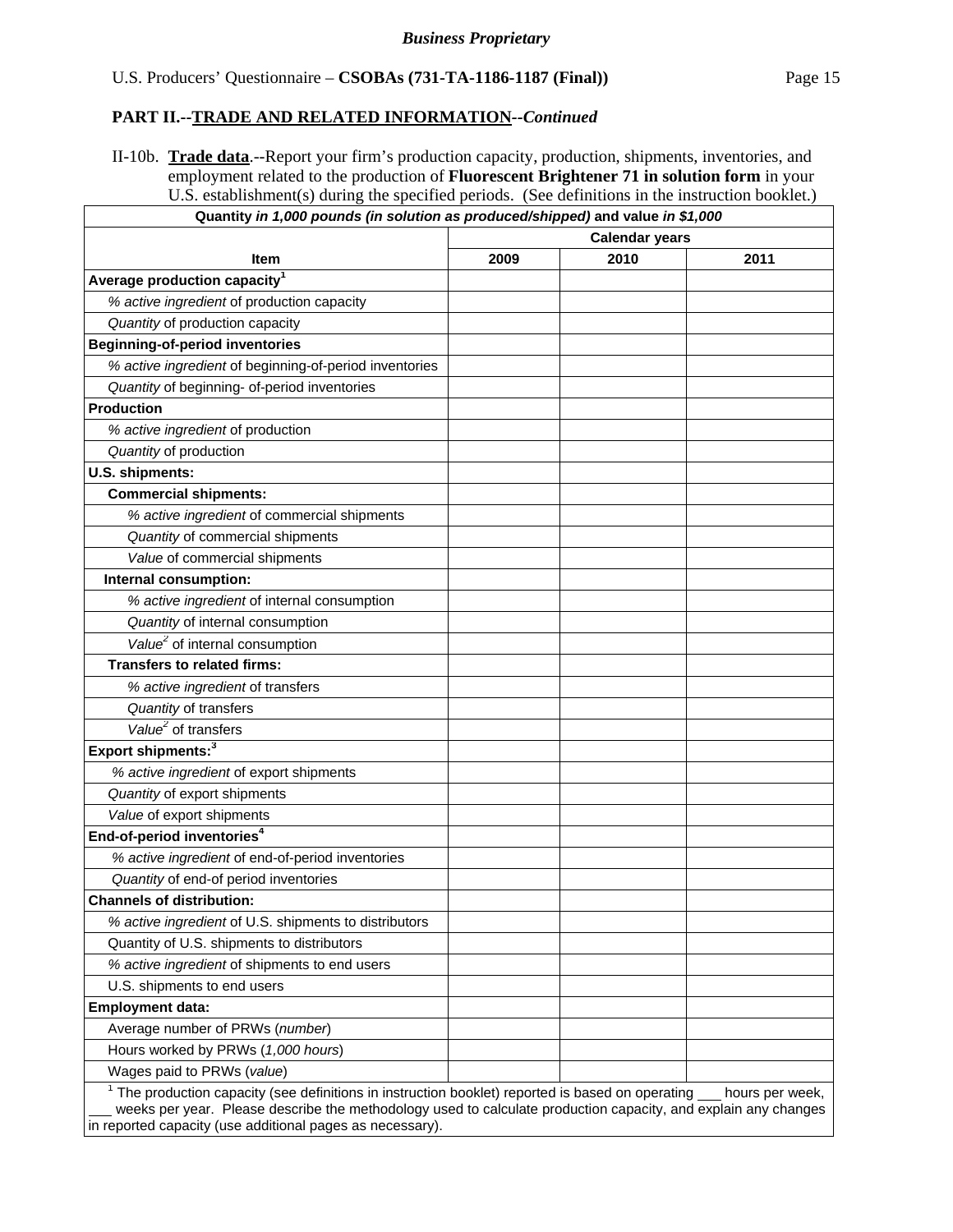## **PART II.--TRADE AND RELATED INFORMATION***--Continued*

 $\overline{a}$  $^{-2}$  Internal consumption and transfers to related firms must be valued at fair market value. In the event that you use a different basis for valuing these transactions, please specify that basis (*e.g.*, cost, cost plus, *etc.*) and provide value data using that basis for each of the periods noted above:

 $3$  Identify your principal export markets:

 $\overline{a}$ 

 $\overline{a}$  $\overline{a}$ 

 <sup>4</sup> Reconciliation of data.--Please note that the **quantities** reported above should reconcile as follows: beginning-ofperiod inventories, plus production, less total shipments, equals end-of-period inventories. Do the data reported reconcile?<br>□ Yes

 $\Box$  No--Please explain: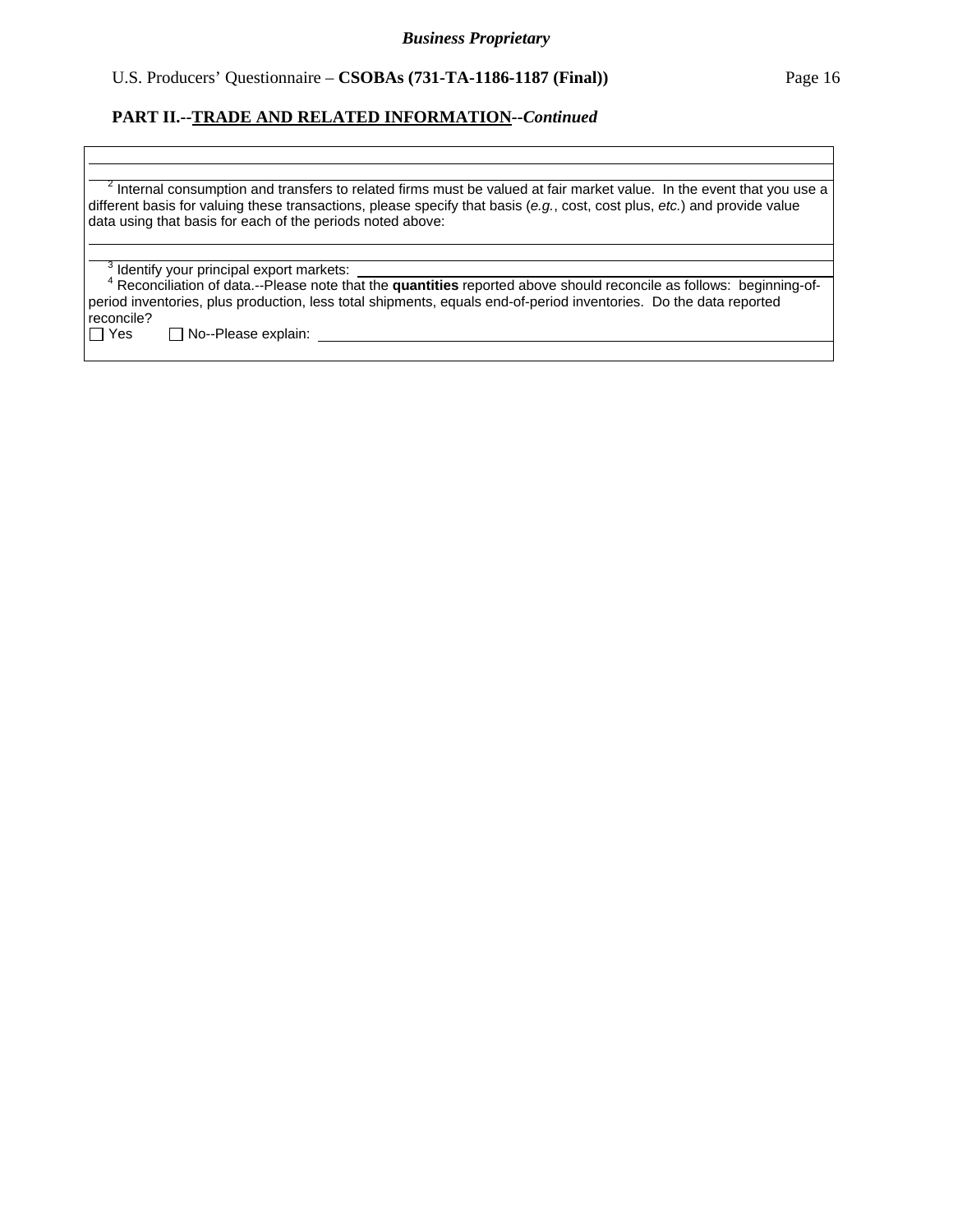Г

II-10c. **Trade data**.--Report your firm's production capacity, production, shipments, inventories, and employment related to the production of **Fluorescent Brightener 71 in powder form** in your U.S. establishment(s) during the specified periods. (See definitions in the instruction booklet.) **Quantity** *in 1,000 pounds (in powder, as produced/shipped)* **and value** *in \$1,000*

|                                                        |      | <b>Calendar years</b> |      |
|--------------------------------------------------------|------|-----------------------|------|
| <b>Item</b>                                            | 2009 | 2010                  | 2011 |
| Average production capacity <sup>1</sup>               |      |                       |      |
| % active ingredient of production capacity             |      |                       |      |
| Quantity of production capacity                        |      |                       |      |
| <b>Beginning-of-period inventories</b>                 |      |                       |      |
| % active ingredient of beginning-of-period inventories |      |                       |      |
| Quantity of beginning- of-period inventories           |      |                       |      |
| <b>Production</b>                                      |      |                       |      |
| % active ingredient of production                      |      |                       |      |
| Quantity of production                                 |      |                       |      |
| U.S. shipments:                                        |      |                       |      |
| <b>Commercial shipments:</b>                           |      |                       |      |
| % active ingredient of commercial shipments            |      |                       |      |
| Quantity of commercial shipments                       |      |                       |      |
| Value of commercial shipments                          |      |                       |      |
| Internal consumption:                                  |      |                       |      |
| % active ingredient of internal consumption            |      |                       |      |
| Quantity of internal consumption                       |      |                       |      |
| Value <sup>2</sup> of internal consumption             |      |                       |      |
| <b>Transfers to related firms:</b>                     |      |                       |      |
| % active ingredient of transfers                       |      |                       |      |
| Quantity of transfers                                  |      |                       |      |
| $\overline{Value}^2$ of transfers                      |      |                       |      |
| Export shipments: <sup>3</sup>                         |      |                       |      |
| % active ingredient of export shipments                |      |                       |      |
| Quantity of export shipments                           |      |                       |      |
| Value of export shipments                              |      |                       |      |
| End-of-period inventories <sup>4</sup>                 |      |                       |      |
| % active ingredient of end-of-period inventories       |      |                       |      |
| Quantity of end-of period inventories                  |      |                       |      |
| <b>Channels of distribution:</b>                       |      |                       |      |
| % active ingredient of U.S. shipments to distributors  |      |                       |      |
| Quantity of U.S. shipments to distributors             |      |                       |      |
| % active ingredient of shipments to end users          |      |                       |      |
| U.S. shipments to end users                            |      |                       |      |
| <b>Employment data:</b>                                |      |                       |      |
| Average number of PRWs (number)                        |      |                       |      |
| Hours worked by PRWs (1,000 hours)                     |      |                       |      |
| Wages paid to PRWs (value)                             |      |                       |      |

in reported capacity (use additional pages as necessary).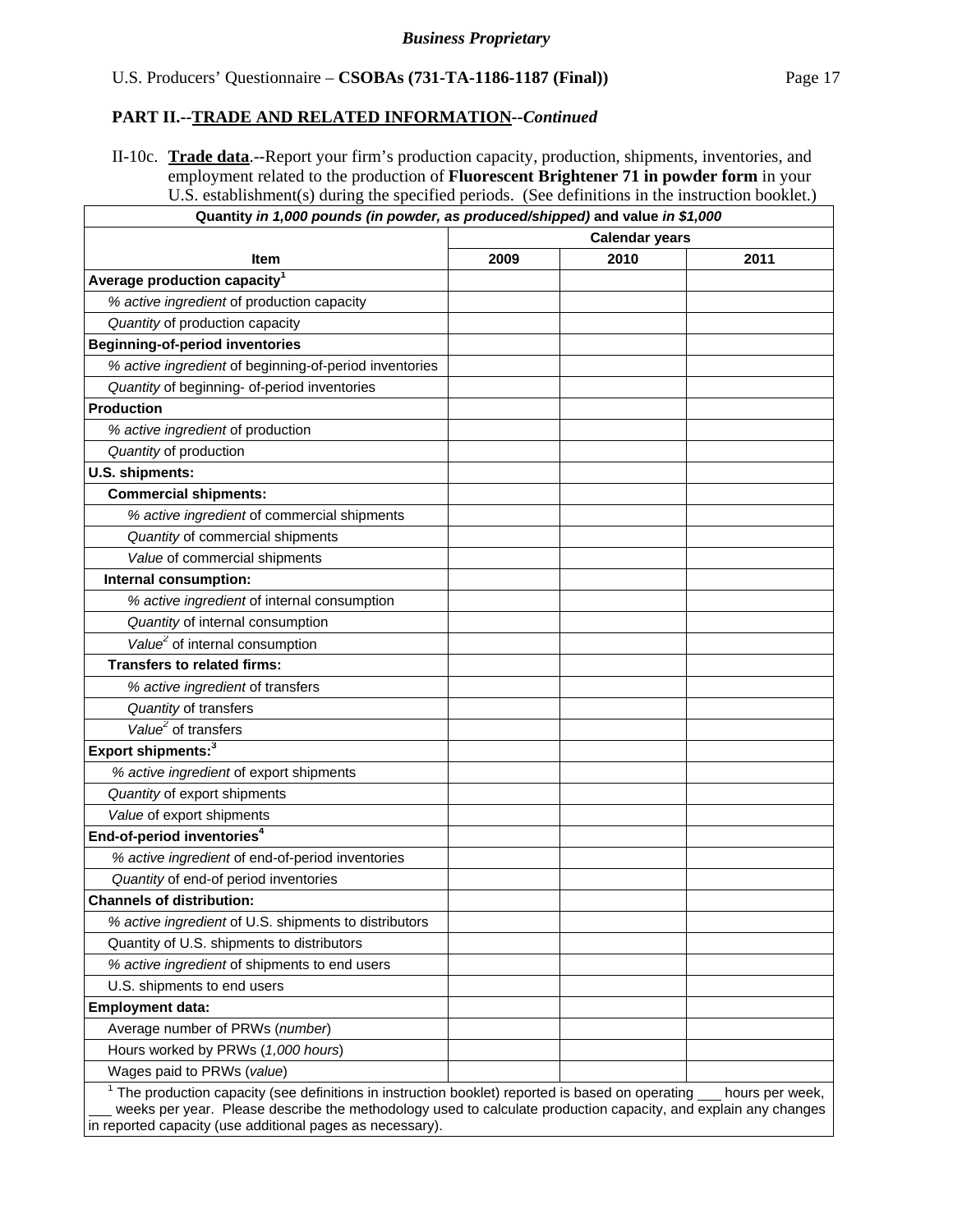## **PART II.--TRADE AND RELATED INFORMATION***--Continued*

 $\overline{a}$  $^{-2}$  Internal consumption and transfers to related firms must be valued at fair market value. In the event that you use a different basis for valuing these transactions, please specify that basis (*e.g.*, cost, cost plus, *etc.*) and provide value data using that basis for each of the periods noted above:

 $3$  Identify your principal export markets:

 $\overline{a}$ 

 $\overline{a}$  $\overline{a}$ 

 <sup>4</sup> Reconciliation of data.--Please note that the **quantities** reported above should reconcile as follows: beginning-ofperiod inventories, plus production, less total shipments, equals end-of-period inventories. Do the data reported reconcile?<br>□ Yes

 $\Box$  No--Please explain: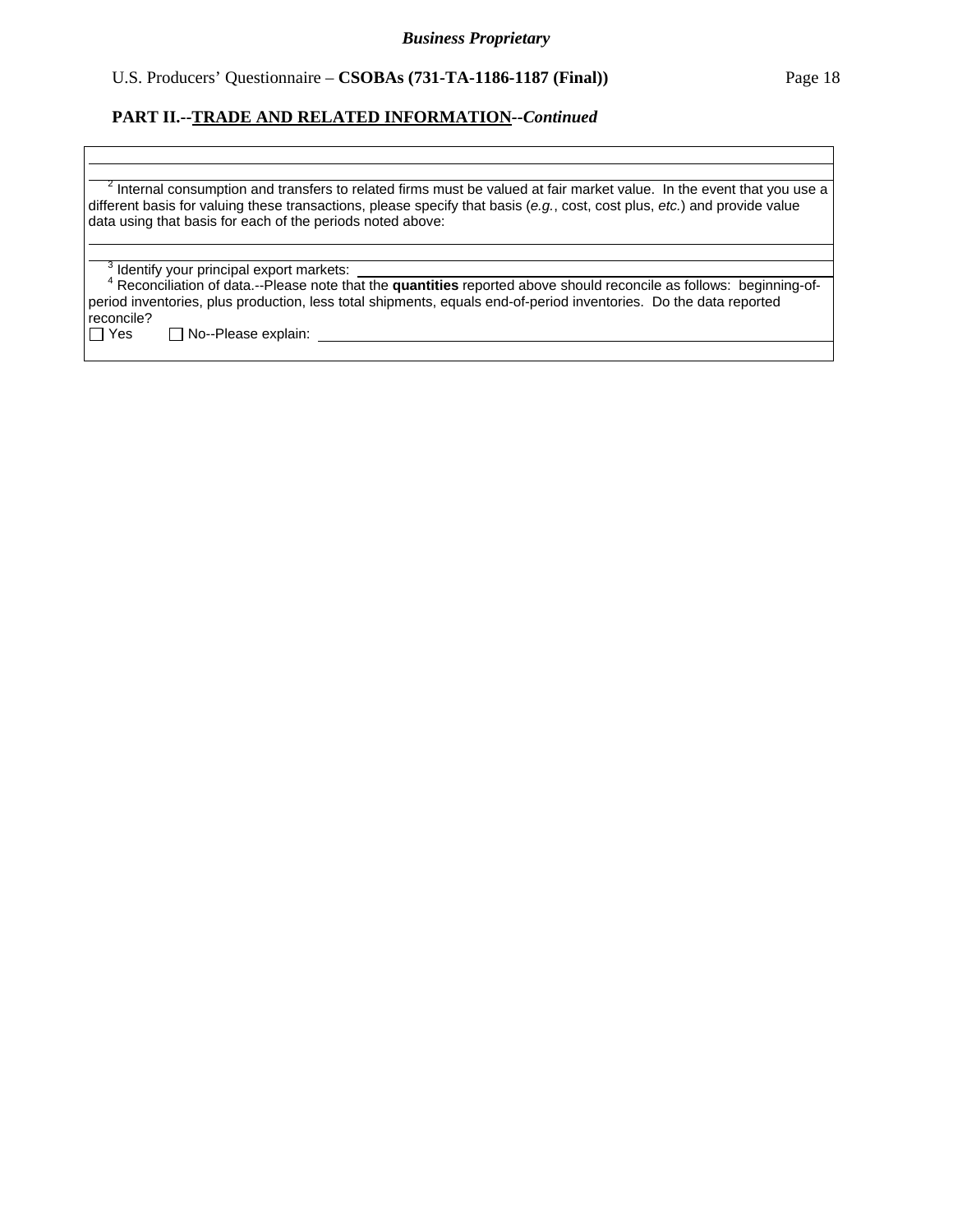# **PART II.--TRADE AND RELATED INFORMATION***--Continued*

| $II-11.$      | <b>Related firms.</b> --If you reported transfers to related firms in question II-8, please indicate the<br>nature of the relationship between your firm and the related firms $(e.g.,)$ joint venture, wholly<br>owned subsidiary), whether the transfers were priced at market value or by a non-market formula,<br>whether your firm retained marketing rights to all transfers, and whether the related firms also<br>processed inputs from sources other than your firm. |                                                             |                       |      |  |  |
|---------------|-------------------------------------------------------------------------------------------------------------------------------------------------------------------------------------------------------------------------------------------------------------------------------------------------------------------------------------------------------------------------------------------------------------------------------------------------------------------------------|-------------------------------------------------------------|-----------------------|------|--|--|
|               | II-12a. Purchases.--Other than direct imports, has your firm otherwise purchased CSOBAs since<br>January 1, 2009? (See definitions in the instruction booklet.)                                                                                                                                                                                                                                                                                                               |                                                             |                       |      |  |  |
|               | No                                                                                                                                                                                                                                                                                                                                                                                                                                                                            | Yes--Report such purchases below for the specified periods. |                       |      |  |  |
|               | Quantity in 1,000 pounds (100 percent active ingredient basis) and value in \$1,000                                                                                                                                                                                                                                                                                                                                                                                           |                                                             |                       |      |  |  |
|               |                                                                                                                                                                                                                                                                                                                                                                                                                                                                               |                                                             | <b>Calendar years</b> |      |  |  |
|               | <b>Item</b>                                                                                                                                                                                                                                                                                                                                                                                                                                                                   | 2009                                                        | 2010                  | 2011 |  |  |
|               | PURCHASES FROM U.S. IMPORTERS <sup>2</sup> OF CSOBAS FROM--                                                                                                                                                                                                                                                                                                                                                                                                                   |                                                             |                       |      |  |  |
| <b>CHINA:</b> |                                                                                                                                                                                                                                                                                                                                                                                                                                                                               |                                                             |                       |      |  |  |
|               | Quantity                                                                                                                                                                                                                                                                                                                                                                                                                                                                      |                                                             |                       |      |  |  |
|               | Value                                                                                                                                                                                                                                                                                                                                                                                                                                                                         |                                                             |                       |      |  |  |
| <b>TAIWAN</b> |                                                                                                                                                                                                                                                                                                                                                                                                                                                                               |                                                             |                       |      |  |  |
|               | Quantity                                                                                                                                                                                                                                                                                                                                                                                                                                                                      |                                                             |                       |      |  |  |
|               | Value                                                                                                                                                                                                                                                                                                                                                                                                                                                                         |                                                             |                       |      |  |  |
|               | All other countries:                                                                                                                                                                                                                                                                                                                                                                                                                                                          |                                                             |                       |      |  |  |
|               | Quantity                                                                                                                                                                                                                                                                                                                                                                                                                                                                      |                                                             |                       |      |  |  |
|               | Value<br>PURCHASES FROM DOMESTIC PRODUCERS: <sup>2</sup>                                                                                                                                                                                                                                                                                                                                                                                                                      |                                                             |                       |      |  |  |
|               |                                                                                                                                                                                                                                                                                                                                                                                                                                                                               |                                                             |                       |      |  |  |
| Quantity      |                                                                                                                                                                                                                                                                                                                                                                                                                                                                               |                                                             |                       |      |  |  |
| Value         |                                                                                                                                                                                                                                                                                                                                                                                                                                                                               |                                                             |                       |      |  |  |
|               | PURCHASES FROM OTHER SOURCES: <sup>2</sup>                                                                                                                                                                                                                                                                                                                                                                                                                                    |                                                             |                       |      |  |  |
| Quantity      |                                                                                                                                                                                                                                                                                                                                                                                                                                                                               |                                                             |                       |      |  |  |
| Value         |                                                                                                                                                                                                                                                                                                                                                                                                                                                                               |                                                             |                       |      |  |  |
|               | Please indicate your reasons for purchasing this product. If your reasons differ by source, please elaborate.<br>$2$ Please list the name of the firm(s) from which you purchased this product. If your suppliers differ by source,<br>please identify the source for each listed supplier.                                                                                                                                                                                   |                                                             |                       |      |  |  |
|               |                                                                                                                                                                                                                                                                                                                                                                                                                                                                               |                                                             |                       |      |  |  |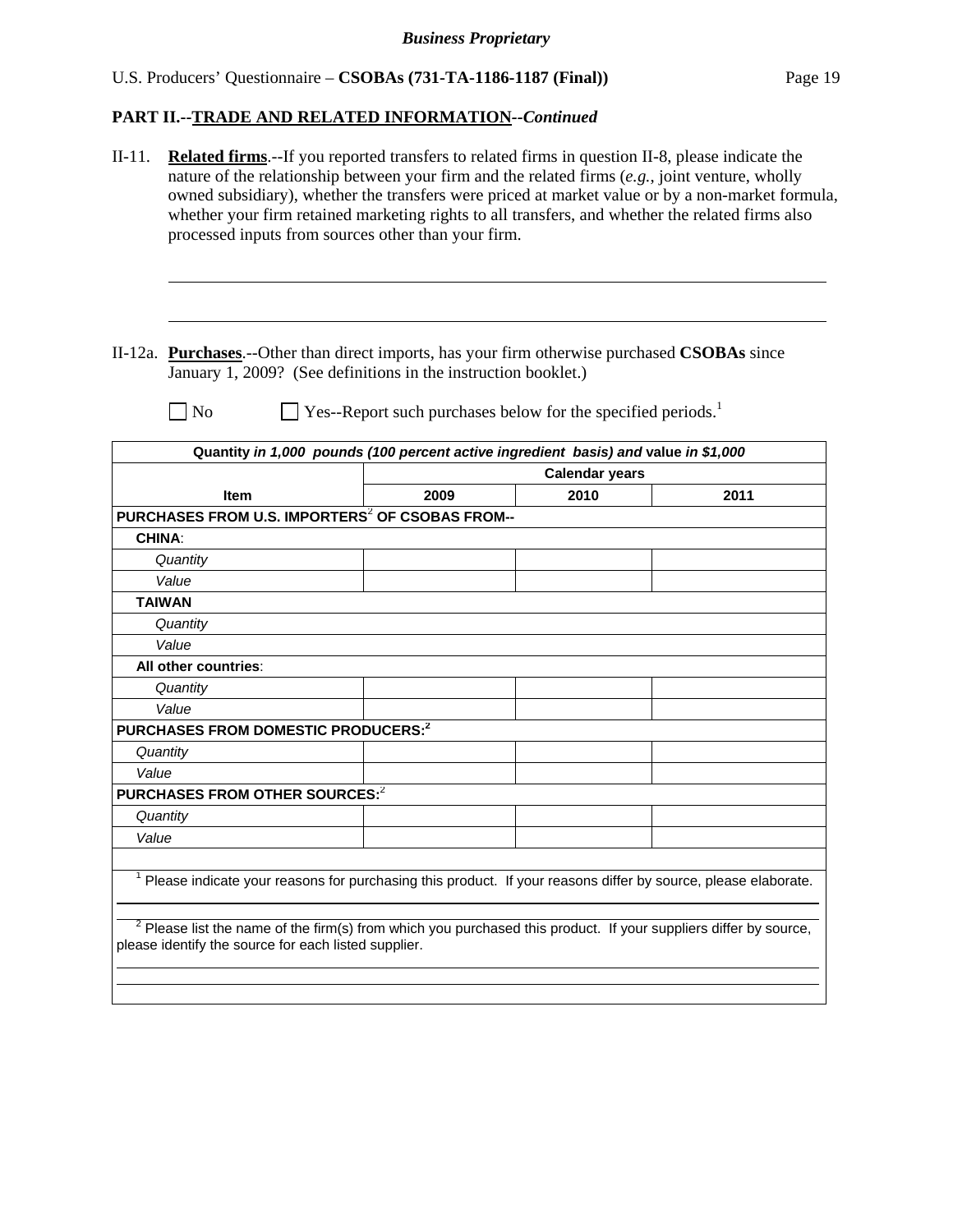### **PART II.--TRADE AND RELATED INFORMATION***--Continued*

II-12b. **Purchases**.--Other than direct imports, has your firm otherwise purchased **CSOBAs in solution form** since January 1, 2009? (See definitions in the instruction booklet.)

 $\Box$  No  $\Box$  Yes--Report such purchases below for the specified periods.<sup>1</sup>

|                                                                                                                                                                            |                       | Quantity in 1,000 pounds (in solution, as purchased) and value in \$1,000 |      |  |
|----------------------------------------------------------------------------------------------------------------------------------------------------------------------------|-----------------------|---------------------------------------------------------------------------|------|--|
|                                                                                                                                                                            | <b>Calendar years</b> |                                                                           |      |  |
| Item                                                                                                                                                                       | 2009                  | 2010                                                                      | 2011 |  |
| PURCHASES FROM U.S. IMPORTERS <sup>2</sup> OF CSOBAS FROM--                                                                                                                |                       |                                                                           |      |  |
| <b>CHINA:</b>                                                                                                                                                              |                       |                                                                           |      |  |
| % active ingredient                                                                                                                                                        |                       |                                                                           |      |  |
| Quantity                                                                                                                                                                   |                       |                                                                           |      |  |
| Value                                                                                                                                                                      |                       |                                                                           |      |  |
| <b>TAIWAN</b>                                                                                                                                                              |                       |                                                                           |      |  |
| % active ingredient                                                                                                                                                        |                       |                                                                           |      |  |
| Quantity                                                                                                                                                                   |                       |                                                                           |      |  |
| Value                                                                                                                                                                      |                       |                                                                           |      |  |
| All other countries:                                                                                                                                                       |                       |                                                                           |      |  |
| % active ingredient                                                                                                                                                        |                       |                                                                           |      |  |
| Quantity                                                                                                                                                                   |                       |                                                                           |      |  |
| Value                                                                                                                                                                      |                       |                                                                           |      |  |
| PURCHASES FROM DOMESTIC PRODUCERS: <sup>2</sup>                                                                                                                            |                       |                                                                           |      |  |
| % active ingredient                                                                                                                                                        |                       |                                                                           |      |  |
| Quantity                                                                                                                                                                   |                       |                                                                           |      |  |
| Value                                                                                                                                                                      |                       |                                                                           |      |  |
| PURCHASES FROM OTHER SOURCES: <sup>2</sup>                                                                                                                                 |                       |                                                                           |      |  |
| % active ingredient                                                                                                                                                        |                       |                                                                           |      |  |
| Quantity                                                                                                                                                                   |                       |                                                                           |      |  |
| Value                                                                                                                                                                      |                       |                                                                           |      |  |
| <sup>1</sup> Please indicate your reasons for purchasing this product. If your reasons differ by source, please elaborate.                                                 |                       |                                                                           |      |  |
| $2$ Please list the name of the firm(s) from which you purchased this product. If your suppliers differ by source,<br>please identify the source for each listed supplier. |                       |                                                                           |      |  |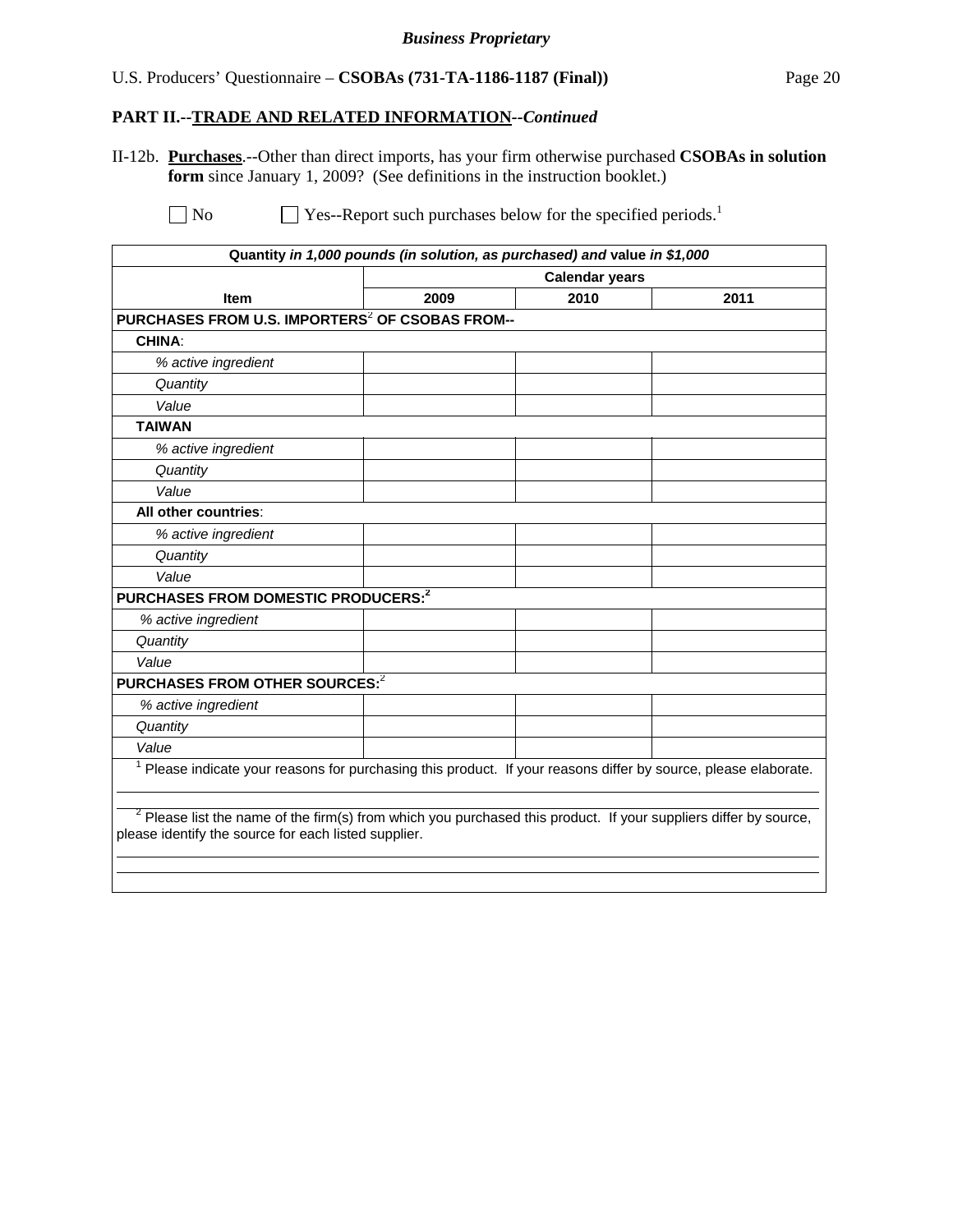#### **PART II.--TRADE AND RELATED INFORMATION***--Continued*

II-12c. **Purchases**.--Other than direct imports, has your firm otherwise purchased **CSOBAs in powder form** since January 1, 2009? (See definitions in the instruction booklet.)

| Quantity in 1,000 pounds (in powder, as purchased) and value in \$1,000                                                                                                    |      |                       |      |  |  |
|----------------------------------------------------------------------------------------------------------------------------------------------------------------------------|------|-----------------------|------|--|--|
|                                                                                                                                                                            |      | <b>Calendar years</b> |      |  |  |
| <b>Item</b>                                                                                                                                                                | 2009 | 2010                  | 2011 |  |  |
| PURCHASES FROM U.S. IMPORTERS <sup>2</sup> OF CSOBAS FROM--                                                                                                                |      |                       |      |  |  |
| <b>CHINA:</b>                                                                                                                                                              |      |                       |      |  |  |
| % active ingredient                                                                                                                                                        |      |                       |      |  |  |
| Quantity                                                                                                                                                                   |      |                       |      |  |  |
| Value                                                                                                                                                                      |      |                       |      |  |  |
| <b>TAIWAN</b>                                                                                                                                                              |      |                       |      |  |  |
| % active ingredient                                                                                                                                                        |      |                       |      |  |  |
| Quantity                                                                                                                                                                   |      |                       |      |  |  |
| Value                                                                                                                                                                      |      |                       |      |  |  |
| All other countries:                                                                                                                                                       |      |                       |      |  |  |
| % active ingredient                                                                                                                                                        |      |                       |      |  |  |
| Quantity                                                                                                                                                                   |      |                       |      |  |  |
| Value                                                                                                                                                                      |      |                       |      |  |  |
| PURCHASES FROM DOMESTIC PRODUCERS: <sup>2</sup>                                                                                                                            |      |                       |      |  |  |
| % active ingredient                                                                                                                                                        |      |                       |      |  |  |
| Quantity                                                                                                                                                                   |      |                       |      |  |  |
| Value                                                                                                                                                                      |      |                       |      |  |  |
| PURCHASES FROM OTHER SOURCES: <sup>2</sup>                                                                                                                                 |      |                       |      |  |  |
| % active ingredient                                                                                                                                                        |      |                       |      |  |  |
| Quantity                                                                                                                                                                   |      |                       |      |  |  |
| Value                                                                                                                                                                      |      |                       |      |  |  |
| <sup>1</sup> Please indicate your reasons for purchasing this product. If your reasons differ by source, please elaborate.                                                 |      |                       |      |  |  |
| $2$ Please list the name of the firm(s) from which you purchased this product. If your suppliers differ by source,<br>please identify the source for each listed supplier. |      |                       |      |  |  |

 $\Box$  No  $\Box$  Yes--Report such purchases below for the specified periods.<sup>1</sup>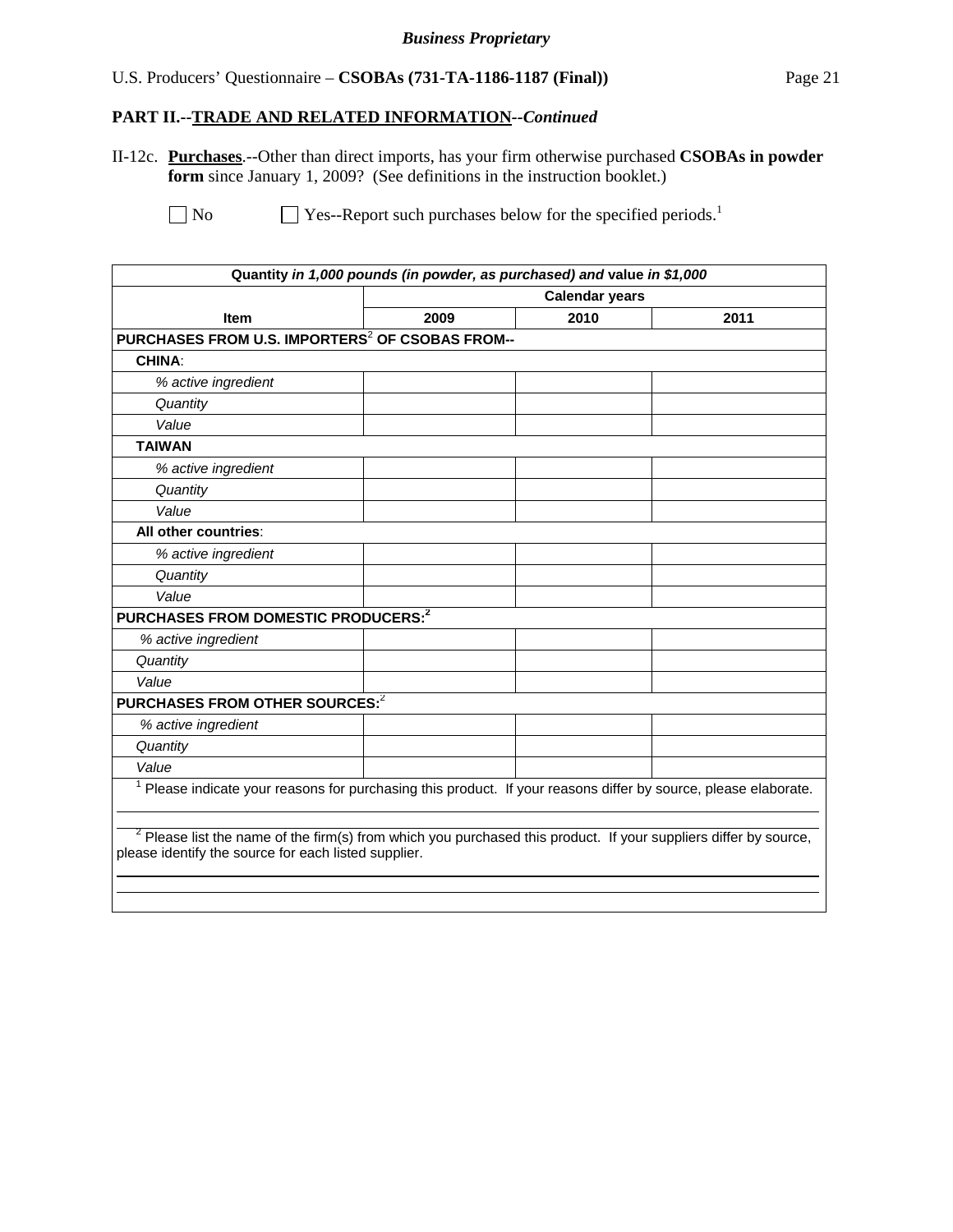### **PART III.--FINANCIAL INFORMATION**

| Address questions on this part of the questionnaire to <b>Charles Yost</b> (202-205-3432, |  |  |
|-------------------------------------------------------------------------------------------|--|--|
| charles.yost@ustc.gov.                                                                    |  |  |

III-1. Please identify the individual to be contacted regarding the confidential information requested in part III?

| Name and title: |  |  |
|-----------------|--|--|
|-----------------|--|--|

Please indicate the manner by which Commission staff may contact the individual responsible for part III with questions regarding the submitted confidential information.

| $\cdot$ $\cdot$<br>∃-mail. | Telephone: |
|----------------------------|------------|
| Fax:                       |            |

III-2. **General guidance**:--Financial data are requested on a product-line basis that is CSOBAs according to the definition of the product in the instruction booklet. Inputs your firm receives from affiliates to produce CSOBAs should be stated at cost (i.e., intra-firm profits eliminated—see question III-7) while transfers of CSOBAs to related affiliates should be stated at fair market value. Total sales in this section should equal total shipments plus exports in Part II Trade information of this questionnaire. Values reported should be net values (i.e., gross sales values less all discounts, allowances, rebates, prepaid freight, and the value of returned goods), f.o.b. your U.S. point of shipment.

**Report quantities in (1) 1,000 pounds (total, on a 100 percent active ingredient basis); (2) 1,000 pounds (in solution, as produced/sold); and (3) 1,000 pounds (in powder, as produced sold. When reporting (2) and (3), report the corresponding weighted average percentage of**  active ingredients contained. Quantities should be net of returns. These quantities should reconcile as follows: total quantity on a 100 percent active ingredient basis should equal the sum of the quantity in solution as produced/sold multiplied by the weighted average percentage of active ingredients contained in solution, plus the quantity in powder as produced/sold multiplied by the weighted average percentage of active ingredients contained in powder. For example, 1,000 pounds of 93 percent active powder converts to 930 pounds on a 100 percent active basis and 1,000 pounds of 22 percent active solution converts to 220 pounds on a 100 percent active basis. Therefore, if you report 1,000 pounds of 93 percent active powder and 1,000 pounds of 22 percent active solution, you would also report a total quantity of 1,150 pounds on a 100 percent active ingredient basis. Follow the same methodology for the reporting of other CSOBAs and Fluorescent Brightener 71.

III-3. **Accounting system**.--Briefly describe your financial accounting system.

| A.   | When does your fiscal year end (month and day)?                                                                                                                |
|------|----------------------------------------------------------------------------------------------------------------------------------------------------------------|
|      | If your fiscal year changed during the period examined, explain below:                                                                                         |
| B.1. | Describe the lowest level of operations (e.g., plant, division, company-wide) for which<br>financial statements are prepared that include subject merchandise: |
|      | Does your firm prepare profit/loss statements for the subject merchandise:<br>l Yes<br>$'$ No                                                                  |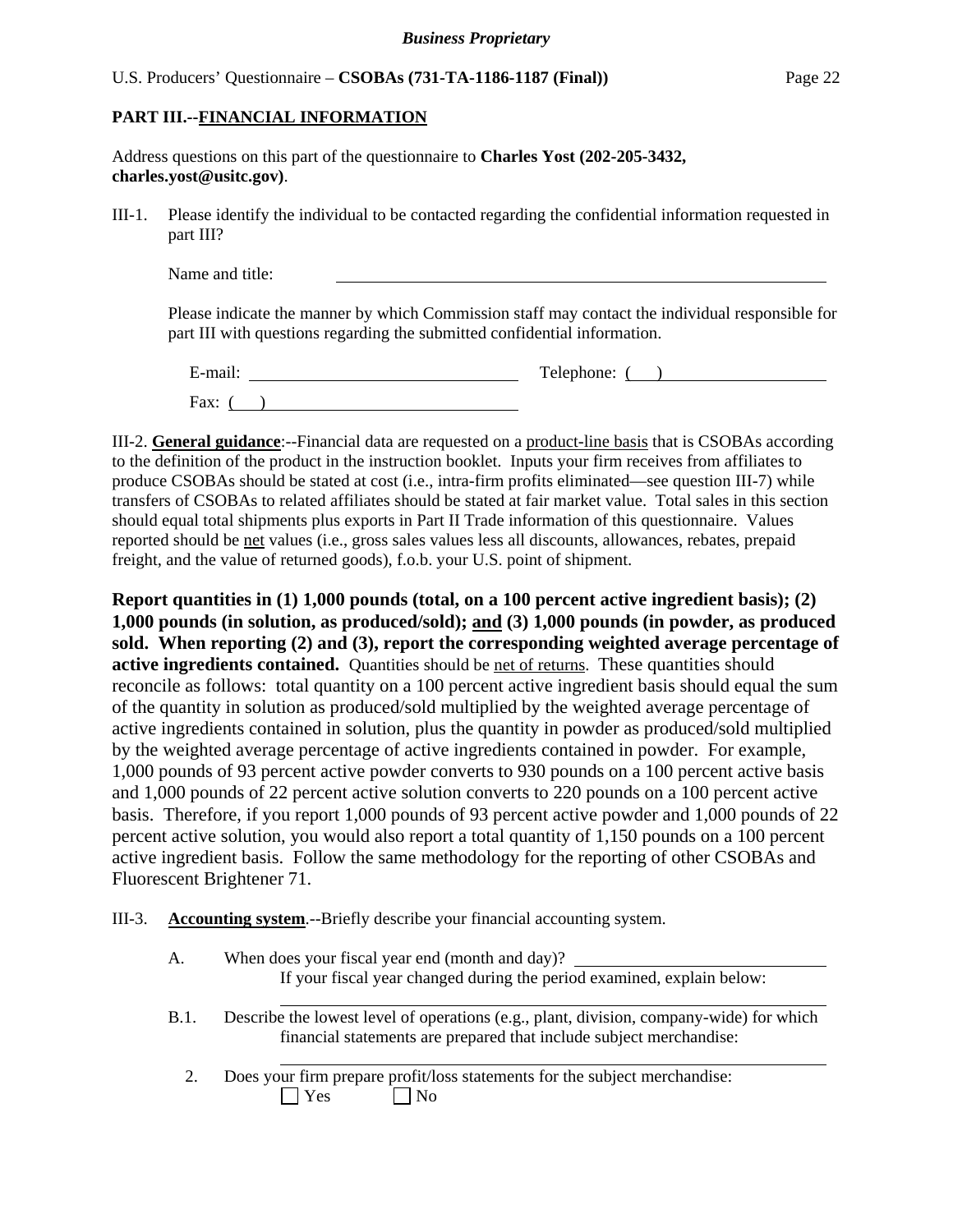#### **PART III.--FINANCIAL INFORMATION***--Continued*

 $\overline{a}$ 

l

l

l

l

 3. How often did your firm (or parent company) prepare financial statements (including annual reports, 10Ks)? Please check relevant items below.

| $\Box$ Audited, $\Box$ unaudited, $\Box$ annual reports, $\Box$ 10Ks, $\Box$ 10Qs,<br>$\Box$ Monthly, $\Box$ quarterly, $\Box$ semi-annually, $\Box$ annually |
|---------------------------------------------------------------------------------------------------------------------------------------------------------------|
| Accounting basis: $\Box$ GAAP, $\Box$ cash, $\Box$ tax, or $\Box$ other comprehensive<br>(specify)                                                            |

*Note: The Commission may request that your company submit copies of its financial statements, including internal profit-and-loss statements for the division or product group that includes CSOBAs, as well as those statements and worksheets used to compile data for your firm's questionnaire response.* 

- III-4. **Cost accounting system**.--Briefly describe your cost accounting system (*e.g.*, standard cost, job order cost, *etc.*).
- III-5. **Allocation basis**.--Briefly describe your allocation basis, if any, for COGS, SG&A, and interest expense and other income and expenses.

III-6. **Other products**.--Please list any other products you produced in the facilities in which you produced **CSOBAs**, and provide the share of net sales accounted for by these other products in your most recent fiscal year:

| Products                         | Share of sales |
|----------------------------------|----------------|
| <b>Fluorescent Brightener 71</b> |                |
| Other optical brighteners        |                |
|                                  |                |
|                                  |                |
|                                  |                |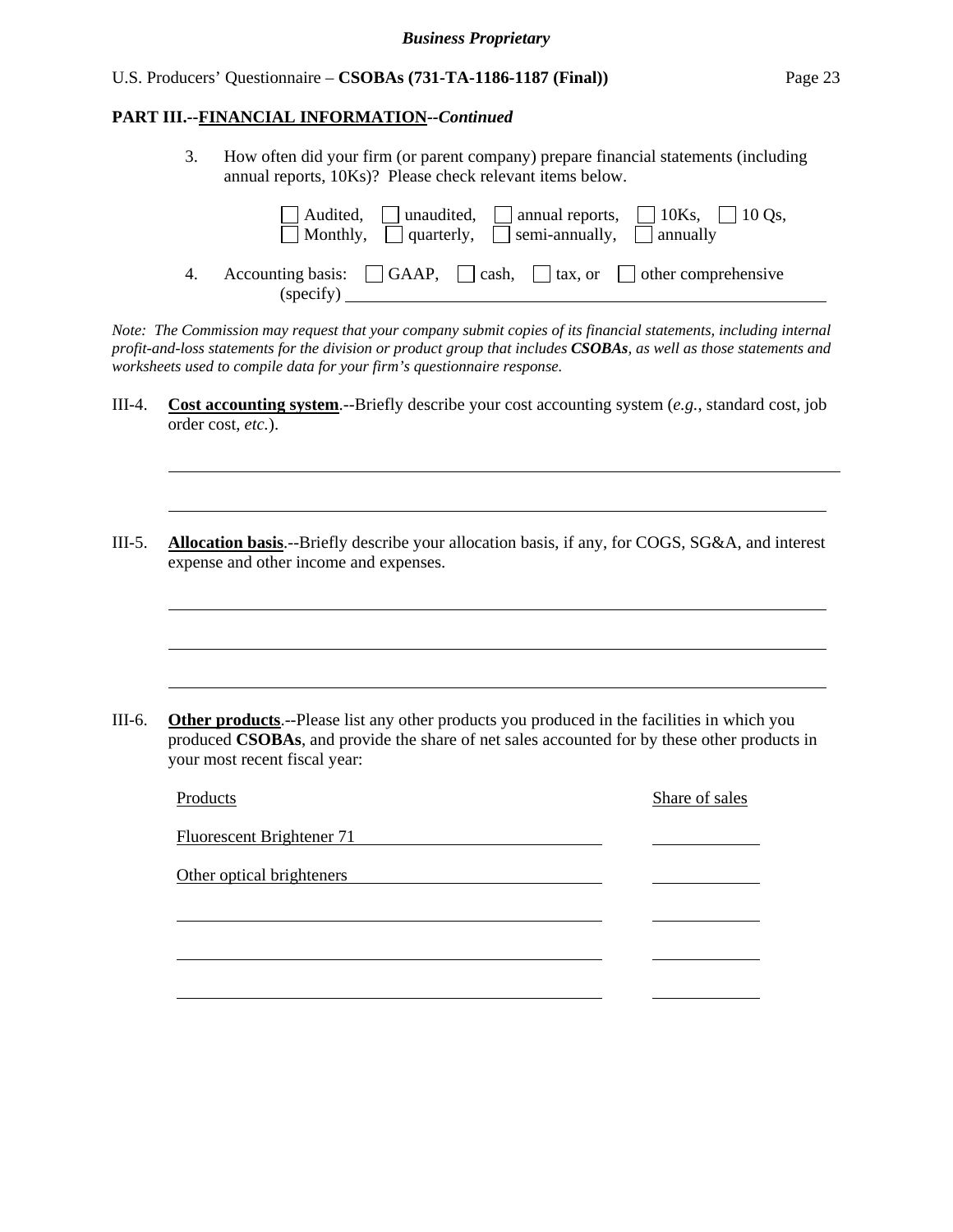#### **PART III.--FINANCIAL INFORMATION***--Continued*

III-7a. Does your firm receive inputs (raw materials, labor, energy, or any other services) used in the production of **CSOBAs** from any related firm?

 $\Box$  Yes—Continue to question III-7b below.  $\Box$  No--Continue to question III-8 below.

III-7b. **Inputs from related firms.--**In the space provided below, identify the inputs used in the production of **CSOBAs** that your firm receives from related parties.

| Input | <b>Related party</b> |
|-------|----------------------|
|       |                      |
|       |                      |
|       |                      |
|       |                      |

III-7c. **Inputs from related firms at cost**.--All intercompany profit on inputs purchased from related parties that is eliminated pursuant to formal financial statement consolidation should also be eliminated from the costs reported to the Commission in questions III-9 and III-10 (i.e., costs reported in questions III-9 and III-10, to the extent that they reflect inputs purchased from related parties, should only reflect the related party's cost and not include an associated profit component). Reasonable methods for determining and eliminating the associated profit on inputs purchased from related parties are acceptable.

 Has your firm complied with the Commission's instructions regarding costs associated with inputs purchased from related parties?

Yes No—Please contact **Charles Yost (202-205-3432, charles.yost@usitc.gov)**.

III-8. **Nonrecurring charges**.--For each annual period for which financial results are reported in question III-9a/b and III-10a/b, please indicate in the schedule below the specific nonrecurring charges, the particular expense/cost line items from questions III-9 and III-10 where the associated charges are included, a brief description of the charges, and the associated values (*in \$1,000*). Nonrecurring charges would include, but are not limited to, items such as asset writeoffs and accelerated depreciation due to restructuring of the company's **CSOBAs** operations.

|                                                                                                                                                                                                                            |  | <b>Calendar years</b> |  |
|----------------------------------------------------------------------------------------------------------------------------------------------------------------------------------------------------------------------------|--|-----------------------|--|
| <b>Item</b>                                                                                                                                                                                                                |  |                       |  |
| Non-recurring charges: (In this column please provide a brief description of each nonrecurring charge and indicate the<br>particular expense/cost line items where the associated charges are included in question III-9.) |  |                       |  |
| Description:<br>: classification:                                                                                                                                                                                          |  |                       |  |
| Description:<br>: classification:<br>2.                                                                                                                                                                                    |  |                       |  |
| Description:<br>: classification:<br>3.                                                                                                                                                                                    |  |                       |  |
| Description:<br>: classification:<br>4.                                                                                                                                                                                    |  |                       |  |
| Description:<br>: classification:<br>5.                                                                                                                                                                                    |  |                       |  |
| Description:<br>: classification:<br>6.                                                                                                                                                                                    |  |                       |  |
| Description:<br>: classification:                                                                                                                                                                                          |  |                       |  |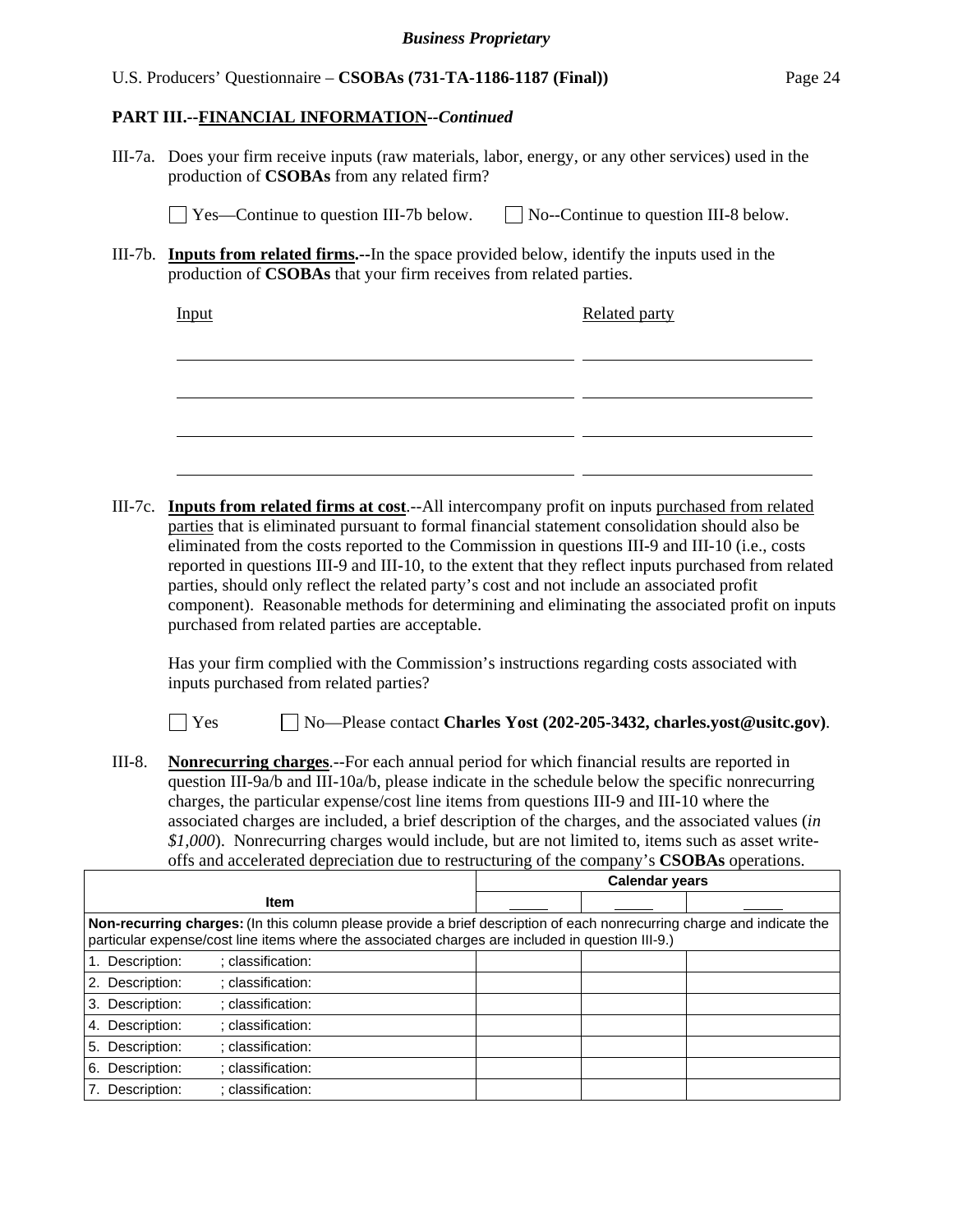III-9. Total operations on **CSOBAS**.--Report the revenue and related cost information requested below on the total **CSOBAs** operations of your U.S. establishment(s).<sup>1</sup> Do not report resales of products. Note that internal consumption and transfers to related firms must be valued at fair market value and purchases from related firms must be at  $cost<sup>2</sup>$ . Provide data for your three most recent calendar years. If your firm was involved in tolling operations (either as the toller or as the tollee) please **contact Charles Yost at (202) 205-3432** before completing this section of the questionnaire.

#### **Note: The quantity and value should correspond to the data reported in question II-8a.**

|                                                          | Quantity in 1,000 pounds (total, 100 percent active ingredient basis) and value (in \$1,000) |  |
|----------------------------------------------------------|----------------------------------------------------------------------------------------------|--|
|                                                          | <b>Calendar years</b>                                                                        |  |
| <b>Item</b>                                              |                                                                                              |  |
| Net sales quantities: <sup>3</sup>                       |                                                                                              |  |
| Commercial sales                                         |                                                                                              |  |
| Internal consumption                                     |                                                                                              |  |
| Transfers to related firms                               |                                                                                              |  |
| Total net sales quantities                               |                                                                                              |  |
| Net sales values: <sup>3</sup>                           |                                                                                              |  |
| Commercial sales                                         |                                                                                              |  |
| Internal consumption                                     |                                                                                              |  |
| Transfers to related firms                               |                                                                                              |  |
| Total net sales values                                   |                                                                                              |  |
| Cost of goods sold (COGS): <sup>4</sup>                  |                                                                                              |  |
| Raw materials                                            |                                                                                              |  |
| Direct labor                                             |                                                                                              |  |
| Other factory costs                                      |                                                                                              |  |
| <b>Total COGS</b>                                        |                                                                                              |  |
| <b>Gross profit or (loss)</b>                            |                                                                                              |  |
| Selling, general, and administrative<br>(SG&A) expenses: |                                                                                              |  |
| Selling expenses                                         |                                                                                              |  |
| General and administrative expenses                      |                                                                                              |  |
| <b>Total SG&amp;A expenses</b>                           |                                                                                              |  |
| <b>Operating income (loss)</b>                           |                                                                                              |  |
| Other income and expenses:                               |                                                                                              |  |
| Interest expense                                         |                                                                                              |  |
| All other expense items                                  |                                                                                              |  |
| All other income items                                   |                                                                                              |  |
| All other income or expenses, net                        |                                                                                              |  |
| Net income or (loss) before income taxes                 |                                                                                              |  |
| Depreciation/amortization included above                 |                                                                                              |  |

 $\overline{1}$ Include only sales (whether domestic or export) and costs related to your U.S. manufacturing operations.

 <sup>2</sup> Please list the expense categories and amounts of any profits on internal inputs or inputs from related firms that are reflected on

your books but which are eliminated from the costs reported below.<br><sup>3</sup> Less discounts, returns, allowances, and prepaid freight. The c Less discounts, returns, allowances, and prepaid freight. **The quantities and values should approximate the corresponding shipment quantities and values reported in Part II (question II-8a) of this questionnaire.**  <sup>4</sup>

COGS should include costs associated with internal consumption and transfers to related firms.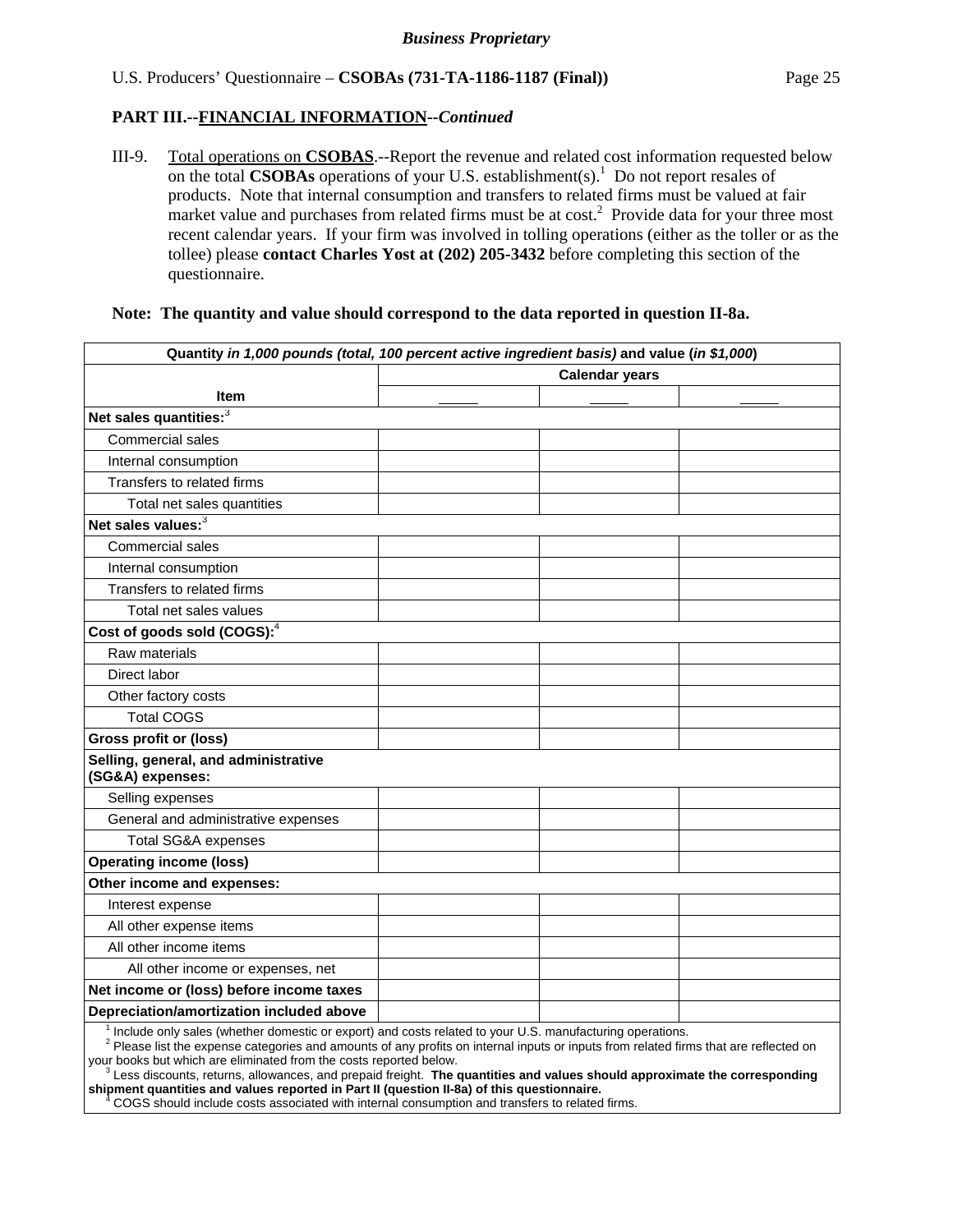## **PART III.--FINANCIAL INFORMATION***--Continued*

III-10. Total operations on **Fluorescent Brightener 71**.--Report the revenue and related cost information requested below on the total **Fluorescent Brightener 71** operations of your U.S. establishment(s).<sup>1</sup> Do not report resales of products. Note that internal consumption and transfers to related firms must be valued at fair market value and purchases from related firms must be at cost.<sup>2</sup> Provide data for your three most recent calendar years. If your firm was involved in tolling operations (either as the toller or as the tollee) please **contact Charles Yost at (202) 205-3432** before completing this section of the questionnaire.

#### **Note: The quantity and value should correspond to the data reported in question II-10a.**

|                                                          | Quantity (in 1,000 pounds (total, 100 percent active ingredient basis) and value (in \$1,000) |
|----------------------------------------------------------|-----------------------------------------------------------------------------------------------|
|                                                          | <b>Calendar years</b>                                                                         |
| <b>Item</b>                                              |                                                                                               |
| Net sales quantities: <sup>3</sup>                       |                                                                                               |
| Commercial sales                                         |                                                                                               |
| Internal consumption                                     |                                                                                               |
| Transfers to related firms                               |                                                                                               |
| Total net sales quantities                               |                                                                                               |
| Net sales values: <sup>3</sup>                           |                                                                                               |
| <b>Commercial sales</b>                                  |                                                                                               |
| Internal consumption                                     |                                                                                               |
| Transfers to related firms                               |                                                                                               |
| Total net sales values                                   |                                                                                               |
| Cost of goods sold (COGS): <sup>4</sup>                  |                                                                                               |
| Raw materials                                            |                                                                                               |
| Direct labor                                             |                                                                                               |
| Other factory costs                                      |                                                                                               |
| <b>Total COGS</b>                                        |                                                                                               |
| <b>Gross profit or (loss)</b>                            |                                                                                               |
| Selling, general, and administrative<br>(SG&A) expenses: |                                                                                               |
| Selling expenses                                         |                                                                                               |
| General and administrative expenses                      |                                                                                               |
| <b>Total SG&amp;A expenses</b>                           |                                                                                               |
| <b>Operating income (loss)</b>                           |                                                                                               |
| Other income and expenses:                               |                                                                                               |
| Interest expense                                         |                                                                                               |
| All other expense items                                  |                                                                                               |
| All other income items                                   |                                                                                               |
| All other income or expenses, net                        |                                                                                               |
| Net income or (loss) before income taxes                 |                                                                                               |
| Depreciation/amortization included above                 |                                                                                               |
|                                                          |                                                                                               |

<sup>1</sup> Include only sales (whether domestic or export) and costs related to your U.S. manufacturing operations.

 <sup>2</sup> Please list the expense categories and amounts of any profits on internal inputs or inputs from related firms that are reflected on

your books but which are eliminated from the costs reported below.<br><sup>3</sup> Less discounts, returns, allowances, and prepaid freight. The c Less discounts, returns, allowances, and prepaid freight. **The quantities and values should approximate the corresponding shipment quantities and values reported in Part II (question II-10a) of this questionnaire.**  <sup>4</sup>

COGS should include costs associated with internal consumption and transfers to related firms.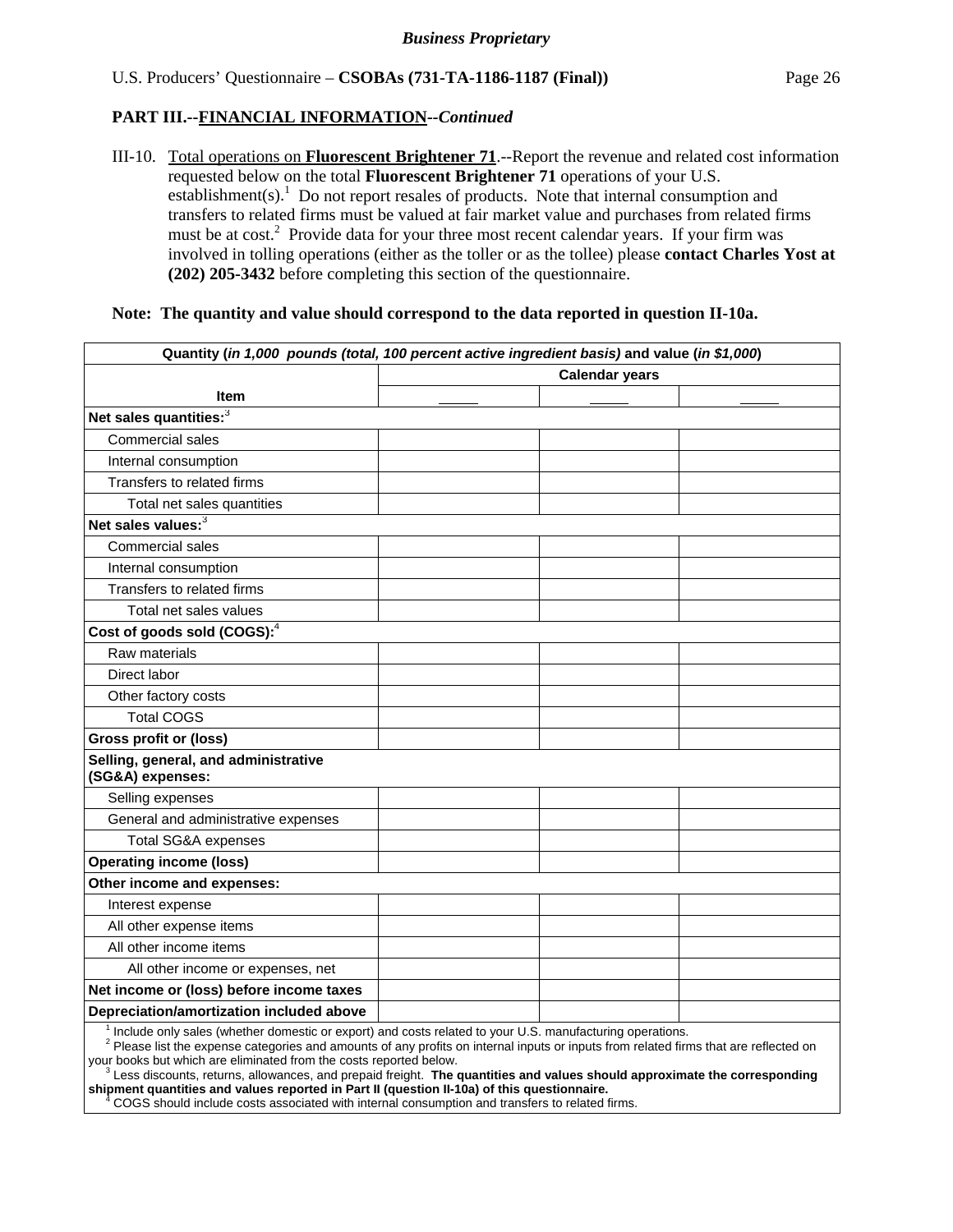## **PART III.--FINANCIAL INFORMATION***--Continued*

III-11a. **Operations on CSOBAs only**.—For the costs reported in question III-9 of your U.S. establishment(s), please provide breakouts of your raw material costs and energy and utility costs; also estimate the ratio of fixed and variable costs to total costs in COGS and SG&A. Provide data for your three most recent calendar years.

| Value (in \$1,000)                                                               |                       |  |  |
|----------------------------------------------------------------------------------|-----------------------|--|--|
|                                                                                  | <b>Calendar years</b> |  |  |
| <b>Item</b>                                                                      |                       |  |  |
| Raw material costs:                                                              |                       |  |  |
| <b>DAS</b>                                                                       |                       |  |  |
| Aniline derivatives                                                              |                       |  |  |
| All other raw materials                                                          |                       |  |  |
| Energy and utility costs <sup>1</sup>                                            |                       |  |  |
| COGS:                                                                            |                       |  |  |
| Variable costs (percent)                                                         |                       |  |  |
| Fixed costs (percent)                                                            |                       |  |  |
| SG&A expenses:                                                                   |                       |  |  |
| Variable costs (percent)                                                         |                       |  |  |
| Fixed costs (percent)                                                            |                       |  |  |
| Please identify where energy and utility costs are classified in question III-9. |                       |  |  |

III-11b. **Operations on Fluorescent Brightener 71**.—For the costs reported in question III-10 of your U.S. establishment(s), please provide breakouts of your raw material costs and energy and utility costs; also estimate the ratio of fixed and variable costs to total costs in COGS and SG&A. Provide data for your three most recent calendar years.

| Value (in \$1,000)                                                               |                       |  |
|----------------------------------------------------------------------------------|-----------------------|--|
|                                                                                  | <b>Calendar years</b> |  |
| <b>Item</b>                                                                      |                       |  |
| Raw material costs:<br><b>DAS</b>                                                |                       |  |
| Aniline derivatives                                                              |                       |  |
| All other raw materials                                                          |                       |  |
| Energy and utility costs <sup>1</sup>                                            |                       |  |
| COGS:                                                                            |                       |  |
| Variable costs (percent)                                                         |                       |  |
| Fixed costs (percent)                                                            |                       |  |
| SG&A expenses:                                                                   |                       |  |
| Variable costs (percent)                                                         |                       |  |
| Fixed costs (percent)                                                            |                       |  |
| Please identify where energy and utility costs are classified in question III-9. |                       |  |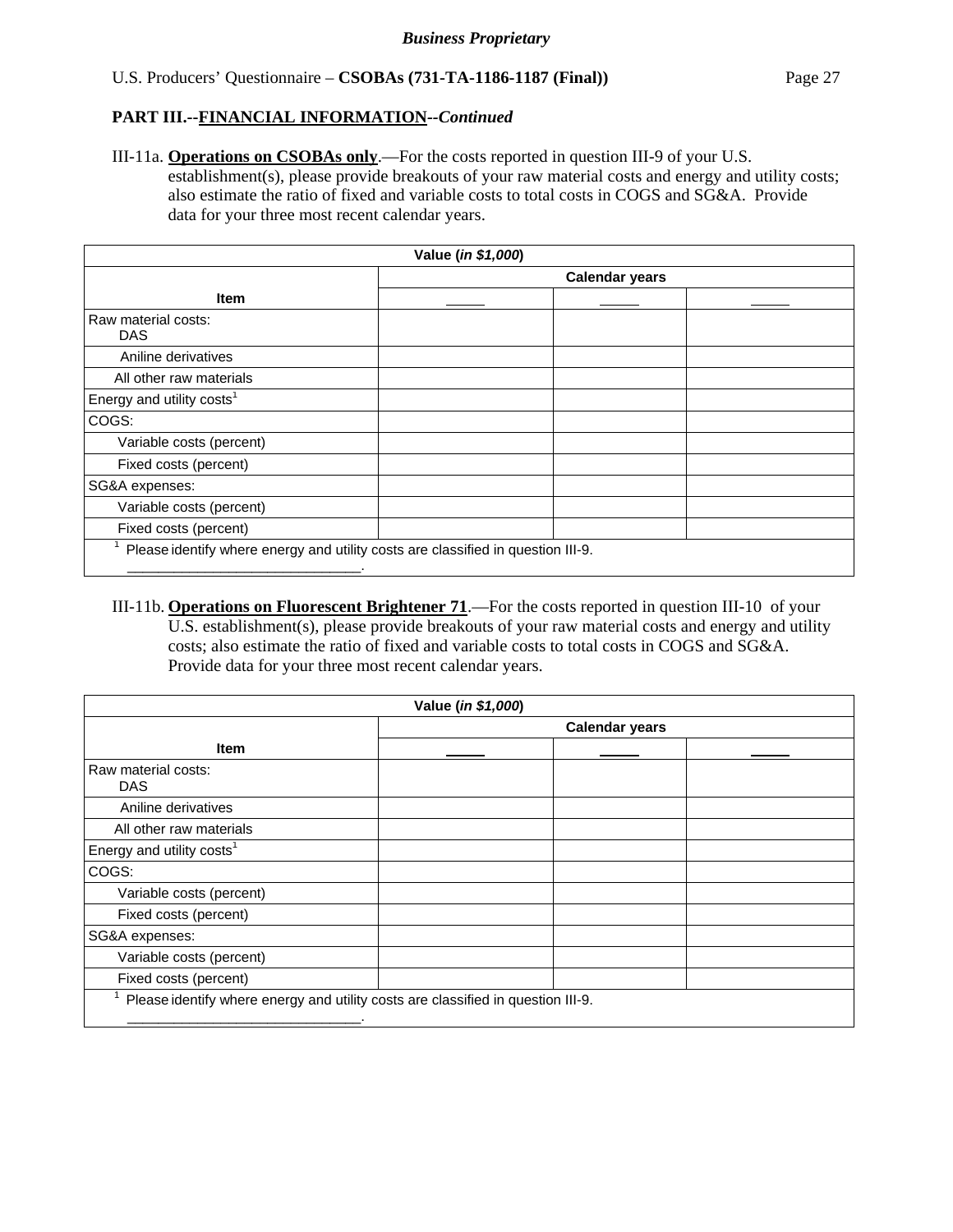III-12a. **Asset values**.--Report the total assets associated with the production, warehousing, and sale of **CSOBAs only**. If your firm does not maintain some or all of the specific asset data in the normal course of business, please estimate it based upon some rational method (such as production, sales, or costs) that is consistent with your cost allocations in the previous question. Provide data as of the end of your three most recent calendar years.

| Value ( <i>in \$1,000</i> )                                                |                       |  |  |  |  |  |
|----------------------------------------------------------------------------|-----------------------|--|--|--|--|--|
|                                                                            | <b>Calendar years</b> |  |  |  |  |  |
| <b>Item</b>                                                                |                       |  |  |  |  |  |
| Assets associated with the production, warehousing, and<br>sale of CSOBAs: |                       |  |  |  |  |  |
| 1. Total current assets:                                                   |                       |  |  |  |  |  |
| 2. Property, plant, and equipment                                          |                       |  |  |  |  |  |
| A. Original cost of property, plant, and equipment                         |                       |  |  |  |  |  |
| B. Less: Accumulated depreciation                                          |                       |  |  |  |  |  |
| C. Equals: Book value of property, plant, and equipment                    |                       |  |  |  |  |  |
| <b>3.</b> All other noncurrent assets (describe:                           |                       |  |  |  |  |  |
| 4. Total assets (lines 1, 2.C., and 3)                                     |                       |  |  |  |  |  |

#### III-12b. **Asset values**.--Report the total assets associated with the production, warehousing, and sale of **Fluorescent Brightener 71.** Provide data as of the end of your three most recent calendar years.

| Value ( <i>in \$1,000</i> )                                                                  |  |                       |  |  |  |  |
|----------------------------------------------------------------------------------------------|--|-----------------------|--|--|--|--|
|                                                                                              |  | <b>Calendar years</b> |  |  |  |  |
| <b>Item</b>                                                                                  |  |                       |  |  |  |  |
| Assets associated with the production, warehousing, and<br>sale of CSOBAs and FB71 combined: |  |                       |  |  |  |  |
| 1. Total current assets:                                                                     |  |                       |  |  |  |  |
| 2. Property, plant, and equipment                                                            |  |                       |  |  |  |  |
| A. Original cost of property, plant, and equipment                                           |  |                       |  |  |  |  |
| B. Less: Accumulated depreciation                                                            |  |                       |  |  |  |  |
| C. Equals: Book value of property, plant, and equipment                                      |  |                       |  |  |  |  |
| 3. All other noncurrent assets (describe:                                                    |  |                       |  |  |  |  |
| 4. Total assets (lines 1, 2.C., and 3)                                                       |  |                       |  |  |  |  |

III-13a. **Capital expenditures and research and development expenses**.--Report your firm's capital expenditures and research and development expenses on **CSOBAs**. Provide data for your three most recent calendar years in chronological order from left to right.

| Value ( <i>in \$1,000</i> )       |                       |  |  |  |  |  |
|-----------------------------------|-----------------------|--|--|--|--|--|
|                                   | <b>Calendar years</b> |  |  |  |  |  |
| Item                              |                       |  |  |  |  |  |
| <b>Capital expenditures</b>       |                       |  |  |  |  |  |
| Research and development expenses |                       |  |  |  |  |  |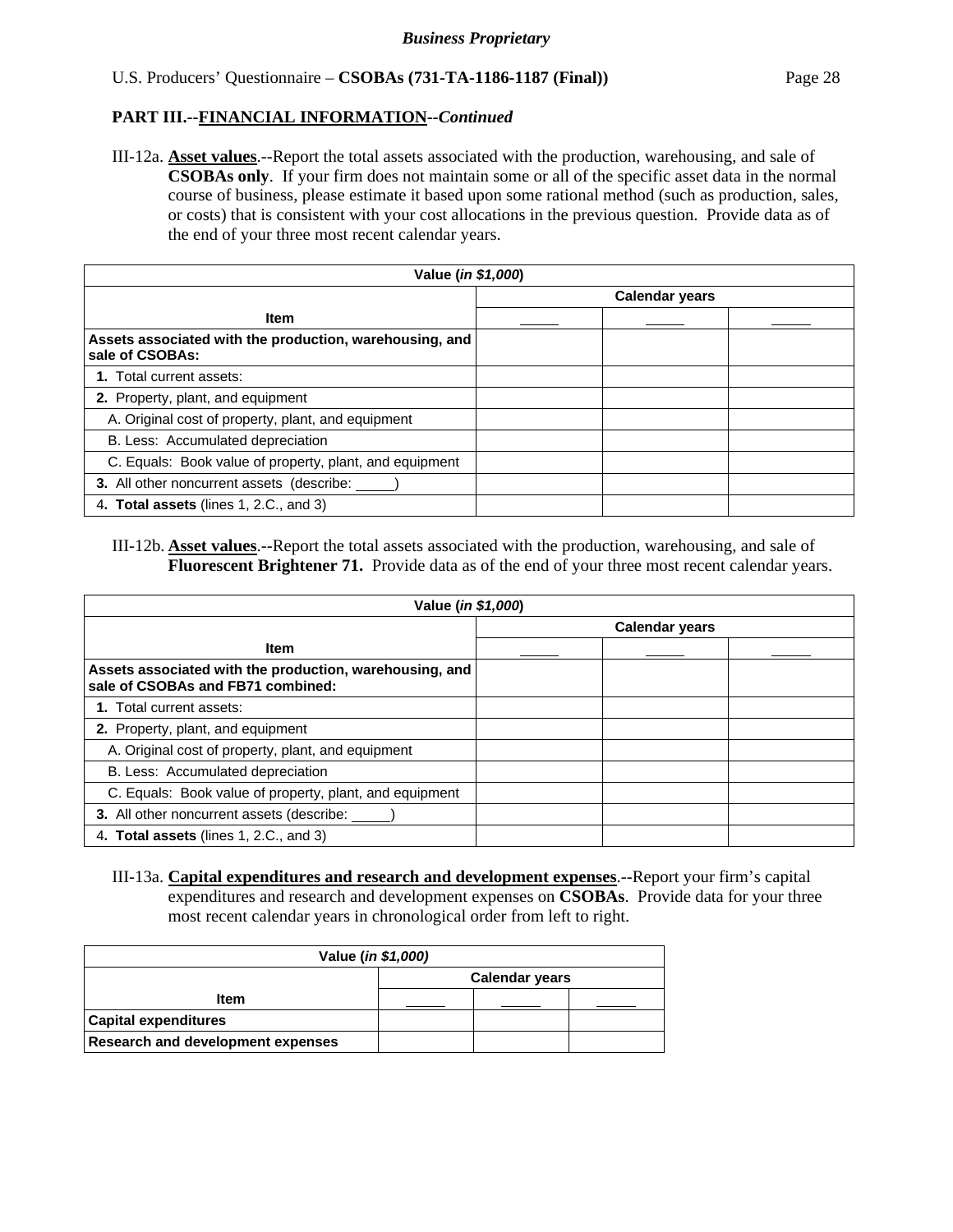III-13b. **Capital expenditures and research and development expenses**.--Report your firm's capital expenditures and research and development expenses on **Fluorescent Brightener 71**. Provide data for your three most recent calendar years in chronological order from left to right.

| Value ( <i>in \$1,000)</i>               |  |  |  |  |  |
|------------------------------------------|--|--|--|--|--|
| <b>Calendar years</b>                    |  |  |  |  |  |
| Item                                     |  |  |  |  |  |
| <b>Capital expenditures</b>              |  |  |  |  |  |
| <b>Research and development expenses</b> |  |  |  |  |  |

III-14. **Effects of inputs**.--Since January 1, 2009, has your firm experienced any actual negative effects on its return on investment or its growth, investment, ability to raise capital, existing development and production efforts (including efforts to develop a derivative or more advanced version of the product), or the scale of capital investments as a result of imports of **CSOBAs** from **China and/or Taiwan**?

| N٢ |
|----|
|----|

#### **China Taiwan**

|  | Cancellation, postponement, or rejection of expansion projects |
|--|----------------------------------------------------------------|
|  | Denial or rejection of investment proposal                     |

 $\Box$  Yes--My firm has experienced actual negative effects as follows:

- $\Box$  Reduction in the size of capital investments
- $\Box$  Rejection of bank loans
- $\Box$  Lowering of credit rating
- $\Box$  Problem related to the issue of stocks or bonds
- $\Box$  Other (specify; also specify whether CHINA or TAIWAN)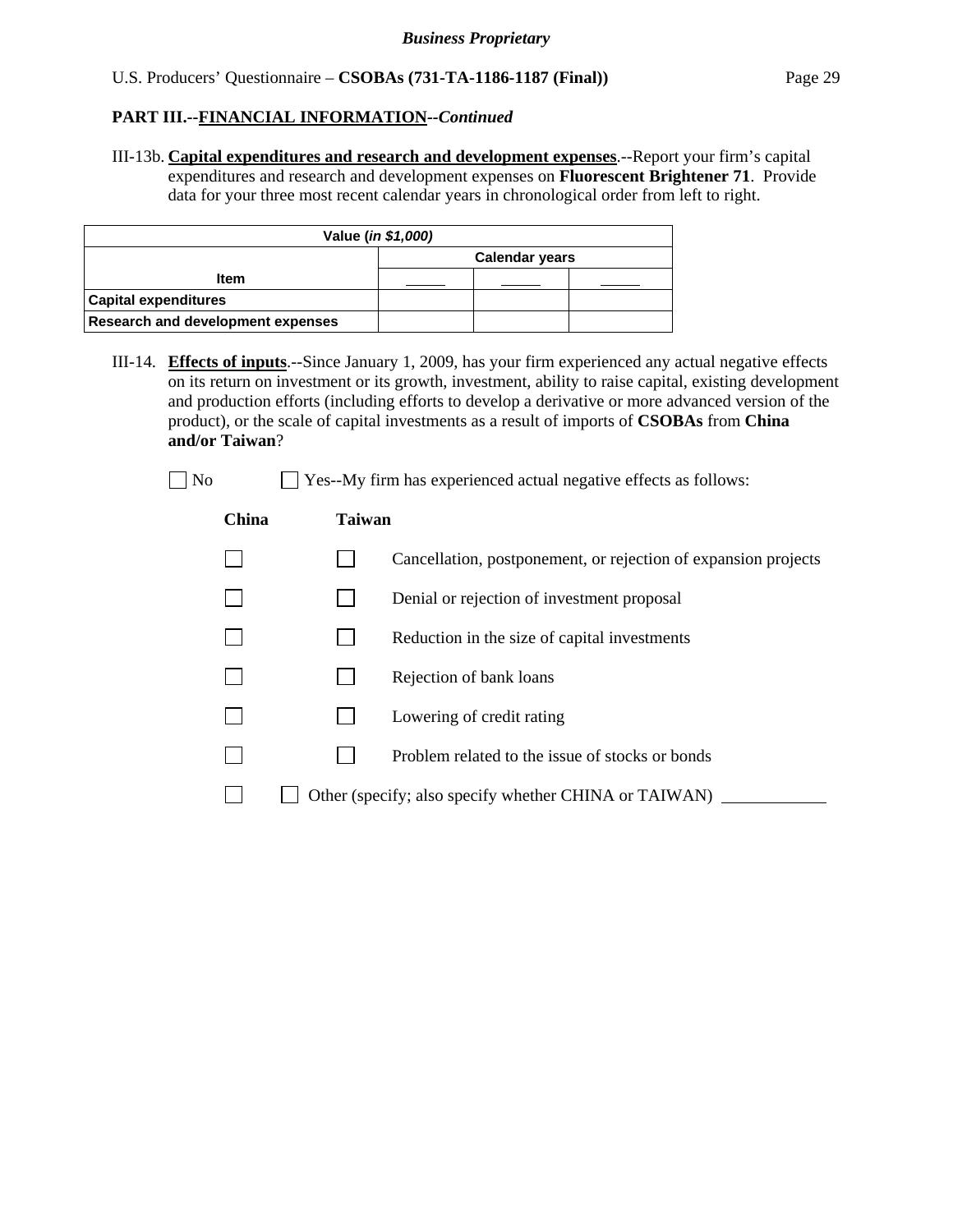l

l

l

l

l

l

III-15a. **Anticipated effects of imports**.--Does your firm anticipate any negative impact of imports of **CSOBAS** from **CHINA**?

III-15b. **Anticipated effects of imports**.--Does your firm anticipate any negative impact of imports of **CSOBAS** from **TAIWAN**?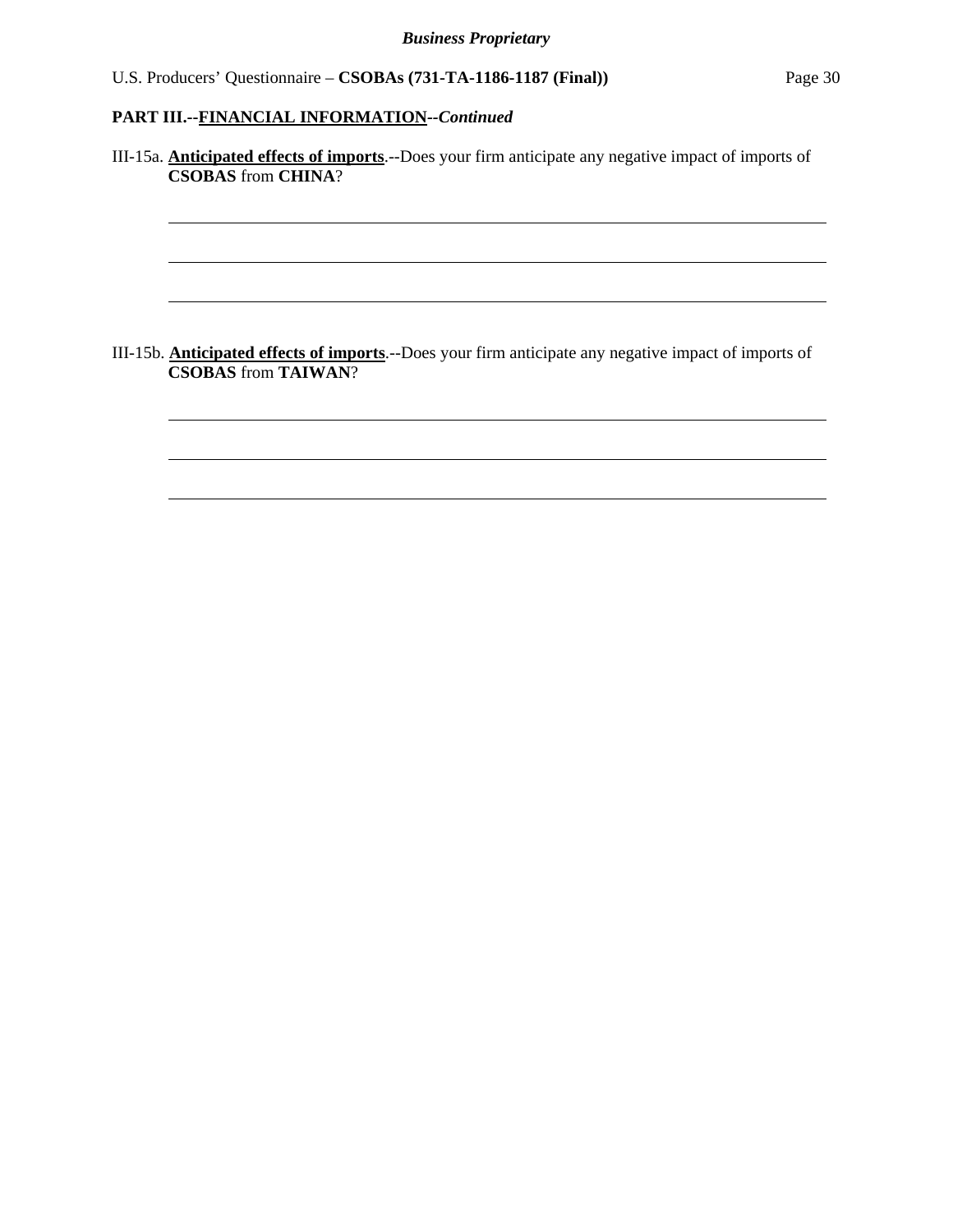### **PART IV.--PRICING AND RELATED INFORMATION**

Further information on this part of the questionnaire can be obtained from **Aimee Larsen** (**202-205-3179**, **aimee.larsen@usitc.gov**)

IV-1. Please identify the individual to be contacted regarding the confidential information requested in part IV?

Name and title:

Please indicate the manner by which Commission staff may contact the individual responsible for parts IV with questions regarding the submitted confidential information.

| $\cdot$ $\cdot$<br>$\overline{\phantom{0}}$<br>±-mail: | Telephone: |
|--------------------------------------------------------|------------|
| Fax:                                                   |            |

## **PRICE DATA**

 $\overline{a}$ 

IV-2. This section requests quarterly selling quantity and value data during January 2009-December 2011 for your firm's U.S. commercial shipments of the following products that it produced domestically and shipped **in solution** to U.S. **paper-producing companies** *unrelated* to your firm by ownership.

*Product 1*.–4,4'-bis[4-[bis (2-hydroxyethyl) amino]-6-(4-sulfoanilino)-1,3,5-triazin-2-yl]amino-2,2'-stilbenedisulfonic acid,  $C_{40}H_{44}N_{12}O_{16}S_4$  ("Fluorescent Brightener 220")<sup>1</sup> --For example:

 Clariant's Leucophor T-100 Liquid, T-105 Liquid, or T-4 Liquid; BASF's Tinopal ABP-A Liquid; TFM's Taflunol UMS T/P Powder or UMS 640L Liquid; and Hongda's 4PL-C, BBU-D, or Elcowhite TS.

Report Fluorescent Brightener 220 **in solution**, in bulk packaging (e.g., *tank trucks, road tankers, and/or rail cars*);

*Product 2*.–Fluorescent Brightener 220 **in solution**, in non-bulk packaging (e.g., *drums, totes, and/or intermediate bulk containers*).

<sup>&</sup>lt;sup>1</sup> Representative forms of this compound include the free acid form (CAS No. 3066-05-5), identified in the product descriptions, as well as the tetrasodium salt form (CAS No. 16470-24-9).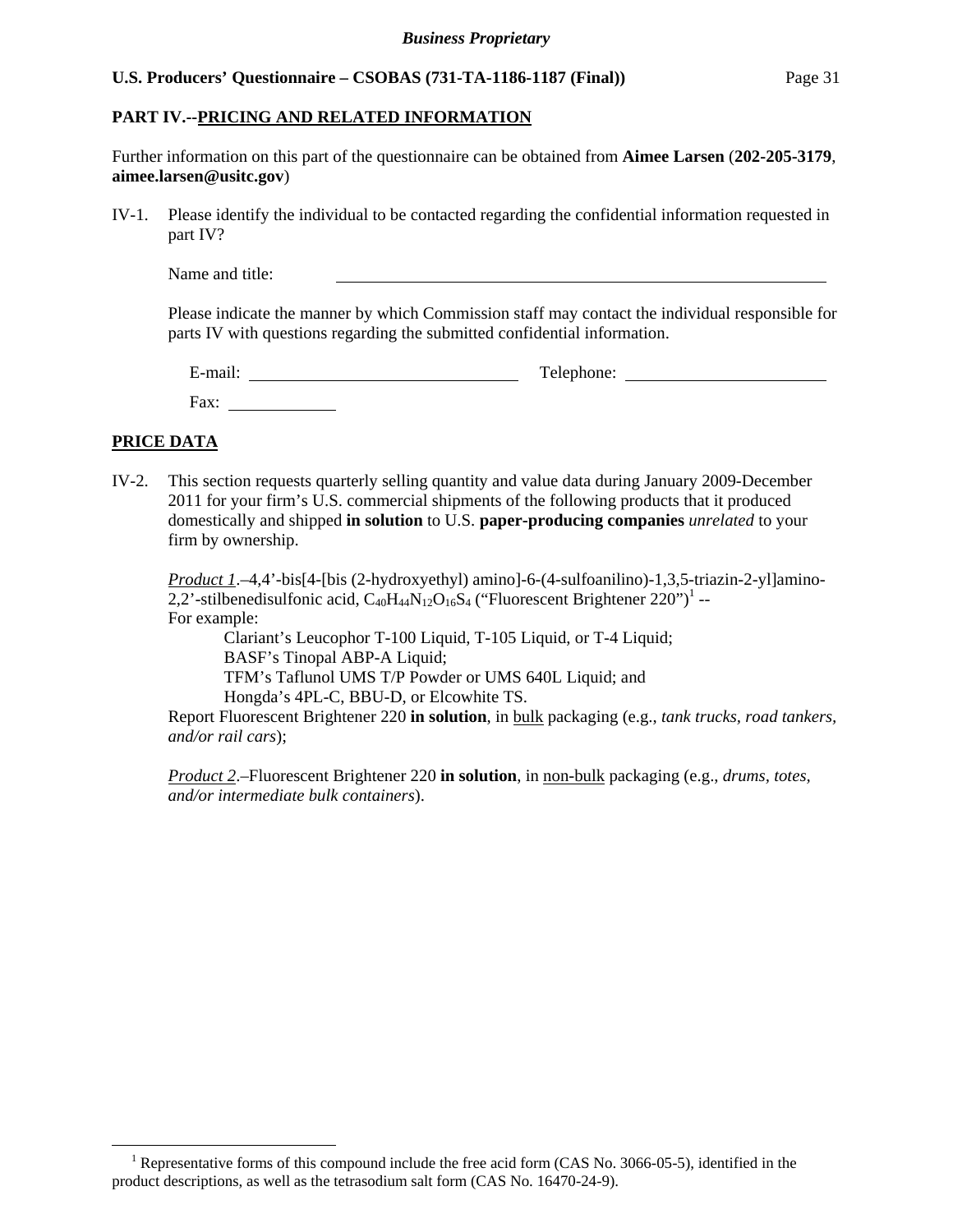## **PART IV.--PRICING AND RELATED INFORMATION***--Continued*

#### IV-2—*Continued*

Please note that the total quarterly sales values, on a shipment basis, should be reported two ways:

#### (1) **Delivered** to U.S. customers (paper companies)--

 **Please report transactions on a delivered sales basis**. The total quarterly quantities should correspond to sales values shown on a delivered shipment basis. Total dollar figures should reflect the FINAL NET amount paid to your firm (i.e., should be net of all deductions for discounts, allowances, rebates, and the value of returned goods).

And, to the extent possible,

 (2) **Estimated f.o.b. U.S. plant(s), excluding all U.S.-inland freight,** to U.S. customers (paper companies)--

 Deduct from the delivered price (a) an estimate of U.S.-inland freight and shipping charges from your U.S. shipping point(s) to the U.S. customers and (b) an estimate of any U.S.-inland freight from your firm's U.S. plant(s) to its non-plant U.S. shipping points, and report the resulting estimated f.o.b. U.S. plant sales value.

 **Please report transactions only where your firm can report values on an (estimated) f.o.b. U.S. plant(s) sales basis**. The total quarterly quantities should correspond to sales values shown on estimated f.o.b. U.S. plant(s) basis. Total dollar figures should reflect the FINAL NET return to your firm (i.e., should be net of all deduction for discounts, allowances, rebates, absorbed freight, and the value of returned goods).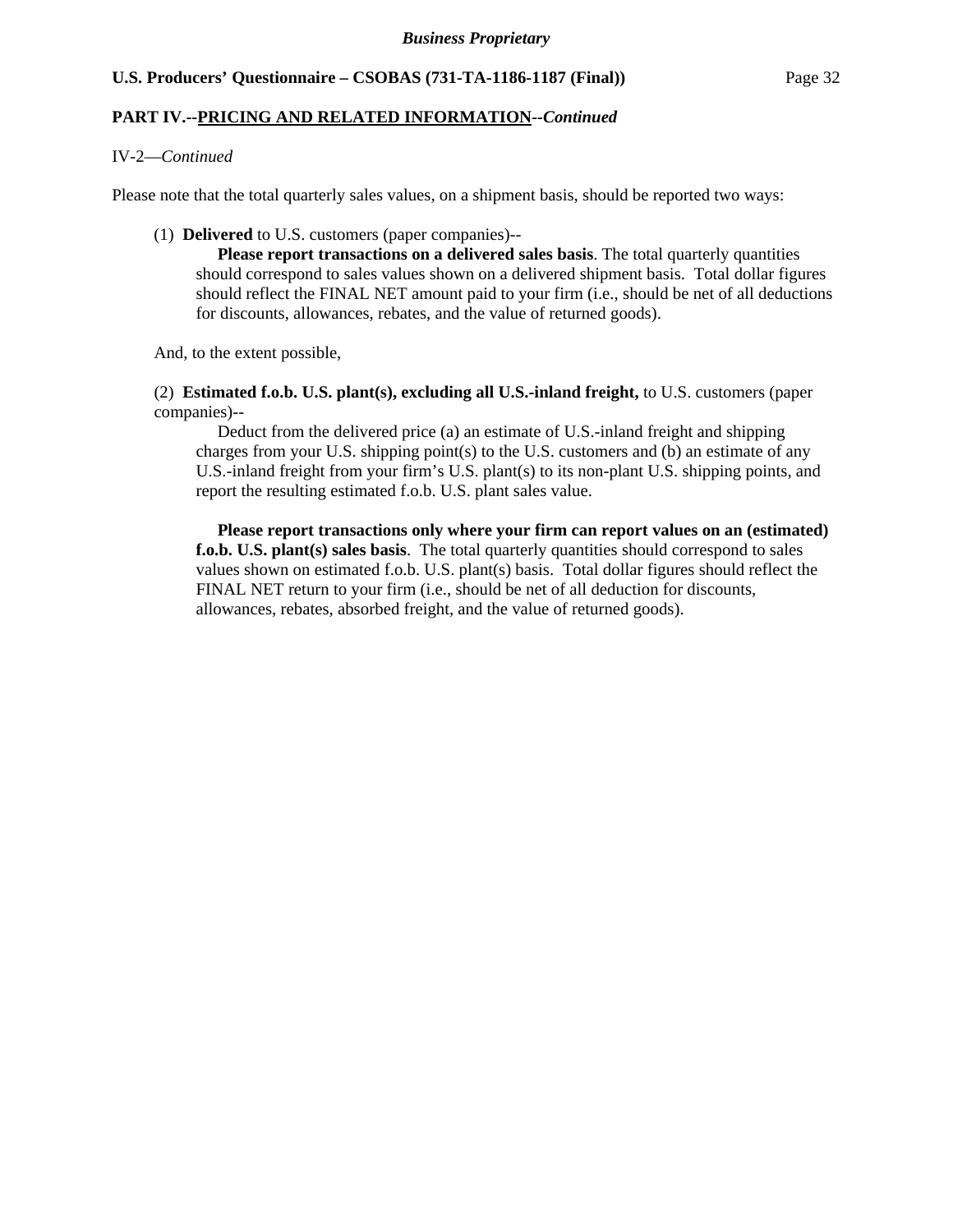## **PART IV.--PRICING AND RELATED INFORMATION***--Continued*

IV-2a. **Pricing data (delivered value).—**Please report below the quarterly price data for the specified pricing products<sup>1</sup> produced and sold by your firm as delivered in solution to U.S. paper**producing companies** *unrelated* by ownership to your firm.

**Please note that value is requested in ACTUAL DOLLARS not \$1,000s dollars.**

| (Quantity in pounds, value in dollars)                                                                                                                                                                                                                                                                                                                |          |                        |                                        |                  |                        |                                        |
|-------------------------------------------------------------------------------------------------------------------------------------------------------------------------------------------------------------------------------------------------------------------------------------------------------------------------------------------------------|----------|------------------------|----------------------------------------|------------------|------------------------|----------------------------------------|
|                                                                                                                                                                                                                                                                                                                                                       |          | <b>Product 1</b>       |                                        | <b>Product 2</b> |                        |                                        |
| <b>Period of shipment</b>                                                                                                                                                                                                                                                                                                                             | Quantity | % active<br>ingredient | <b>Delivered</b><br>value <sup>2</sup> | Quantity         | % active<br>ingredient | <b>Delivered</b><br>value <sup>3</sup> |
| 2009:                                                                                                                                                                                                                                                                                                                                                 |          |                        |                                        |                  |                        |                                        |
| January-March                                                                                                                                                                                                                                                                                                                                         |          |                        |                                        |                  |                        |                                        |
| April-June                                                                                                                                                                                                                                                                                                                                            |          |                        |                                        |                  |                        |                                        |
| July-September                                                                                                                                                                                                                                                                                                                                        |          |                        |                                        |                  |                        |                                        |
| October-December                                                                                                                                                                                                                                                                                                                                      |          |                        |                                        |                  |                        |                                        |
| 2010:                                                                                                                                                                                                                                                                                                                                                 |          |                        |                                        |                  |                        |                                        |
| January-March                                                                                                                                                                                                                                                                                                                                         |          |                        |                                        |                  |                        |                                        |
| April-June                                                                                                                                                                                                                                                                                                                                            |          |                        |                                        |                  |                        |                                        |
| July-September                                                                                                                                                                                                                                                                                                                                        |          |                        |                                        |                  |                        |                                        |
| October-December                                                                                                                                                                                                                                                                                                                                      |          |                        |                                        |                  |                        |                                        |
| 2011:                                                                                                                                                                                                                                                                                                                                                 |          |                        |                                        |                  |                        |                                        |
| January-March                                                                                                                                                                                                                                                                                                                                         |          |                        |                                        |                  |                        |                                        |
| April-June                                                                                                                                                                                                                                                                                                                                            |          |                        |                                        |                  |                        |                                        |
| July-September                                                                                                                                                                                                                                                                                                                                        |          |                        |                                        |                  |                        |                                        |
| October-December                                                                                                                                                                                                                                                                                                                                      |          |                        |                                        |                  |                        |                                        |
| Pricing product definitions are provided on the first page of Part IV.<br>$2$ The weighted average percentage of active ingredients contained for each quarterly quantity figure.<br><sup>3</sup> Net values (i.e., gross sales values less all discounts, allowances, rebates, and the value of returned goods)<br>delivered to your U.S. customers. |          |                        |                                        |                  |                        |                                        |
| Note.--If your product does not exactly meet the product specifications but is competitive with the specified product, provide<br>a description of your product:                                                                                                                                                                                      |          |                        |                                        |                  |                        |                                        |
| Product 1:                                                                                                                                                                                                                                                                                                                                            |          |                        |                                        |                  |                        |                                        |
| Product 2:                                                                                                                                                                                                                                                                                                                                            |          |                        |                                        |                  |                        |                                        |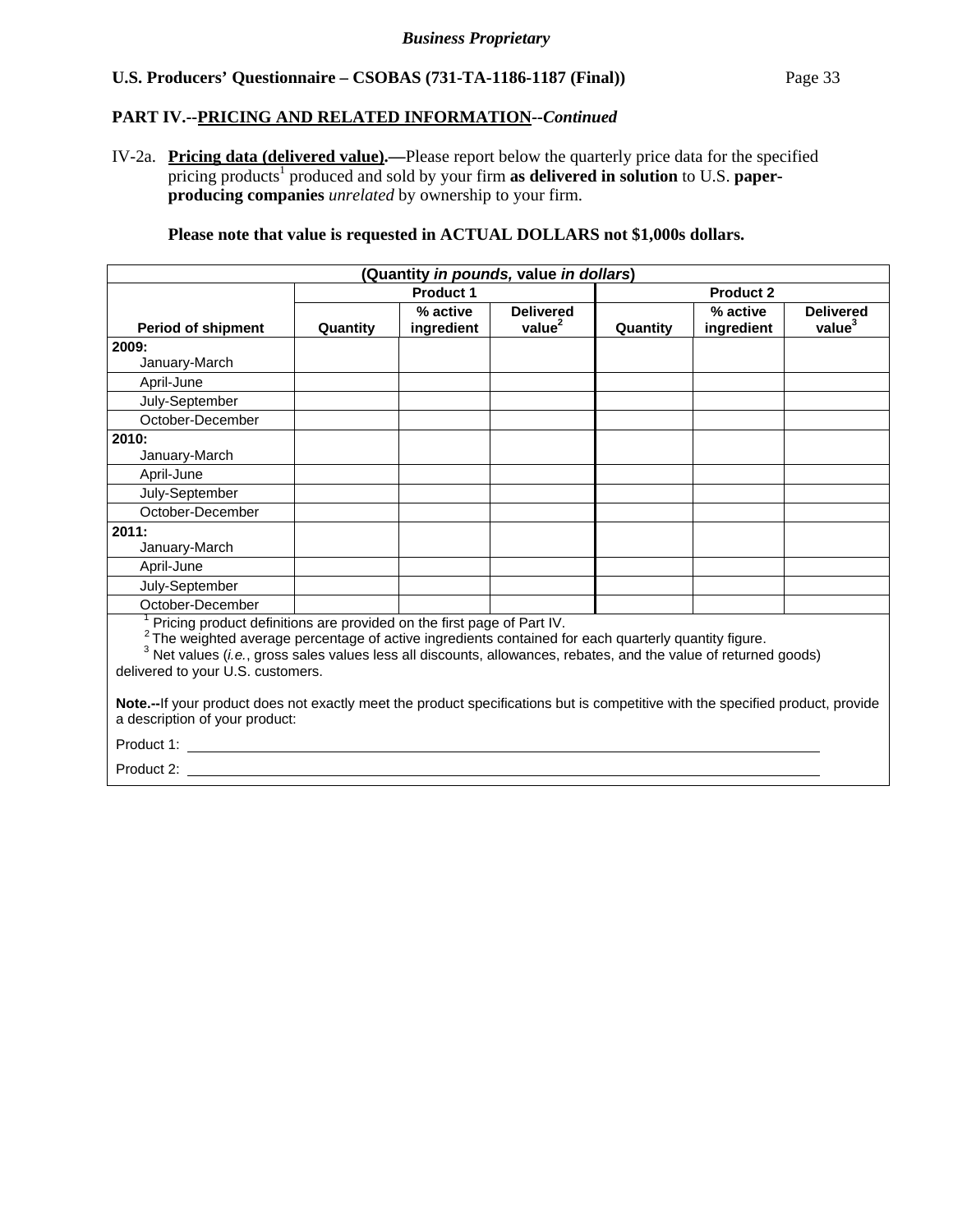## **PART IV.--PRICING AND RELATED INFORMATION***--Continued*

IV-2b. **Pricing data (U.S. f.o.b. value).—**Please report below the quarterly price data for the specified pricing products<sup>1</sup> produced and sold by your firm **f.o.b. in solution** to U.S. paper-producing **companies** *unrelated* by ownership to your firm.

## **Please note that value is requested in ACTUAL DOLLARS not \$1,000s dollars.**

| (Quantity in pounds, value in dollars)                                                                                                                                                                                                                                                                                                                                                                      |          |                                     |                                          |                  |                                     |                                   |
|-------------------------------------------------------------------------------------------------------------------------------------------------------------------------------------------------------------------------------------------------------------------------------------------------------------------------------------------------------------------------------------------------------------|----------|-------------------------------------|------------------------------------------|------------------|-------------------------------------|-----------------------------------|
|                                                                                                                                                                                                                                                                                                                                                                                                             |          | <b>Product 1</b>                    |                                          | <b>Product 2</b> |                                     |                                   |
| <b>Period of shipment</b>                                                                                                                                                                                                                                                                                                                                                                                   | Quantity | % active<br>ingredient <sup>2</sup> | <b>U.S. f.o.b.</b><br>value <sup>3</sup> | Quantity         | % active<br>ingredient <sup>2</sup> | U.S. f.o.b.<br>value <sup>3</sup> |
| 2009:                                                                                                                                                                                                                                                                                                                                                                                                       |          |                                     |                                          |                  |                                     |                                   |
| January-March                                                                                                                                                                                                                                                                                                                                                                                               |          |                                     |                                          |                  |                                     |                                   |
| April-June                                                                                                                                                                                                                                                                                                                                                                                                  |          |                                     |                                          |                  |                                     |                                   |
| July-September                                                                                                                                                                                                                                                                                                                                                                                              |          |                                     |                                          |                  |                                     |                                   |
| October-December                                                                                                                                                                                                                                                                                                                                                                                            |          |                                     |                                          |                  |                                     |                                   |
| 2010:                                                                                                                                                                                                                                                                                                                                                                                                       |          |                                     |                                          |                  |                                     |                                   |
| January-March                                                                                                                                                                                                                                                                                                                                                                                               |          |                                     |                                          |                  |                                     |                                   |
| April-June                                                                                                                                                                                                                                                                                                                                                                                                  |          |                                     |                                          |                  |                                     |                                   |
| July-September                                                                                                                                                                                                                                                                                                                                                                                              |          |                                     |                                          |                  |                                     |                                   |
| October-December                                                                                                                                                                                                                                                                                                                                                                                            |          |                                     |                                          |                  |                                     |                                   |
| 2011:<br>January-March                                                                                                                                                                                                                                                                                                                                                                                      |          |                                     |                                          |                  |                                     |                                   |
| April-June                                                                                                                                                                                                                                                                                                                                                                                                  |          |                                     |                                          |                  |                                     |                                   |
| July-September                                                                                                                                                                                                                                                                                                                                                                                              |          |                                     |                                          |                  |                                     |                                   |
| October-December                                                                                                                                                                                                                                                                                                                                                                                            |          |                                     |                                          |                  |                                     |                                   |
| Pricing product definitions are provided on the first page of Part IV.<br>$2$ The weighted average percentage of active ingredients contained for each quarterly quantity figure.<br><sup>3</sup> Net values (i.e., gross sales values less all discounts, allowances, rebates, absorbed freight, and the value of<br>returned goods), f.o.b. your U.S. plant(s), estimated to exclude U.S.-inland freight. |          |                                     |                                          |                  |                                     |                                   |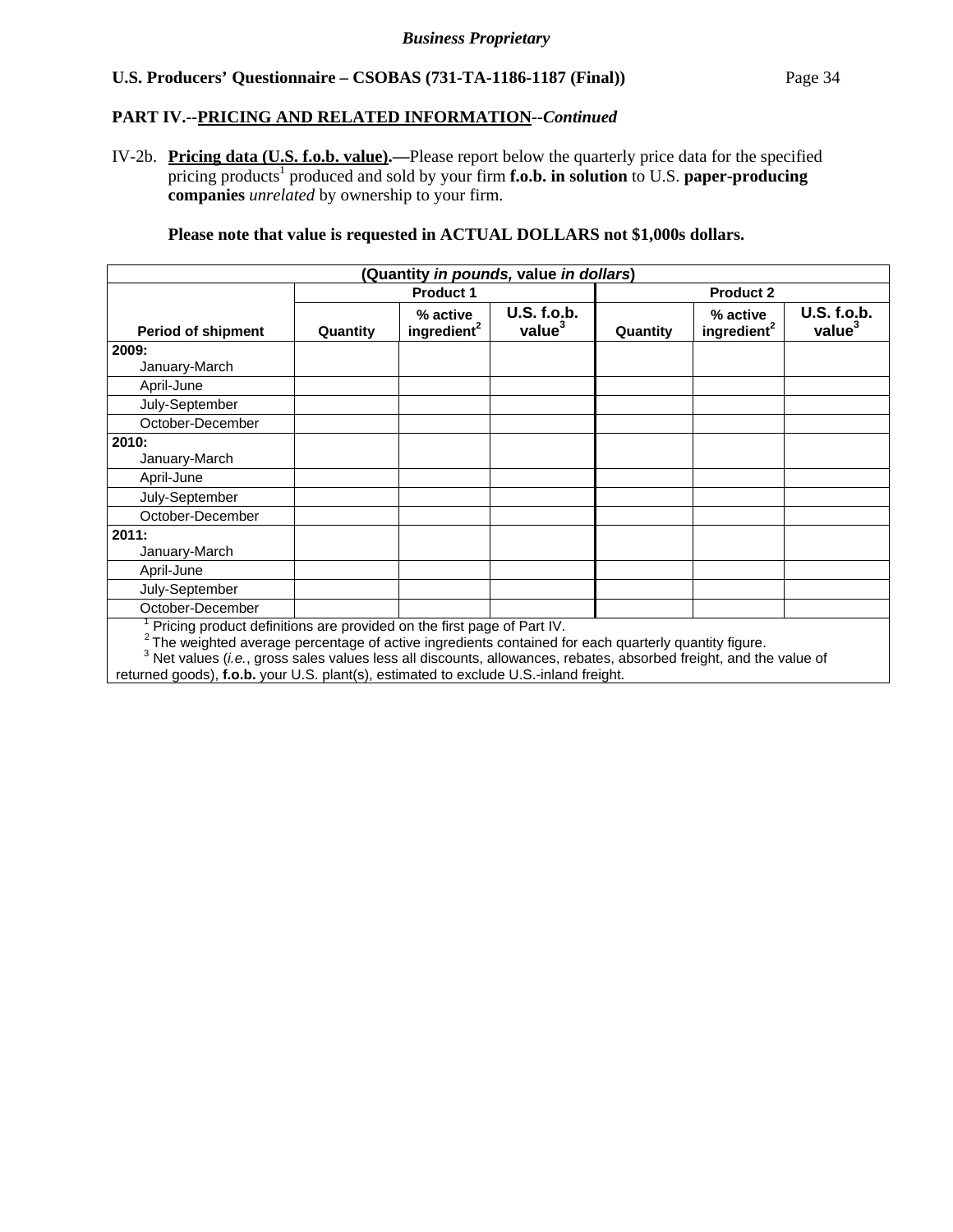## **PART IV.--PRICING AND RELATED INFORMATION***--Continued*

IV-3. **Price setting.--** How does your firm determine the prices that it charges for sales of CSOBAs (*check all that apply*)? If your firm issues price lists, please submit sample pages of a recent list.

| Transaction<br>bv<br>transaction | <b>Contracts</b> | <b>Set</b><br>price<br>lists | <b>Other</b> | If other, describe |
|----------------------------------|------------------|------------------------------|--------------|--------------------|
|                                  |                  |                              |              |                    |

IV-4. **Discount policy.--** Please indicate and describe your firm's discount policies for sales of its U.S. produced CSOBAs (*check all that apply*).

| Quantity<br>discounts | Annual<br>total<br>volume<br>discounts | No<br>discount<br>policy | Other | <b>Describe</b> |
|-----------------------|----------------------------------------|--------------------------|-------|-----------------|
|                       |                                        |                          |       |                 |

#### IV-5. **Pricing terms for CSOBAs.--**

(a) What are your firm's typical sales terms for its U.S.-produced CSOBAs**?** 

| Net 30 days | Net 60 days | 2/10 net 30 days | Other (specify) |
|-------------|-------------|------------------|-----------------|
|             |             |                  |                 |

(b) On what basis are your prices of domestic CSOBAs usually quoted *(check one)*?

| <b>Delivered</b> | F.o.b. | If f.o.b., specify point |
|------------------|--------|--------------------------|
|                  |        |                          |

IV-6. **Contract versus spot.--**Approximately what share of your firm's sales of its U.S.-produced CSOBAs in 2011 was on a (1) long-term contract basis, (2) short-term contract basis, and (3) spot sales basis?

| Type of sale                                                                | <b>Share of</b><br>2011 sales |   |
|-----------------------------------------------------------------------------|-------------------------------|---|
| Long-term contracts (multiple deliveries for more<br>than 12 months)        |                               | % |
| Short-term contracts (multiple deliveries up to and<br>including 12 months) |                               | % |
| <b>Spot sales</b> (for a single delivery)                                   |                               | ℅ |
| Total                                                                       | 100                           | % |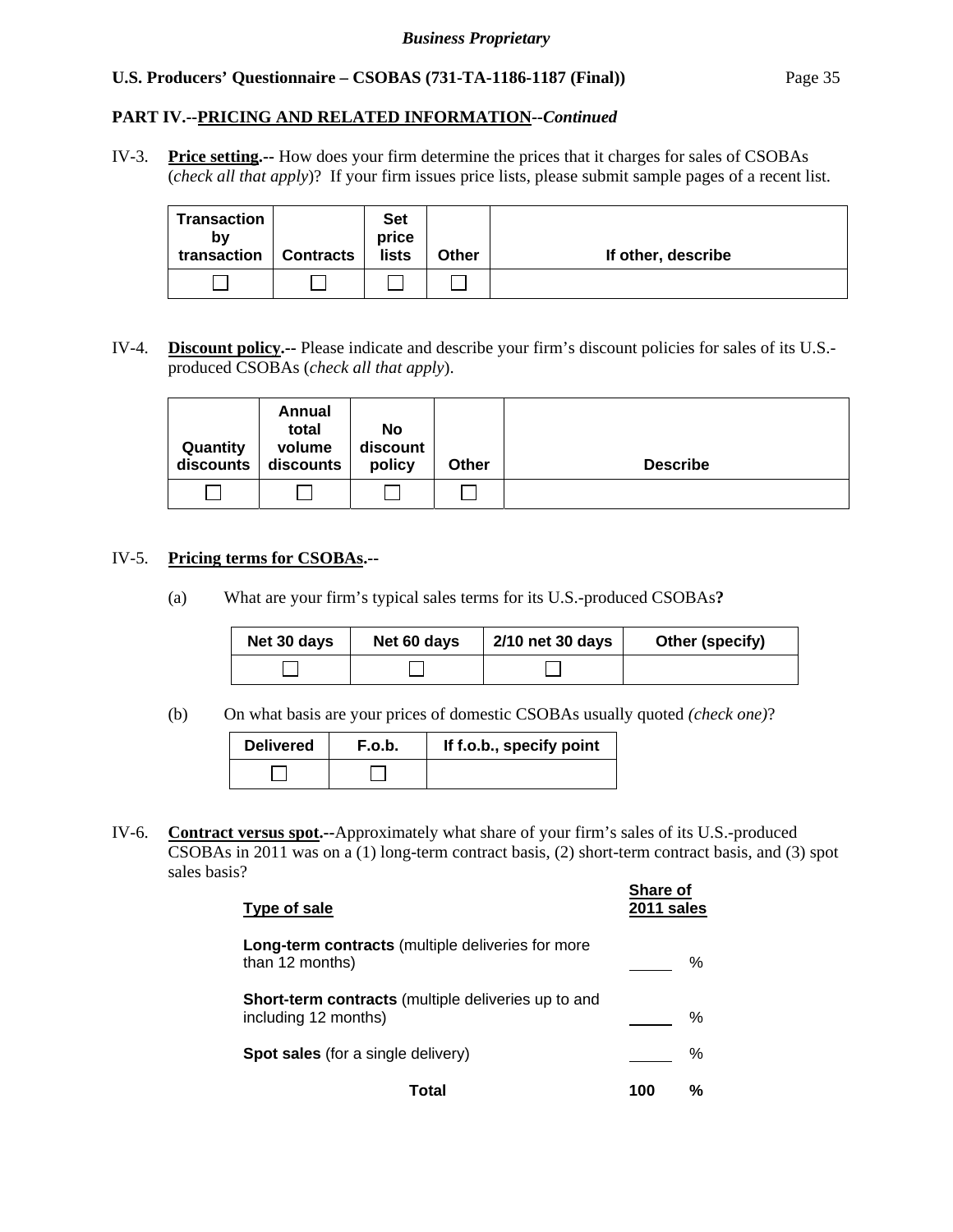## **PART IV.--PRICING AND RELATED INFORMATION***--Continued*

IV-7. **Contract provisions.—** Please fill out the table with respect to provisions of your typical sales contracts for CSOBAs (or check "not applicable" if your firm does not sell on a long term and/or short term contract basis).

| <b>Typical sales contract</b><br>provisions | <b>Item</b>    | <b>Short term contracts</b><br>(multiple deliveries up to<br>and including 12 months) | Long term contracts<br>(multiple deliveries for more<br>than 12 months) |
|---------------------------------------------|----------------|---------------------------------------------------------------------------------------|-------------------------------------------------------------------------|
| Average contract duration                   | Number of days |                                                                                       |                                                                         |
| Price renegotiation (during the             | Yes            |                                                                                       |                                                                         |
| contract period)                            | No             |                                                                                       |                                                                         |
|                                             | Quantity       |                                                                                       |                                                                         |
| Fixed quantity and/or price                 | Price          |                                                                                       |                                                                         |
|                                             | <b>Both</b>    |                                                                                       |                                                                         |
|                                             | Yes            |                                                                                       |                                                                         |
| Meet or release provision                   | No             |                                                                                       |                                                                         |
| Not applicable                              |                |                                                                                       |                                                                         |

IV-8. **Lead times.--**What is your share of sales both from inventory and produced to order and what is the average lead time between a customer's order and the date of delivery for your firm's sales of your U.S.-produced CSOBAs?

| <b>Source</b>     | Share of<br>2011 sales | Lead time (days) |
|-------------------|------------------------|------------------|
| From inventory    | ℅                      |                  |
| Produced to order | ℅                      |                  |
| Total             | 100 $%$                |                  |

### IV-9. **Shipping information.--**

- (a) What is the approximate percentage of the total delivered cost of CSOBAs that is accounted for by U.S. inland transportation costs? \_\_\_\_\_ %
- (b) Who generally arranges the transportation to your customers' locations? Your firm Purchaser *(check one)*
- (c) Indicate the approximate percentage of your sales of CSOBAs that are delivered the following distances from your production facility.

| <b>Distance from production facility</b> | <b>Share</b> |
|------------------------------------------|--------------|
| Within 100 miles                         | %            |
| 101 to 1,000 miles                       | %            |
| Over 1,000 miles                         | %            |
| Total                                    | ℀<br>100     |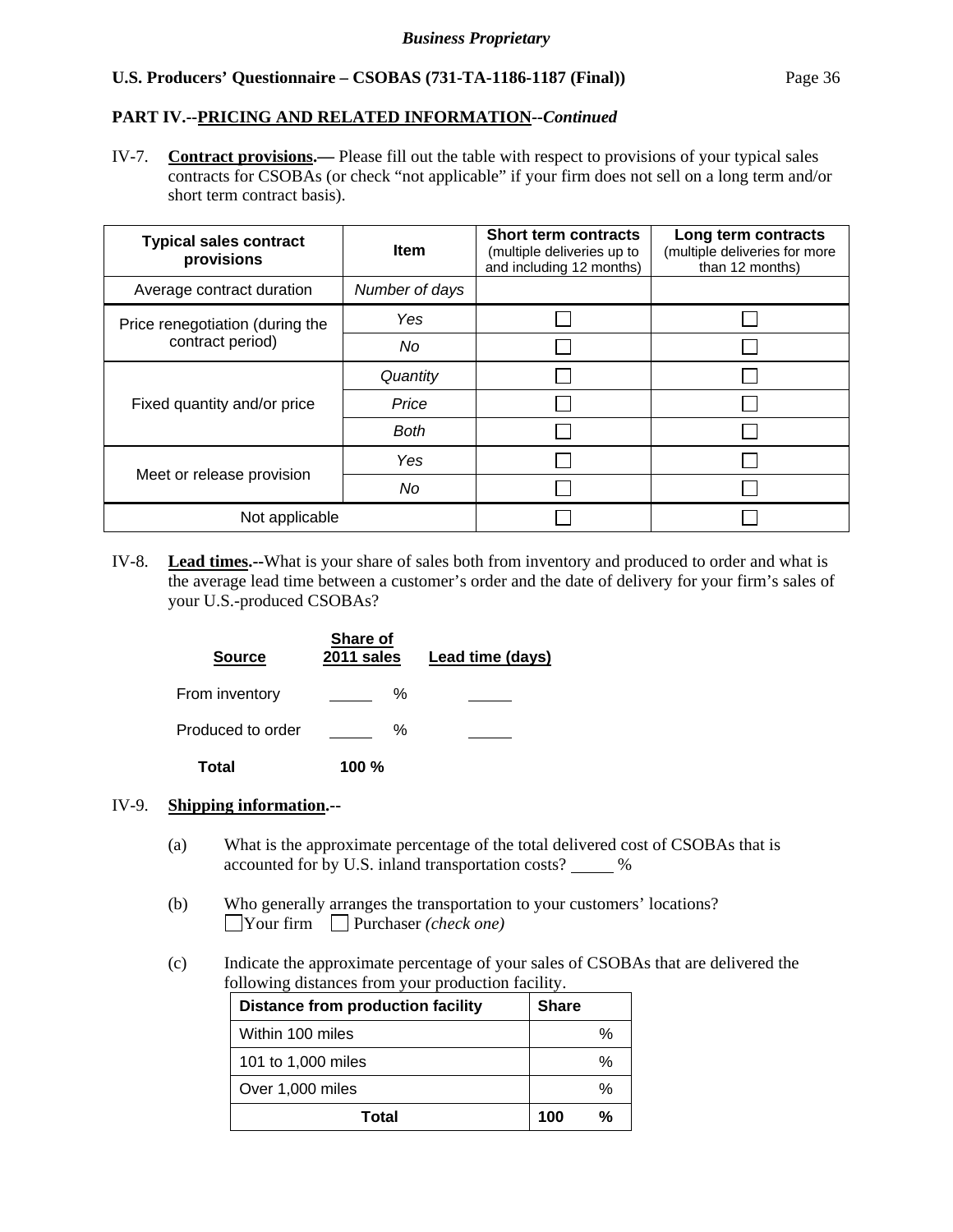## **PART IV.--PRICING AND RELATED INFORMATION***--Continued*

IV-10. **Geographical shipments.--** Based on the quantity of your firm's U.S. shipments in 2011 as reported in response to question II-8 above, please indicate the percentage share for which each of the following geographic markets account. Please answer this question in reference to your sales to ultimate delivery destinations to customers in the United States.

| Geographic area                                                                                                 | Share of U.S.<br>shipments in 2011<br>(in percent) |
|-----------------------------------------------------------------------------------------------------------------|----------------------------------------------------|
| Northeast.–CT, ME, MA, NH, NJ, NY, PA, RI, and VT.                                                              |                                                    |
|                                                                                                                 |                                                    |
| Midwest.-IL, IN, IA, KS, MI, MN, MO, NE, ND, OH, SD, and WI.                                                    |                                                    |
| <b>Southeast.–AL, DE, DC, FL, GA, KY, MD, MS, NC, SC, TN, VA, and WV.</b>                                       |                                                    |
| <b>Central Southwest.-AR, LA, OK, and TX.</b>                                                                   |                                                    |
| Mountains.-AZ, CO, ID, MT, NV, NM, UT, and WY.                                                                  |                                                    |
| <b>Pacific Coast.–CA, OR, and WA.</b>                                                                           |                                                    |
| Other.-All other markets in the United States not previously listed, including AK, HI,<br>PR, VI, among others. |                                                    |
| Note.--These shares should be calculated from all reported U.S. shipments in 2011 from question II-8.           |                                                    |

IV-11. **End uses.--**List the top 3 end uses of the CSOBAs that you manufacture, and identify the share of total CSOBA shipments accounted for by each end use. For each end-use product, what percentage of the total cost is accounted for by CSOBAs and other inputs?

|                 | <b>Share of total</b>                  | Share of total cost of end use<br>product accounted for by |                                  |       |
|-----------------|----------------------------------------|------------------------------------------------------------|----------------------------------|-------|
| End use product | <b>CSOBA</b><br>shipments<br>(percent) | <b>CSOBAs</b><br>(percent)                                 | <b>Other inputs</b><br>(percent) | Total |
|                 | %                                      | %                                                          | %                                | 100%  |
|                 | $\%$                                   | %                                                          | %                                | 100%  |
|                 | %                                      | %                                                          | %                                | 100%  |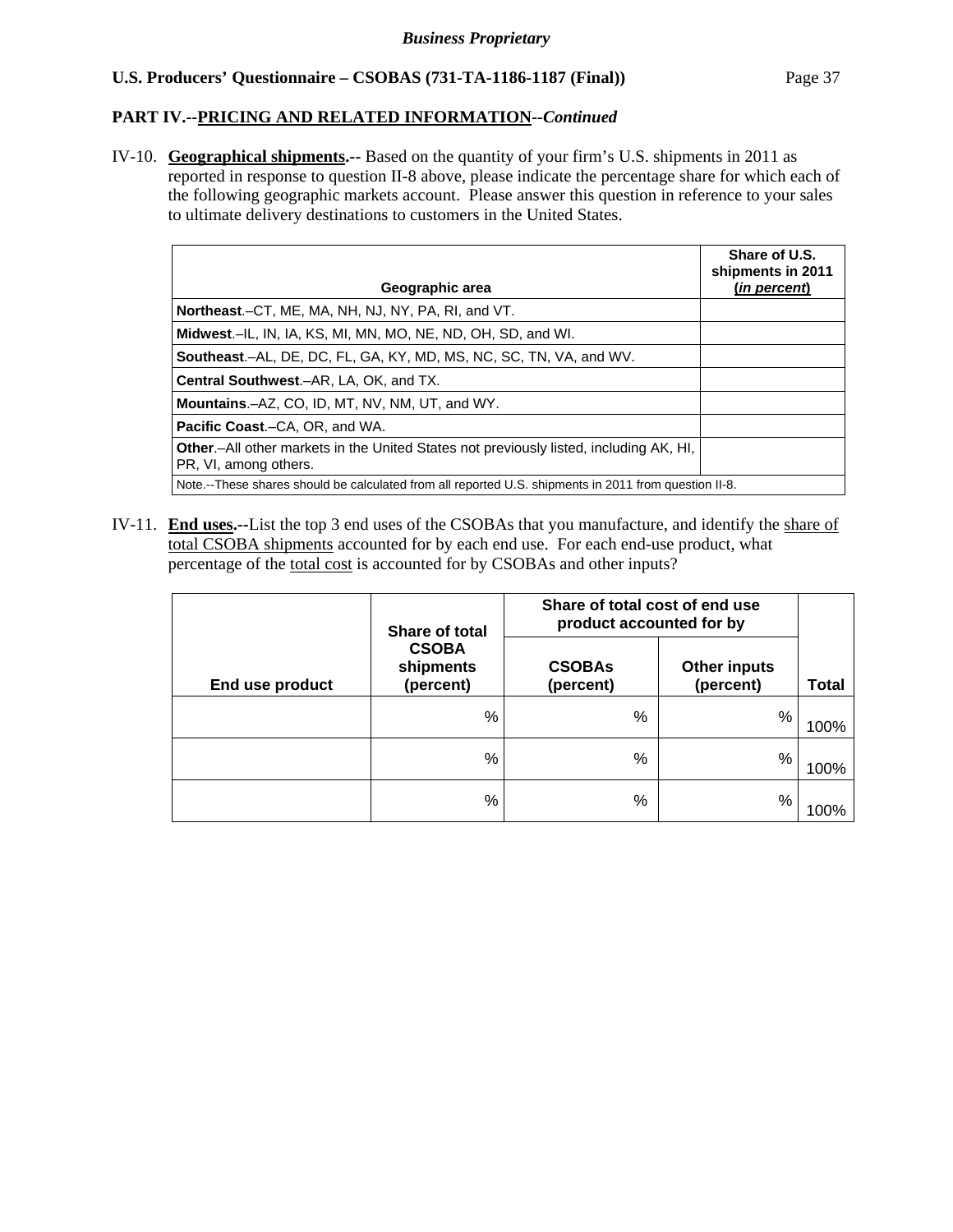## **PART IV.--PRICING AND RELATED INFORMATION***--Continued*

IV-12. **Substitutes.--** Can other products be substituted for CSOBAs?

No Yes--Please fill out the table.

|                |                   | End use in which this |    |     | Have changes in the prices of this<br>substitute affected the price for CSOBAs? |
|----------------|-------------------|-----------------------|----|-----|---------------------------------------------------------------------------------|
|                | <b>Substitute</b> | substitute is used    | No | Yes | <b>Explanation</b>                                                              |
|                |                   |                       |    |     |                                                                                 |
| $\overline{2}$ |                   |                       |    |     |                                                                                 |
| 3.             |                   |                       |    |     |                                                                                 |

IV-13. **Demand trends.--** Indicate how demand within the United States and outside of the United States (if known) for CSOBAs has changed since January 1, 2009. Describe the principal factors that have affected these changes in demand.

| <b>Market</b>                                 | Increase | No<br>change | <b>Decrease</b> | <b>Fluctuate</b> | <b>Factors</b> |
|-----------------------------------------------|----------|--------------|-----------------|------------------|----------------|
| Within<br>the United<br><b>States</b>         |          |              |                 |                  |                |
| <b>Outside</b><br>the United<br><b>States</b> |          |              |                 |                  |                |

IV-14. **Product changes.--**Have there been any significant changes in the product range, product mix, or marketing of CSOBAs since January 1, 2009?

 $\overline{a}$ 

No Ses--Please describe and quantify if possible.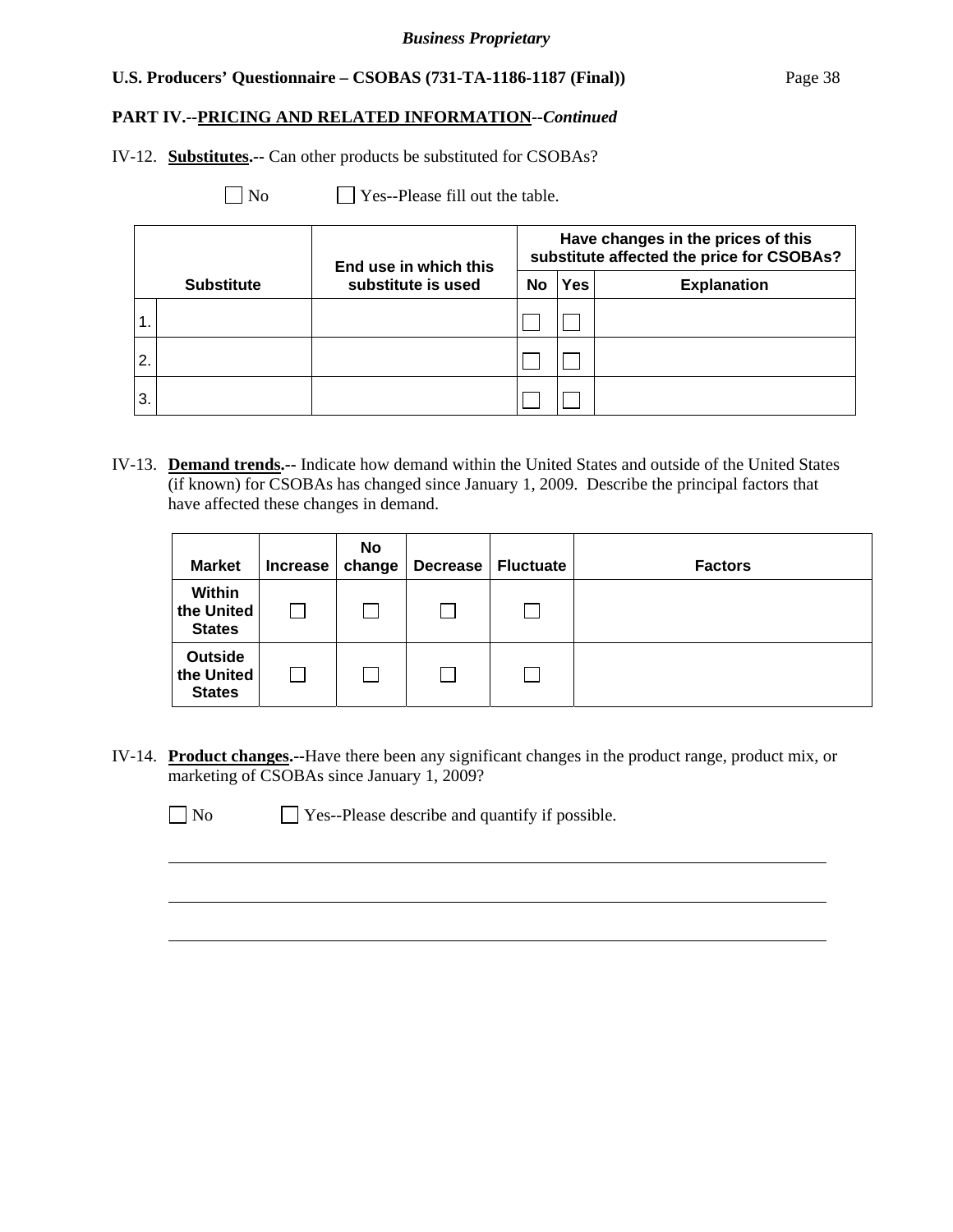# **PART IV.--PRICING AND RELATED INFORMATION***--Continued*

# IV-15. **Business cycles.--**

|        | (a) Is the CSOBAs market subject to business cycles or conditions of competition (including<br>seasonal business) distinctive to CSOBAs?                                                                                                                                                                                                                                       |  |  |  |  |  |  |
|--------|--------------------------------------------------------------------------------------------------------------------------------------------------------------------------------------------------------------------------------------------------------------------------------------------------------------------------------------------------------------------------------|--|--|--|--|--|--|
|        | $\Box$ Yes-- Please describe below and then answer part (b).<br>No (skip to question IV-17.)                                                                                                                                                                                                                                                                                   |  |  |  |  |  |  |
|        |                                                                                                                                                                                                                                                                                                                                                                                |  |  |  |  |  |  |
|        |                                                                                                                                                                                                                                                                                                                                                                                |  |  |  |  |  |  |
|        | (b) If yes, have there been any changes in the business cycles or conditions of competition for<br>CSOBAs since January 1, 2009?                                                                                                                                                                                                                                               |  |  |  |  |  |  |
|        | Yes-- Please describe.<br>No                                                                                                                                                                                                                                                                                                                                                   |  |  |  |  |  |  |
|        |                                                                                                                                                                                                                                                                                                                                                                                |  |  |  |  |  |  |
|        |                                                                                                                                                                                                                                                                                                                                                                                |  |  |  |  |  |  |
| IV-16. | <b>Supply constraints.</b> --Has your firm refused, declined, or been unable to supply CSOBAs since<br>January 1, 2009 (examples include placing customers on allocation or "controlled order entry,"<br>declining to accept new customers or renew existing customers, delivering less than the quantity<br>promised, been unable to meet timely shipment commitments, etc.)? |  |  |  |  |  |  |
|        | Yes-- Please fill in the table.<br>N <sub>o</sub>                                                                                                                                                                                                                                                                                                                              |  |  |  |  |  |  |
|        | $180.5 - 1$                                                                                                                                                                                                                                                                                                                                                                    |  |  |  |  |  |  |

| Type of supply constraint |  | When this<br>occurred | Which<br>purchasers were<br>affected by the<br>constraint | Why did the<br>supply<br>constraint occur |
|---------------------------|--|-----------------------|-----------------------------------------------------------|-------------------------------------------|
|                           |  |                       |                                                           |                                           |
| 2.                        |  |                       |                                                           |                                           |
| 3.                        |  |                       |                                                           |                                           |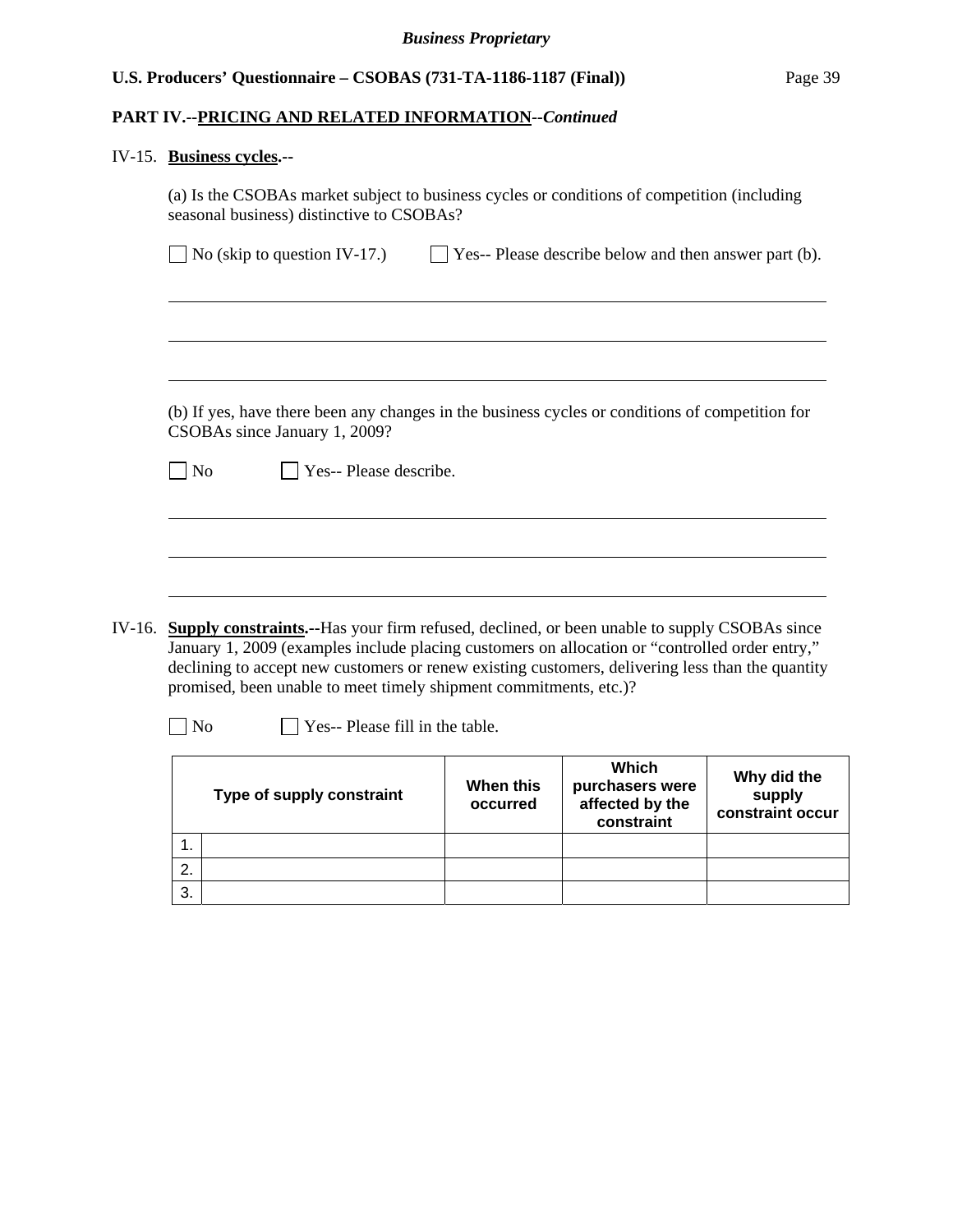## **PART IV.--PRICING AND RELATED INFORMATION***--Continued*

# IV-17. **Raw materials.—**

|                | (a) Please describe any trends in the prices of raw materials used to produce CSOBAs and<br>whether your firm expects these trends to continue. |
|----------------|-------------------------------------------------------------------------------------------------------------------------------------------------|
|                |                                                                                                                                                 |
|                |                                                                                                                                                 |
|                | (b) Has your firm been affected by any raw material shortages?                                                                                  |
| N <sub>o</sub> | Yes-- Please describe.                                                                                                                          |
|                |                                                                                                                                                 |
|                |                                                                                                                                                 |
|                |                                                                                                                                                 |
|                | (c) Have raw material shortages affected the supply of CSOBAs in the U.S. market?                                                               |
| N <sub>o</sub> | $\Box$ Yes-- Please describe.                                                                                                                   |
|                |                                                                                                                                                 |
|                |                                                                                                                                                 |
|                |                                                                                                                                                 |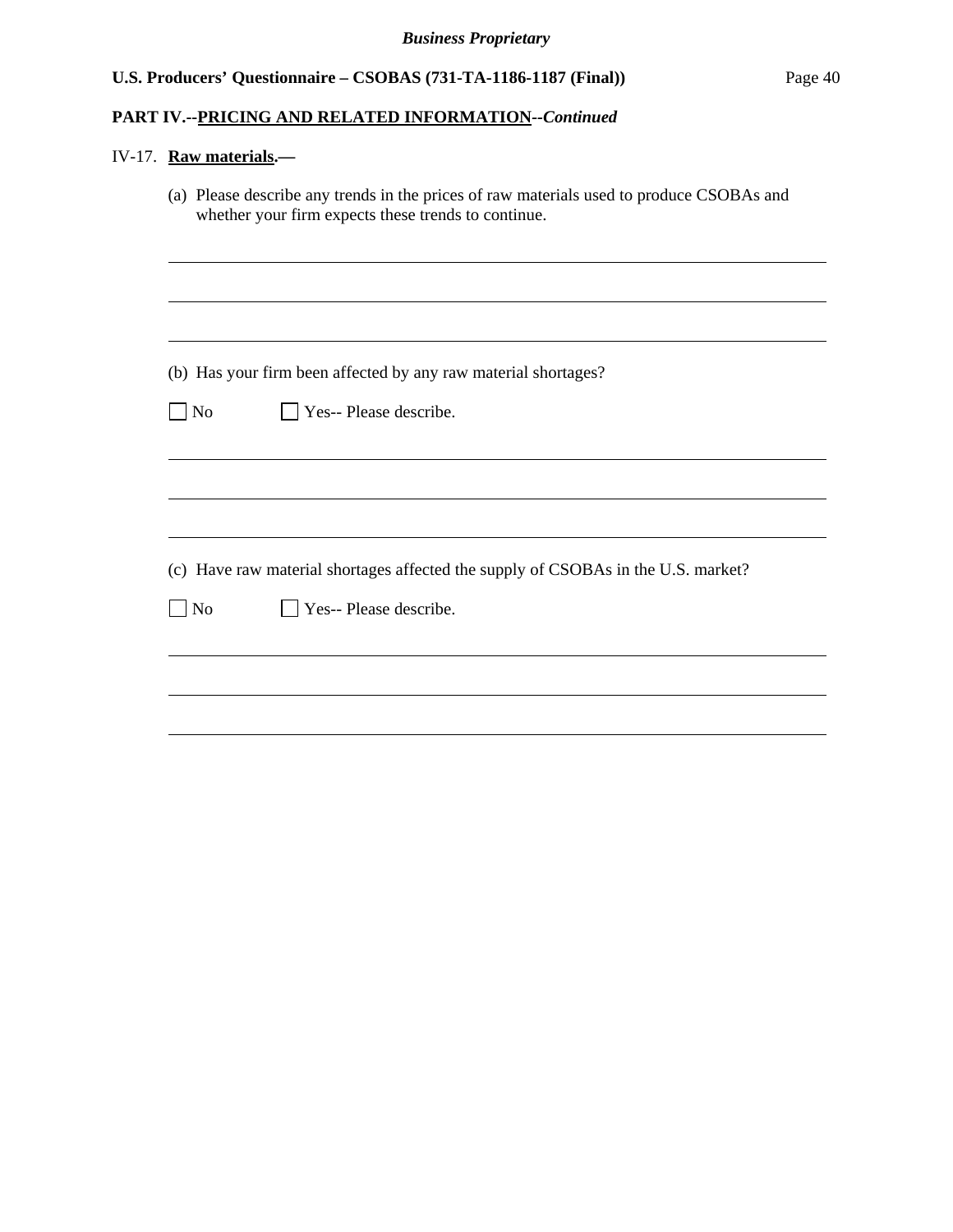### **PART IV.--PRICING AND RELATED INFORMATION***--Continued*

IV-18. **Interchangeability.--**Are CSOBAs produced in the United States and in other countries interchangeable (*i.e.*, can they physically be used in the same applications)?

Please indicate A, F, S, N, or 0 in the table below:

- A = the products from a specified country-pair are *always* interchangeable
- $F =$  the products are *frequently* interchangeable
- S = the products are *sometimes* interchangeable
- $N =$  the products are *never* interchangeable
- $0 = no$  *familiarity* with products from a specified country-pair

| Country-pair                                                                                                                                                | China | Taiwan<br>Other countries |  |  |  |  |  |
|-------------------------------------------------------------------------------------------------------------------------------------------------------------|-------|---------------------------|--|--|--|--|--|
| <b>United States</b>                                                                                                                                        |       |                           |  |  |  |  |  |
| China                                                                                                                                                       |       |                           |  |  |  |  |  |
| Taiwan                                                                                                                                                      |       |                           |  |  |  |  |  |
| For any country-pair producing CSOBAs that is sometimes or never interchangeable, please<br>explain the factors that limit or preclude interchangeable use: |       |                           |  |  |  |  |  |
|                                                                                                                                                             |       |                           |  |  |  |  |  |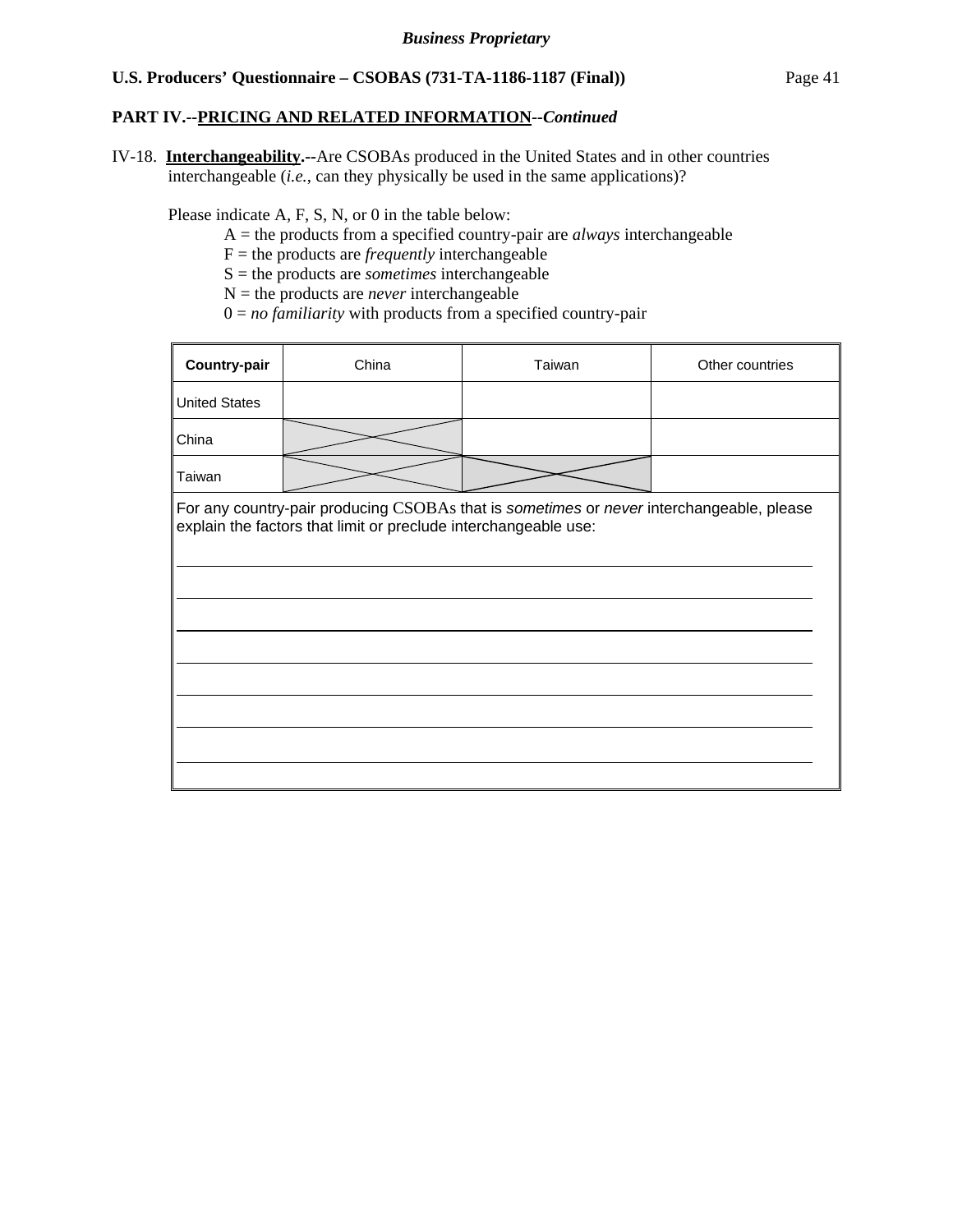## **PART IV.--PRICING AND RELATED INFORMATION***--Continued*

IV-19. **Factors other than price.--**Are differences other than price (*i.e.*, quality, availability, transportation network, product range, technical support, *etc.*) between CSOBAs produced in the United States and in other countries a significant factor in your firm's sales of the products?

Please indicate A, F, S, N, or 0 in the table below:

- A = such differences are *always* significant
- F = such differences are *frequently* significant
- S = such differences are *sometimes* significant
- N = such differences are *never* significant
- 0 = *no familiarity* with products from a specified country-pair

| Country-pair         | China                                                                                                                                                                                                                                      | Taiwan | Other countries |
|----------------------|--------------------------------------------------------------------------------------------------------------------------------------------------------------------------------------------------------------------------------------------|--------|-----------------|
| <b>United States</b> |                                                                                                                                                                                                                                            |        |                 |
| China                |                                                                                                                                                                                                                                            |        |                 |
| Taiwan               |                                                                                                                                                                                                                                            |        |                 |
|                      | For any country-pair for which factors other than price always or frequently are a significant<br>factor in your firm's sales of CSOBAs, identify the country-pair and report the advantages or<br>disadvantages imparted by such factors: |        |                 |
|                      |                                                                                                                                                                                                                                            |        |                 |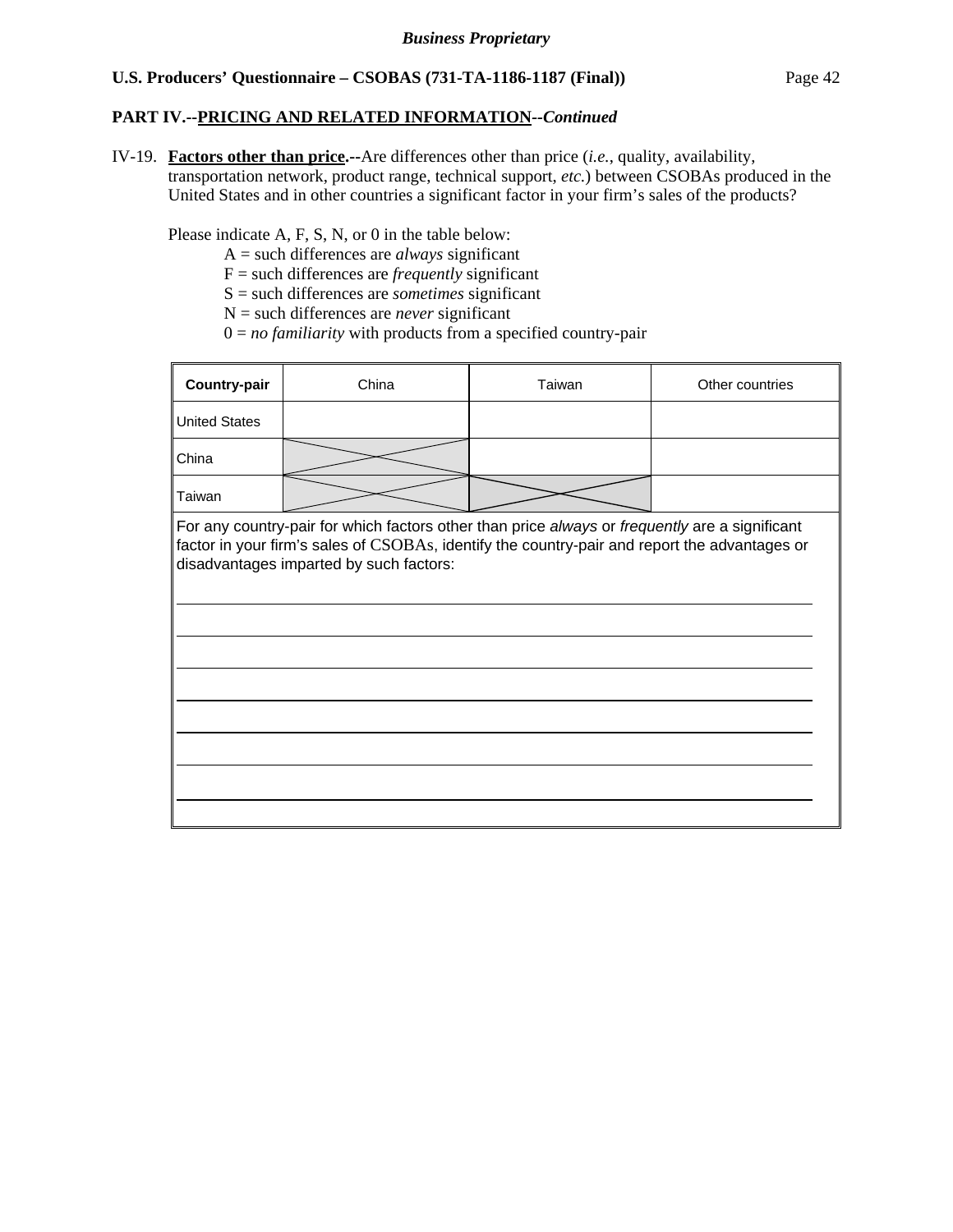## **PART IV.--PRICING AND RELATED INFORMATION***--Continued*

IV-20. **Customer Identification**--Please identify the names and contact information for your firm's 10 largest U.S. customers for CSOBAs since January 1, 2009. Indicate the share of the quantity of your firm's total shipments of CSOBAs that each of these customers accounted for in 2011.

|                  | <b>Customer's name</b> | Contact person | <b>Email</b> | <b>Telephone</b> | Street address (not P.O.<br>box), city, state, and zip<br>code | <b>Share</b><br>of 2011<br>sales<br>$(\%)$ |
|------------------|------------------------|----------------|--------------|------------------|----------------------------------------------------------------|--------------------------------------------|
| 1                |                        |                |              |                  | <b>Street Address</b><br>City 'State Zip Code                  |                                            |
| $\mathbf 2$      |                        |                |              |                  | <b>Street Address</b><br>City 'State Zip Code                  |                                            |
| $\mathbf{3}$     |                        |                |              |                  | <b>Street Address</b><br>City 'State Zip Code                  |                                            |
| 4                |                        |                |              |                  | <b>Street Address</b><br>City 'State Zip Code                  |                                            |
| 5                |                        |                |              |                  | <b>Street Address</b><br>City 'State Zip Code                  |                                            |
| 6                |                        |                |              |                  | <b>Street Address</b><br>City ,<br>State Zip Code              |                                            |
| $\overline{7}$   |                        |                |              |                  | <b>Street Address</b><br>City 'State Zip Code                  |                                            |
| 8                |                        |                |              |                  | <b>Street Address</b><br>City ,<br>State Zip Code              |                                            |
| $\boldsymbol{9}$ |                        |                |              |                  | <b>Street Address</b><br>City ,<br>State Zip Code              |                                            |
| 10               |                        |                |              |                  | <b>Street Address</b><br>City ,<br>State Zip Code              |                                            |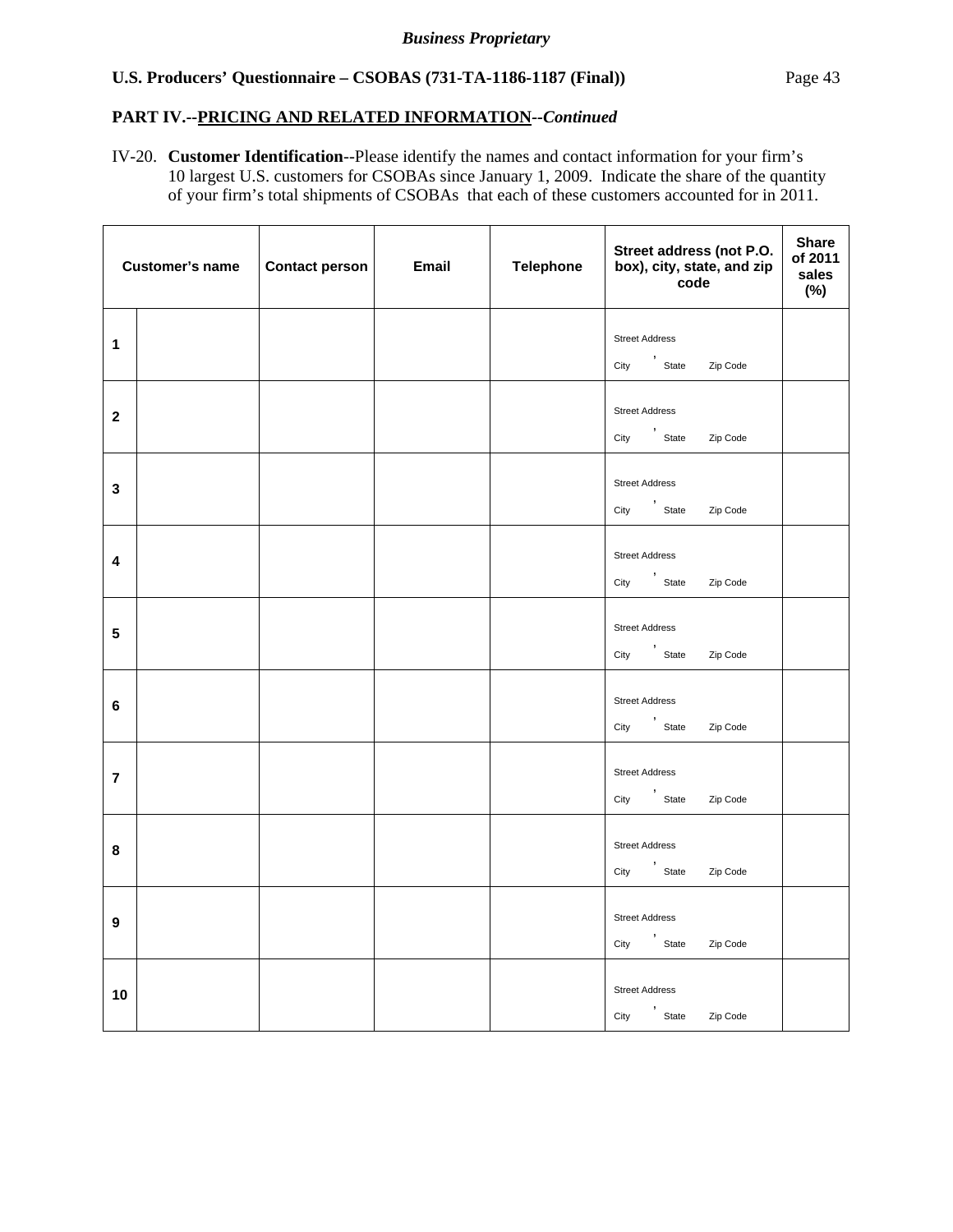## **PART IV.--PRICING AND RELATED INFORMATION***--Continued*

#### IV-21. **COMPETITION FROM IMPORTS--LOST REVENUES**.--

Since January 1, 2009: To avoid losing sales to competitors selling CSOBAs from China and/or Taiwan, did your firm:

| Reduce prices | $\Box$ No | $\Box$ Yes |
|---------------|-----------|------------|
|               |           |            |

| Roll back announced price increases |  | $\Box$ No |  | $\Box$ Yes |
|-------------------------------------|--|-----------|--|------------|
|-------------------------------------|--|-----------|--|------------|

### **THE TABLE BELOW IS TO BE COMPLETED ONLY BY NON-PETITIONERS. PLEASE DO NOT RE-SUBMIT ALLEGATIONS PROVIDED IN THE PRELIMINARY PHASE OF THIS PROCEEDING.**

If you indicated "yes" above, please furnish the following information for each affected transaction. If possible, provide documentation (e.g., copies of invoices, sales reports, or letters from customers). Please note that the Commission may contact the firms named to verify the allegations reported.

Customer name, contact person, phone and fax numbers Specific product(s) involved Date of your initial price quotation Quantity involved Your initial *rejected* price quotation (total delivered value) Your *accepted* price quotation (total delivered value) The country of origin of the competing imported product The competing price quotation of the imported product (total delivered value)

| Customer name,<br>contact person,<br>phone and fax<br>numbers | <b>Product</b> | Date of<br>quote | Quantity<br>(pounds) | <b>Initial</b><br>rejected U.S.<br>price (total<br>value--<br>dollars) | <b>Accepted</b><br>U.S. price<br>(total value--<br>dollars) | <b>Country of</b><br>origin | <b>Competing</b><br>import price<br>(total<br>value-<br>dollars) |
|---------------------------------------------------------------|----------------|------------------|----------------------|------------------------------------------------------------------------|-------------------------------------------------------------|-----------------------------|------------------------------------------------------------------|
| Firm                                                          |                |                  |                      |                                                                        |                                                             |                             |                                                                  |
| Contact                                                       |                |                  |                      |                                                                        |                                                             |                             |                                                                  |
| Fax<br>Phone                                                  |                |                  |                      |                                                                        |                                                             |                             |                                                                  |
| Firm                                                          |                |                  |                      |                                                                        |                                                             |                             |                                                                  |
| Contact                                                       |                |                  |                      |                                                                        |                                                             |                             |                                                                  |
| Fax<br>Phone                                                  |                |                  |                      |                                                                        |                                                             |                             |                                                                  |
| Firm                                                          |                |                  |                      |                                                                        |                                                             |                             |                                                                  |
| Contact                                                       |                |                  |                      |                                                                        |                                                             |                             |                                                                  |
| Fax<br>Phone                                                  |                |                  |                      |                                                                        |                                                             |                             |                                                                  |
| Firm                                                          |                |                  |                      |                                                                        |                                                             |                             |                                                                  |
| Contact                                                       |                |                  |                      |                                                                        |                                                             |                             |                                                                  |
| Fax<br>Phone                                                  |                |                  |                      |                                                                        |                                                             |                             |                                                                  |